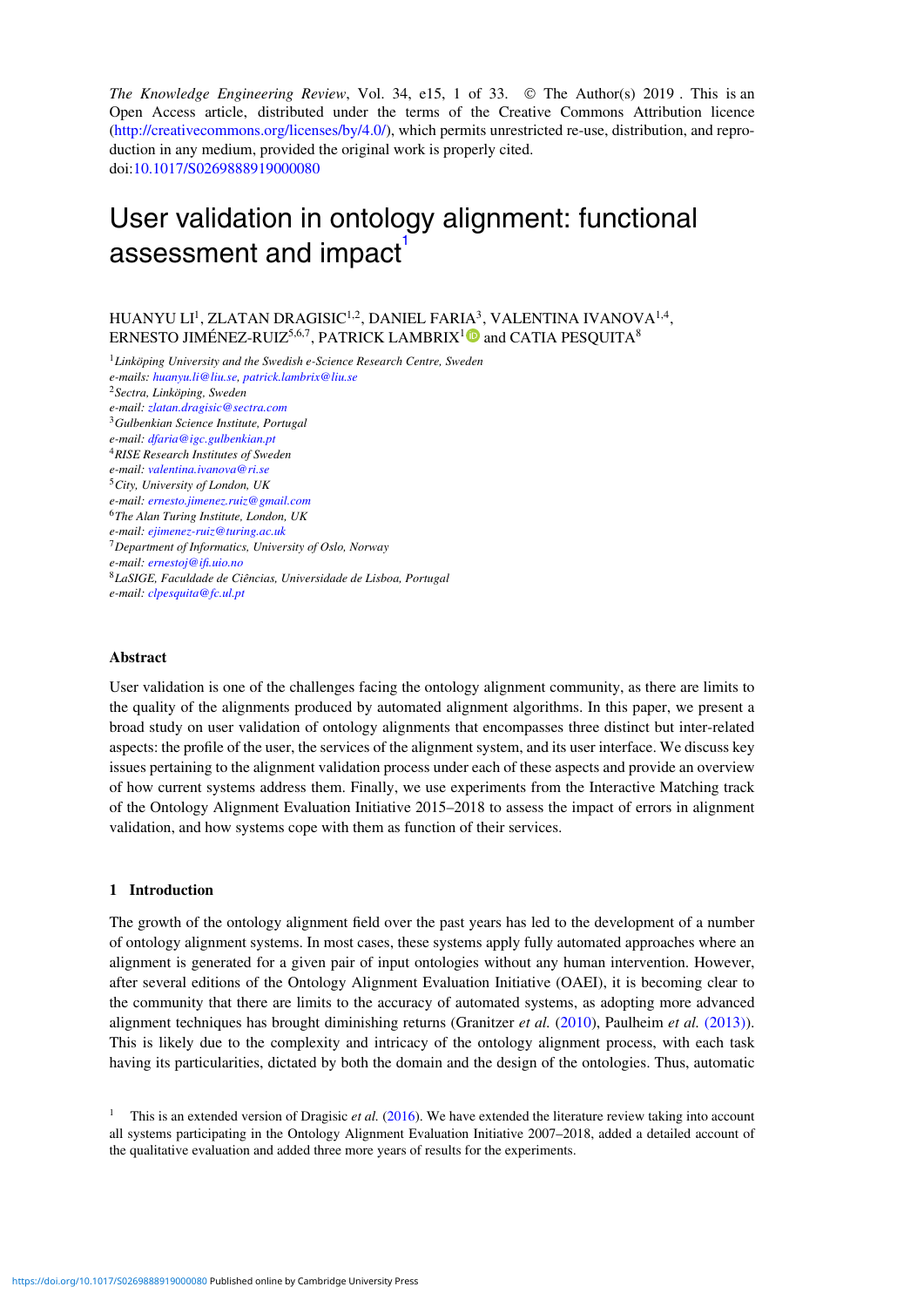generation of mappings should be viewed only as a first step towards a final alignment, with validation by one or more users being essential to ensure alignment quality (Euzenat *et al.* [\(2011\)\)](#page-29-2).

Having users validate an alignment enables the detection and removal of erroneous mappings, and potentially the addition of alternative mappings, or altogether new ones, not detected by the alignment system. Additionally, if user validation is done during the alignment process, it enables the adjustment of system settings, the selection of the most suitable alignment algorithms, and the incorporation of user knowledge (Paulheim *et al.* [\(2013\)\)](#page-31-0). Even if users make mistakes, experiments have shown that user validation is still beneficial up to an error rate of 20% (Jiménez-Ruiz *et al.* [\(2012\)](#page-30-0), Dragisic *et al.* [\(2017\)\)](#page-29-3), although the exact error threshold depends on the alignment system and how it makes use of the user input.

In recent years, user involvement has received increasing attention in the Semantic Web area as shown by a growing number of contributions to the literature, a dedicated workshop at the International Semantic Web Conference (Visualization and Interaction for Ontologies and Linked Data, VOILA) and a recent special issue on this topic (Ivanova *et al.* [\(2019\)\)](#page-30-1). In ontology alignment, the relevance of user involvement is evidenced by the fact that nearly half of the challenges facing the community identified in (Shvaiko & Euzenat [\(2013\)](#page-32-0)) are directly related to it. These include *explanation of matching results* to users, fostering *user involvement* in the matching process, and *social and collaborative matching*. Moreover, the lack of evaluation of the quality and effectiveness of user interventions was identified as one of the general issues after 6 years of experience in the OAEI (Euzenat *et al.* [\(2011\)\)](#page-29-2), leading to the introduction of the Interactive Matching track in the OAEI 2013 campaign (Paulheim *et al.* [\(2013\)\)](#page-31-0) where user validation was simulated using an Oracle. This track was extended in 2015 also to take into account the erroneous user feedback to the systems as well as additional use cases.

There have been earlier studies addressing user involvement in ontology alignment and evaluating the requirements and techniques involved therein (Lambrix & Edberg [\(2003\)](#page-31-1); Falconer & Storey [\(2007\)](#page-29-4); Granitzer *et al.* [\(2010\)](#page-29-0); Falconer & Noy [\(2011\)](#page-29-5)). More recently, requirements for fostering user support for large-scale ontology alignment were identified and current systems were evaluated (Ivanova *et al.* [\(2015\)\)](#page-30-2). However, these studies focused mostly on the user interface (UI) of ontology alignment systems. While that is a critical aspect for user involvement, there are other important aspects that have been largely unaddressed, such as how systems cope with erroneous user input or how they maximize the value of limited input.

In this paper, we present a broader study of user validation in ontology alignment. We start giving some basic notions of ontology alignment validation (Section [2\)](#page-1-0). In Section [3,](#page-3-0) we identify the key issues regarding user validation of ontology alignments by reviewing the existing systems and literature related to ontology alignment, as well as drawing from our experience in the field. These issues pertain to three categories: the user profile (UP), the alignment systems' services, and their UIs. In Section [4,](#page-8-0) we first assess how current systems deal with the identified issues in a qualitative evaluation (Subsection [4.1\)](#page-9-0) and then use the experiments from the Interactive Matching track of the OAEI 2015–2018 campaigns to show how some of these issues impact alignment quality (Subsection [4.2\)](#page-16-0).

## <span id="page-1-0"></span>**2 Background**

Ontology alignment (or matching) is the process of generating *mappings*, or correspondences, between the entities of two ontologies. A mapping is typically represented as a 4-tuple  $\langle e; e'; r; c \rangle$ , where *e* and *e'* are the mapped entities of the ontologies, *r* is the semantic relation between them (usually  $\equiv$ ,  $\Box$  *or*  $\Box$ ), and *c* is a confidence score that expresses the degree of certainty in the mapping (usually in [0;1]). A set of mappings between the two ontologies is called an *alignment*.

The automated ontology alignment process can typically be divided into two stages: the matching stage and the filtering stage.

In the matching stage, systems employ one or more algorithms to find matching entities between the ontologies. These are usually similarity algorithms that rely on features such as labels and other annotations or the structure of the ontologies. Matching systems can reduce the computational workload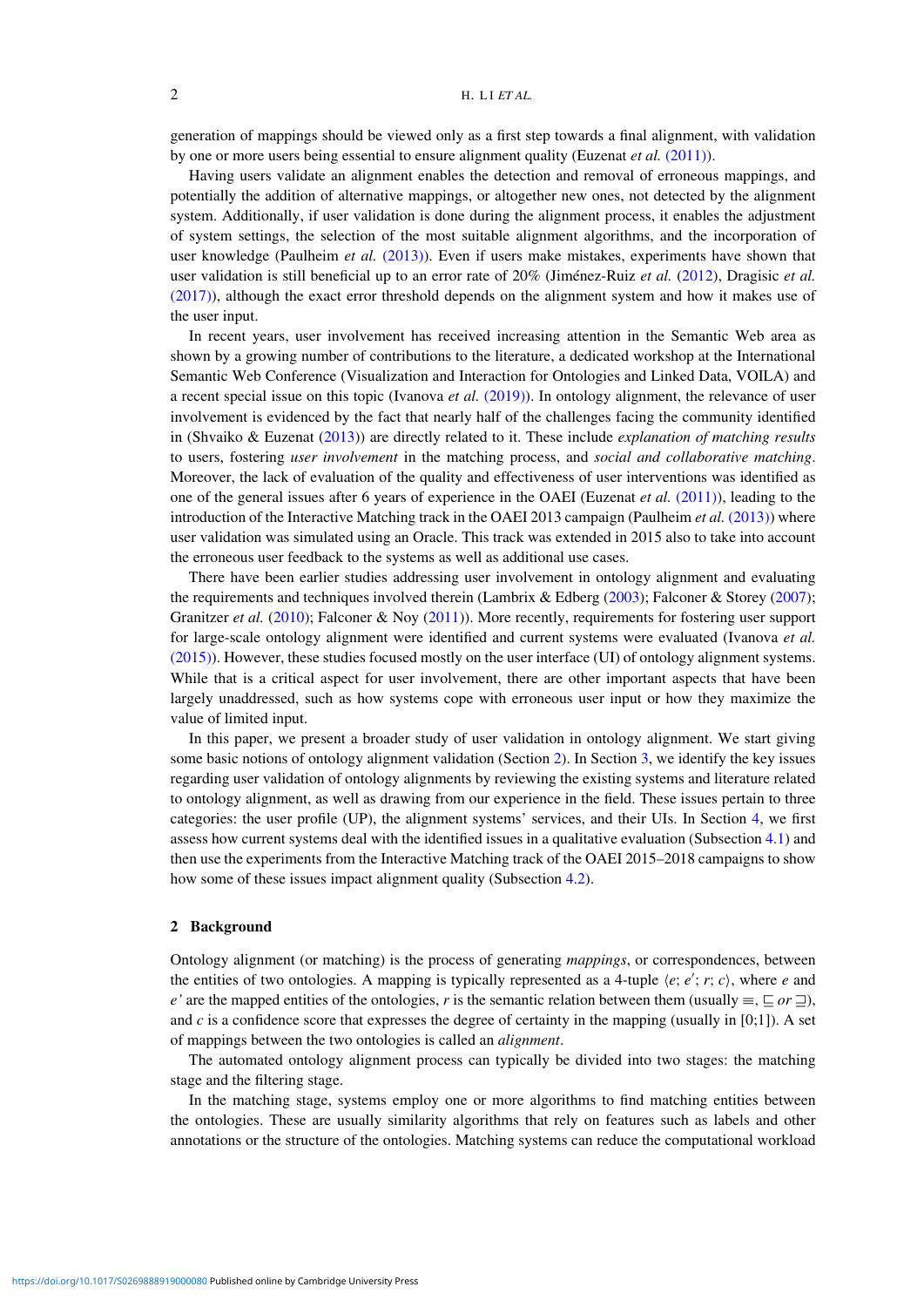of this stage by partitioning the ontologies into mappable parts (or blocks) and only generate mappings from those parts (Hu & Qu [\(2008\)](#page-30-3); Hu *et al.* [\(2008\)](#page-30-4); Hamdi *et al.* [\(2009\)](#page-30-5); Nagy *et al.* [\(2009\)](#page-31-2); Kirsten *et al.* [\(2011\)](#page-30-6); Jiménez-Ruiz *et al.* [\(2012\)](#page-30-0); Kachroudi *et al.* [\(2017\)](#page-30-7); Lambrix & Kaliyaperumal [\(2017\)](#page-31-3); Laadhar *et al.* [\(2018\)](#page-30-8); Jiménez-Ruiz *et al.* [\(2018\)\)](#page-30-9).

In the filtering stage, systems analyze the pool of candidate mappings resulting from the preceding stage and select from it a final alignment. In this stage, systems apply rules to filter out mappings so that the final alignment respects certain criteria. The simplest and most common filtering strategy consists of employing one or more similarity thresholds and excluding mappings with confidence score below these. Also common is cardinality filtering, or mapping selection, where conflicting mappings that share an entity are excluded so that only one mapping per entity remains and the final alignment is 1–1. This is usually done with an optimization algorithm, adapted from either of the related assignment and stable marriage problems (Melnik *et al.* [\(2002\)\)](#page-31-4) or with a simpler greedy heuristic (e.g., Faria *et al.* [\(2013\)\)](#page-29-6). Other filtering approaches include quality checks (Beisswanger & Hahn  $(2012)$ ) and logic-based filtering (Jiménez-Ruiz *et al.* [\(2011\)](#page-30-10); Solimando *et al.* [\(2017\)\)](#page-32-1). The latter aims at ensuring that logical principles such as consistency (all entities in the union of the mapped ontologies via the alignment should be satisfiable), conservativity (no new semantic relations between the entities of either ontology should be derived from the alignment), and locality (mapped entities should have semantically related entities that are also mapped) are respected by the alignment. The most common form of logic-based filtering, called alignment repair, focuses on the consistency principle.

While most ontology alignment problems have a large fraction of mappings that are trivial to detect automatically (e.g., entities have near-equal labels), they also have mappings that are challenging and that often lead to a trade-off between precision and recall—in order to capture true mappings that are challenging, alignment systems tend to capture also false mappings. This means it is necessary to manually validate ontology alignments produced automatically, especially in use cases where the goal is to integrate ontologies or make them semantically interoperable.

The ontology alignment validation process consists of asking one or more users to classify the mappings in an ontology alignment as correct or incorrect, as well as potentially replace incorrect mappings with correct alternatives, or even add new mappings. In this context, we call *candidate mapping* to a mapping produced automatically by a matching system prior to user validation, and *validated mapping* to a mapping that was classified by the user as either correct or incorrect.

We can distinguish between a pure validation setting, where the user has control of the process and validates the full final alignment produced automatically by a matching system, and an interactive setting, where the matching system asks the user to validate a selection of mappings during its matching and/or filtering stages.

The status of a mapping should not be considered absolute, because ontology alignment is not a purely objective process. Indeed, ontologies themselves are not purely objective—they reflect a given point of view of the domain they cover. Thus, entities in two related ontologies can seldom be considered fully equivalent in the mathematical sense. Rather, they are approximately equivalent under a given joint interpretation of the two ontologies, for a given alignment application.

The only practical alternative to assess mapping status is to employ a panel of experts and get a general consensus about that mapping, which is the approach commonly used to build reference alignments and evaluate ontology matching systems. But while this approach is adequate to assess the accuracy of a matching system, its adequacy to assess the accuracy of a human user is debatable, because it does not distinguish between 'genuine' errors, due to lack of expertise from the user, and 'false' errors, made knowingly, due to differences in opinion from the consensus.

In a real-world scenario, where a user is validating mappings for their own purpose, only 'genuine' errors matter, and the main concern should be on whether a matching system's UI is sufficiently intuitive and informative to empower the user and compensate for their lack of expertise, thus precluding some of these errors. This is the perspective with which we discuss and assess alignment validation in Sections [3](#page-3-0) and [4.1.](#page-9-0)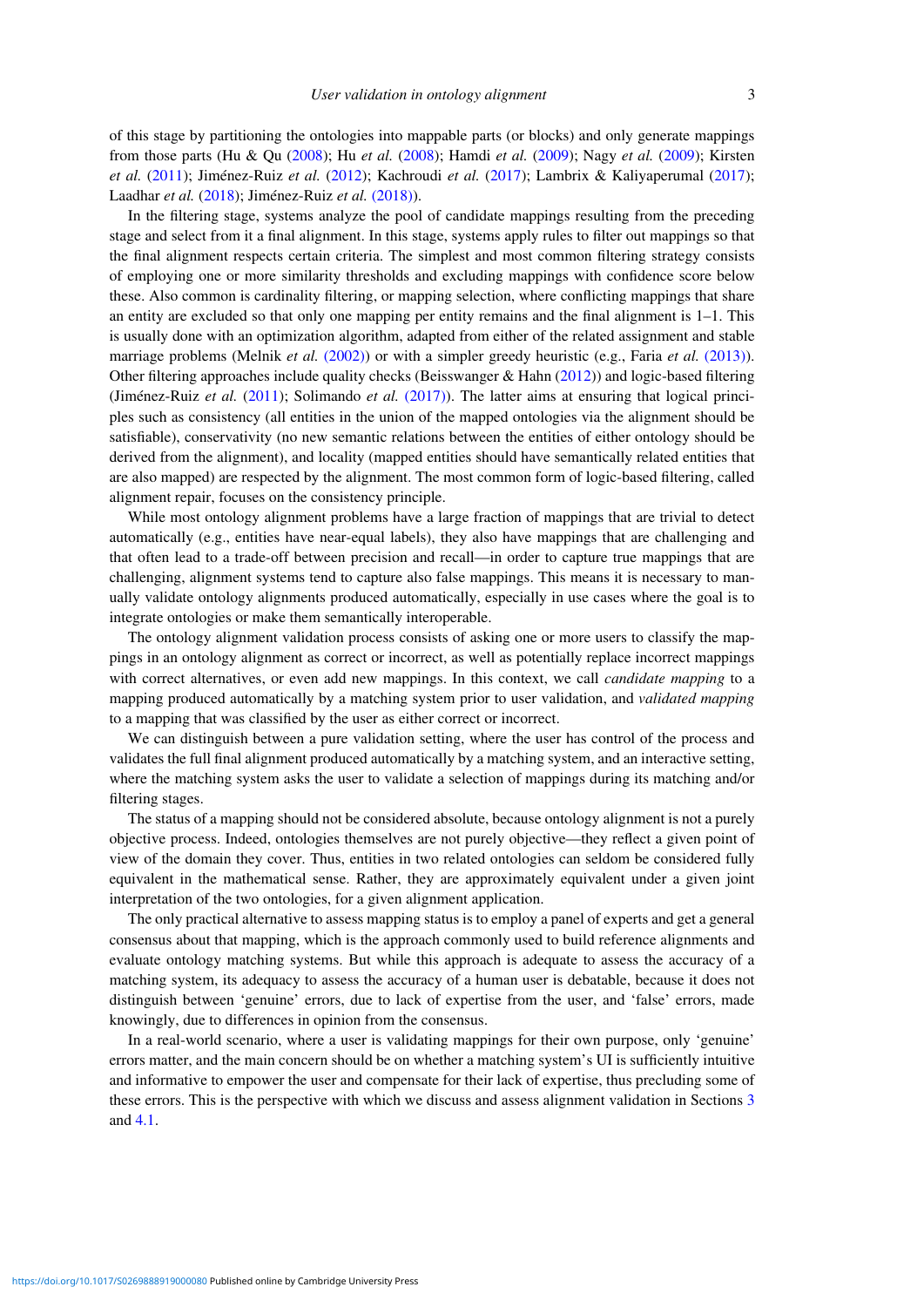<span id="page-3-1"></span>

| <b>Domain</b>           | <b>Scope</b>                                                                         | Category                                                                                                                                                                                                                                                                       |  |  |  |  |  |
|-------------------------|--------------------------------------------------------------------------------------|--------------------------------------------------------------------------------------------------------------------------------------------------------------------------------------------------------------------------------------------------------------------------------|--|--|--|--|--|
| User profile (UP)       | (1) Domain expertise<br>(2) Technical expertise<br>(3) Alignment system<br>expertise | (a) Domain expert, (b) domain novice<br>(a) Technical expert, (b) technical novice<br>(a) Alignment system expert, (b) alignment<br>system novice                                                                                                                              |  |  |  |  |  |
| System<br>services (SS) | (1) Stage of involvement                                                             | (a) Before, (b) matching, (c) filtering, (d) iterative,<br>(e) after                                                                                                                                                                                                           |  |  |  |  |  |
|                         | (2) Feedback demand                                                                  | (a) Selected mappings, (b) filtered mapping<br>candidates, (c) unfiltered minimal,<br>(d) unfiltered redundant                                                                                                                                                                 |  |  |  |  |  |
|                         | (3) Feedback propagation                                                             | (a) Re-computation(b) Conflict<br>detection/blocking/re-validation                                                                                                                                                                                                             |  |  |  |  |  |
| User<br>interface (UI)  | (1) Alignment<br>visualization                                                       | (a) Seven visual information-seeking tasks<br>(b) Visual analytics<br>(c) Alternative views<br>(d) Grouping<br>(e) Mapping status<br>(f) Metadata and context<br>(g) Ranking/recommendations<br>(h) Mapping provenance and justification<br>(i) Impact of validation decisions |  |  |  |  |  |
|                         | (2) Alignment interaction                                                            | (a) Accept/reject mapping<br>(b) Create/refine mapping<br>(c) Search<br>(d) User annotation<br>(e) Session<br>(f) Create temporary mapping                                                                                                                                     |  |  |  |  |  |

**Table 1** Classification of aspects that affect ontology alignment validation.

In an interactive scenario, where ontology matching systems are making their own decisions on the status of some mappings based on the user feedback on other mappings, one must also be concerned with how user errors propagate and affect the matching system. To assess this in practice, as we do in our experimental evaluation in Section [4.2,](#page-16-0) we must resort to the traditional reference alignment-based evaluation. However, here, the focus is on how the user affects the system, rather than on how the system empowers the user.

# <span id="page-3-0"></span>**3 Overview of ontology alignment validation**

Ontology alignment validation is a cognitively demanding task that involves a high memory load and complex decision-making. Furthermore, it is an exhaustive task, as ontology alignments often reach up to the thousands or tens of thousands of mappings. Thus, it depends heavily on the expertise of the user (UP), but also on the support that matching systems can provide, both in the form of services to decrease the workload of the user (system services) and in the form of visual support to aid in their decision and facilitate the validation process (UI). Within each of these three categories of aspects that affect the process of alignment validation, we can detail several sub-categories that are summarized in Table [1](#page-3-1) and discussed in detail in the ensuing sub-sections<sup>2</sup>.

<span id="page-3-3"></span><span id="page-3-2"></span><sup>2</sup> Note: The sub-sections are organized by Domain, with instances of Scope highlighted in bold in the text and instances of Category italicized.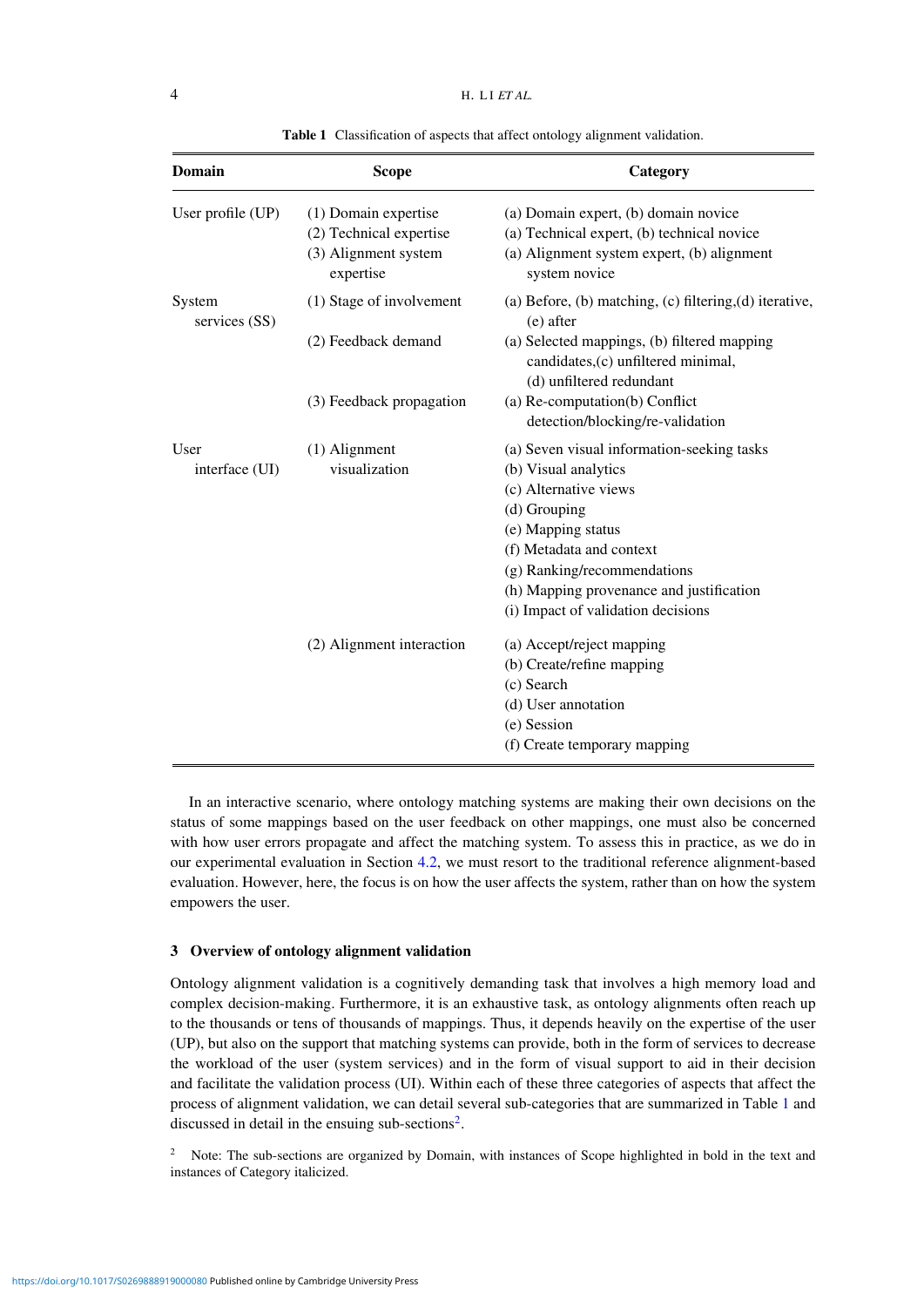# *3.1 User profile*

Alignment validation requires users to be acquainted with the domain of the ontologies, their formal representations, and their underlying point of view, before being able to understand and decide on the mappings provided by an alignment system or creating mappings by themselves (Falconer *et al.* [\(2006\)\)](#page-29-7).

One key aspect of the UP is **domain expertise** (UP.1), that is, depth of knowledge about the domain(s) of the ontologies to align. This determines the user's ability to assess the conceptual correctness of a mapping and therefore is likely to be the main source of validation errors (Falconer & Storey [\(2007\)](#page-29-4)). Its impact is proportional to the complexity and particularity of the domain in question, with ontologies about everyday things naturally requiring less domain expertise than ontologies from specialized domains with complex terminology such as the life sciences.

Another key aspect of the UP is **technical expertise** (UP.2), that is, depth of knowledge about knowledge engineering and modelling, and particularly about ontologies and their formalism. This determines the user's ability to assess the formal correctness of a mapping (i.e., whether a mapping is logically sound given the constraints of the two ontologies). While domain knowledge is critical for alignment validation, domain experts are often not familiar with knowledge engineering concepts and formal representations (Conroy *et al.* [\(2009\)](#page-28-1)) and may have difficulty in interpreting a mapping in the context of the ontologies and perceiving subtle differences in modelling that make it incorrect.

While alignment system users will usually fall under the categories of domain expert or knowledge engineer (with high technical expertise), it should be noted that domain and technical expertise are not disjoint. Indeed, the development of tools such as Protégé has allowed domain experts to delve into knowledge engineering (Gennari *et al.* [\(2003\)\)](#page-29-8). Nevertheless, the differences between these two user types are important for the design of every knowledge-based system and should be addressed both when designing the system and when building support for it. For instance, in order to assist users with limited technical expertise, alignment systems should provide information about the structure of the ontologies and the entailments of a mapping in a manner that is intuitive to understand. Likewise, in order to assist users with limited domain expertise, systems should provide detailed contextual and conceptual information about the mapping. Indeed, a study showed that, given enough contextual help, the quality of the validation of non-domain experts can approximate that of domain experts (Noy *et al.* [\(2013\)\)](#page-31-5)—although this is likely to depend on the domain in question.

The final aspect of the UP is **alignment system expertise** (UP.3), that is, familiarity with the alignment system, its functionality, and visual representations. Novice users can face comprehension difficulties and make erroneous decisions, not for lack of domain or technical expertise, but because they cannot fully acquire the information made available about a mapping or its entailments. It is up to the developers of the alignment system to make the system as intuitive as possible in both functionality and visual representations so that novice users can focus on the alignment process and are not limited by their lack of expertise with the system (Nielsen [\(1993\)](#page-31-6)). In this context, it is important to consider that different visual representations are suited for conveying different types of information, as we will detail in Subsection 3.3. Systems should also provide support to expert users in the form of shortcuts or customizations, so that they can speed up their work.

Users can be expected to make mistakes in alignment validation (Conroy *et al.* [\(2009\)](#page-28-1); Ivanova *et al.* [\(2017\)\)](#page-30-11), be that due to lack of domain expertise, technical expertise, or expertise with the alignment system. However, the possibility of user errors is often disregarded in the existing alignment systems. On the one hand, it is true that users are generally expected to make less errors than automated systems, and experiments have shown that up to an error rate of 20%, user input is still beneficial (Jiménez-Ruiz *et al.* [\(2012\)](#page-30-0); Dragisic *et al.* [\(2017\)\)](#page-29-3). On the other hand, there are risks of taking user input for granted, particularly when that input is given during the alignment process, and inferences are drawn from it, leading to the potential propagation of errors. An example of this is given by Jiménez-Ruiz *et al.* [\(2012\)](#page-30-0), where user-validated mappings during an alignment repair step are fixed, meaning that they cannot be removed during subsequent steps, and other potentially correct mappings may have to be removed instead.

User errors can be prevented to some extent by warning the user when contradicting validations are made (Ivanova & Lambrix  $(2013)$ ). Furthermore, in a multi-user setting such as in crowdsourcing, errors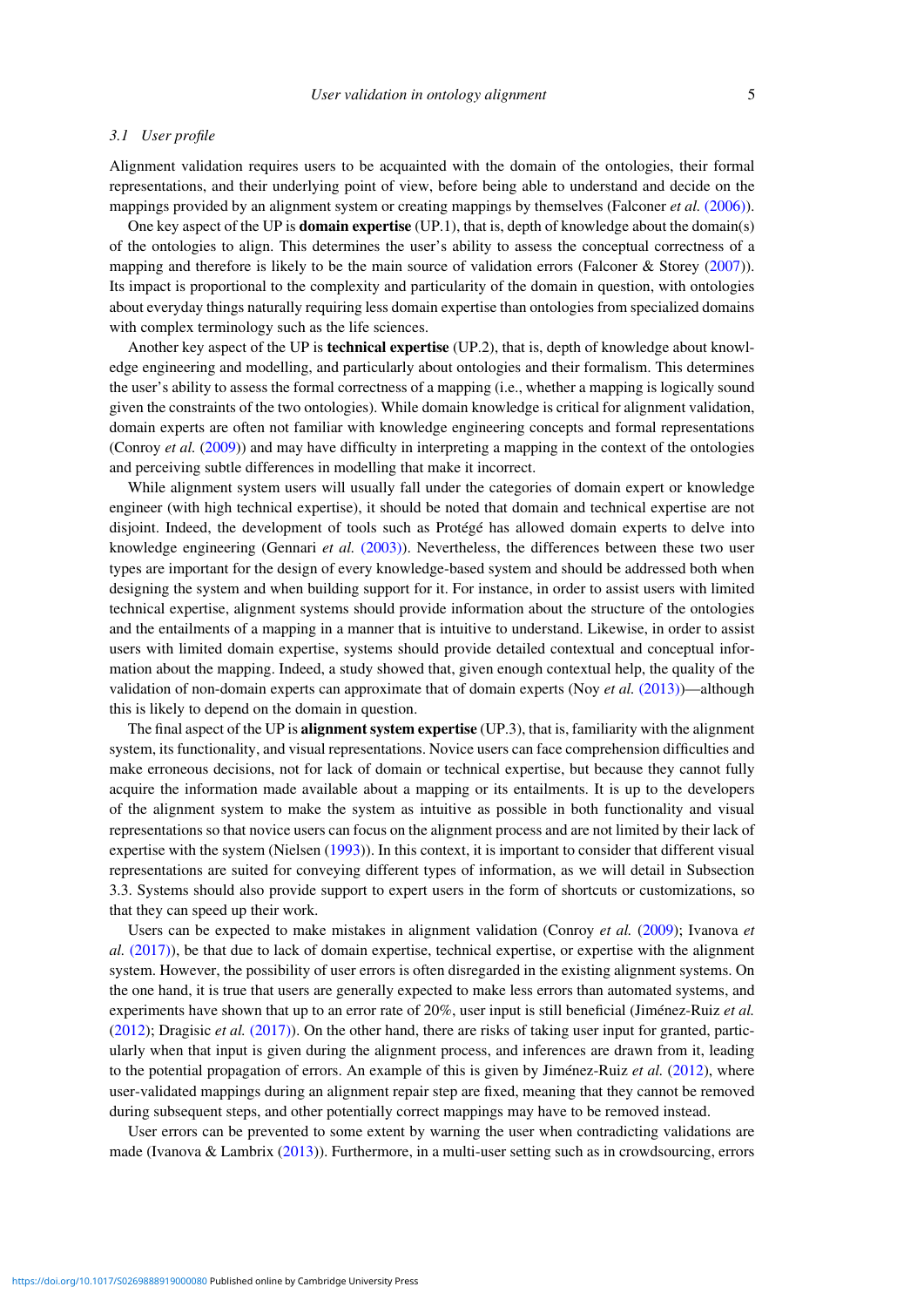<span id="page-5-1"></span>

**Figure 1** Profile of surveyed ontology matching system users with regard to their expertise (left chart) and background (right chart)

may be diluted through a voting strategy, where the mapping confidence is proportional to the consensus on the mapping (Sarasua *et al.* [\(2012\)\)](#page-32-2), or by adopting a more skeptical approach where full agreement between the users is required (Cruz *et al.* [\(2009\)](#page-28-2)). Such a setting also enables the classification of users as trusted or untrusted (McCann *et al.* [\(2008\)\)](#page-31-7). Errors can also be reduced in a single-user setting, by asking the user to reassess previously revised mappings, though evidently the gain of such a strategy is expected to be smaller than when multiple users are available, since there is only one point of view. Regardless of the scenario, due to the substantial workload of alignment revision, especially when large ontologies are involved, there may be a trade-off between the coverage of the alignment (i.e., the number of different mappings revised) and the depth of revision (i.e., the number of user revisions per mapping) that is possible.

In particularly difficult cases, such as when the matched entities have polysemous labels and lack other annotations (e.g., synonyms and definitions) or semantic axioms, it may not be possible for users to classify mappings better than the alignment system, regardless of their expertise (Abu Helou & Palmonari [\(2017\)](#page-28-3)).

In the interest of assessing the profile of current users of ontology matching systems, we conducted a public survey<sup>3</sup>, where we asked users about their background, their use cases, the need for user validation, and the system(s) they use, having received replies from 24 users. As shown in Figure [1,](#page-5-1) we found that the most users are either only knowledge engineers (46%) or both knowledge engineers and domain experts (25%), whereas relatively few are only domain experts (8%) and some are neither (21%). We also found that academic users were the most common (42%), but many users work in the industry (25%) or in both industry and academia (29%). Of particular note, over 90% of the surveyed users declared that user validation was necessary in their use cases.

# *3.2 System services*

Users capable of performing alignment validation are a scarce and valuable resource and cannot be expected to be able to validate a whole alignment of thousands of mappings. As such, the request for user intervention of alignment systems should be limited and that intervention should be exploited in such a way as to maximize its value. This is one of the main challenges of interactive ontology alignment (Jiménez-Ruiz *et al.* [\(2012\)](#page-30-0); Otero-Cerdeira *et al.* [\(2015\)\)](#page-31-8).

The strategies that alignment systems can adopt to exploit user interventions depend on the **stage of involvement** of the user in the alignment process: *before* the alignment process (SS.1.a), during the

<span id="page-5-0"></span><http://sws.ifi.uio.no/oaei/interactive/survey/>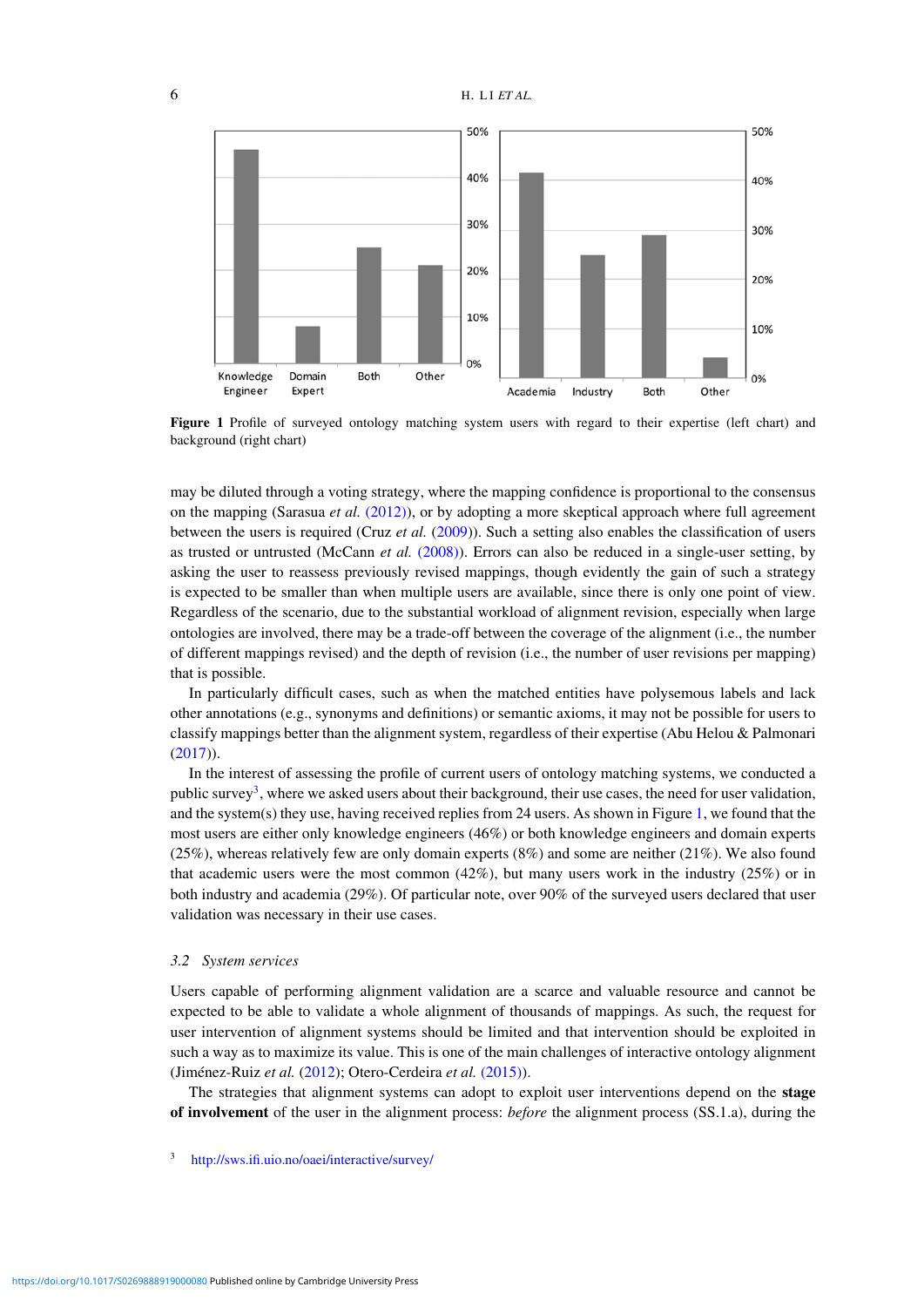*matching* stage (SS.1.b), during the *filtering* stage (SS.1.c), in *iterative* fashion (SS.1.d), or *after* the alignment process (SS.1.e). Non-interactive systems can only involve the user before or after the alignment process.

When validation happens *before* the alignment process, the user provides an initial partial alignment that is then used by the system to guide the process. The partial alignment can be used in the preprocessing phase to reduce the search space (Lambrix & Liu [\(2009\)](#page-31-9)), as input for the alignment algorithms (Lambrix & Liu [\(2009\)](#page-31-9); Duan *et al.* [\(2010\)\)](#page-29-9), or to select and configure the algorithms to use (Tan & Lambrix [\(2007\)](#page-32-3); Ritze & Paulheim [\(2011\)](#page-32-4); Paulheim *et al.* [\(2013\)](#page-31-0); Lambrix & Kaliyaperumal [\(2017\)](#page-31-3)).

When validation is done during the *matching* stage, it can also be used to select and configure the algorithms to use, or to decide how to combine them. When it is done during the *filtering* stage, it can be used to inform the filtering process. For example, systems can filter out candidate mappings that are in conflict with validated mappings (Noy & Musen [\(2000\)](#page-31-10); Lambrix & Tan [\(2006\)](#page-31-11); Jiménez-Ruiz *et al.* [\(2012\)](#page-30-0); Ivanova & Lambrix [\(2013\)](#page-30-12); da Silva *et al.* [\(2018a\)\)](#page-29-10), infer patterns from the validations and use these to guide the filtering process (Hamdi *et al.* [\(2009\)](#page-30-5); Guedes *et al.* [\(2014\)\)](#page-30-13), or simply decide on the similarity threshold to apply.

When validation is *iterative*, the user is asked for feedback on several iterations of the alignment process, where in each iteration the alignment from the previous iteration is improved (Lambrix & Kaliyaperumal [\(2017\)](#page-31-3)). When validation is performed *after* the automatic alignment process, the input of the user cannot be exploited for aligning the ontologies.

The stage of involvement affects the **feedback demand** of the alignment system. When the user is involved before or during (i.e., matching, filtering, or iterative) the alignment process, the user can provide feedback about only *selected mappings* (SS.2.a). These are determined by the user in the former case and by the system in the latter, with strategies such as selecting only 'problematic' mappings where different alignment algorithms disagree (Cruz *et al.* [\(2012\)\)](#page-29-11), active learning-based strategies (Jirkovský & Ichise [\(2013\)](#page-30-14); Cruz *et al.* [\(2016\)\)](#page-28-4), and using a similarity propagation graph to select the most informative questions to ask the user (Shi *et al.* [\(2009\)\)](#page-32-5). When the user is involved only after the alignment process, they will have to validate all *filtered mapping candidates* (SS.2.b).

In the case of an automated alignment system that does not perform filtering or an interactive alignment system that requires the user to do the full filtering process, the user will have to validate all mapping candidates. In this case, we can distinguish between two scenarios: *unfiltered minimal* (SS.2.c) and *unfiltered redundant* (SS.2.d). In the former scenario, the user is required to validate only the minimal set of mappings required for semantic interoperability between the two ontologies, meaning that no mapping in the set is semantically implied by another mapping in the set. In the latter scenario, the system produces and requires the user to validate a non-minimal alignment containing semantically implied (redundant) mappings. The most common case of redundant mapping is a subclass mapping of the form  $A \sqsubseteq B$  when the alignment also contains an equivalence mapping  $A \equiv C$ , and the target ontology declares  $C \sqsubseteq B$ . Fortunately, it is common practice in ontology matching to generate minimal alignments by default, and very few systems produce or display redundant mappings, as otherwise the workload in user validation would explode.

Interactive systems can extrapolate user feedback through the use of **feedback propagation** techniques as a strategy for reducing user workload. One form of feedback propagation is *re-computation* (SS.3.a) of mapping confidence through propagation from validated mappings in their neighbourhood, be that neighbourhood defined from the structure of the ontologies (Noy & Musen [\(2000\)](#page-31-10); Lambrix & Tan [\(2006\)](#page-31-11); Kensche *et al.* [\(2007\)](#page-30-15); Hu & Qu [\(2008\)](#page-30-3); Hu *et al.* [\(2008\)](#page-30-4); Jean-Mary *et al.* [\(2009\)](#page-30-16); Li *et al.* [\(2015\)](#page-31-12); Shi *et al.* [\(2009\)](#page-32-5); Wang & Xu [\(2009\)](#page-32-6); Kirsten *et al.* [\(2011\)](#page-30-6); Djeddi & Khadir [\(2014\)](#page-29-12); Ngo & Bellahsene [\(2016\)](#page-31-13)), from the pattern of similarity scores of the various alignment algorithms (Lambrix & Liu [\(2009\)](#page-31-9); Cruz *et al.* [\(2012\)\)](#page-29-11), or from patterns in the accepted and rejected mappings (Guedes *et al.* [\(2014\)](#page-30-13); da Silva *et al.* [\(2018a\)\)](#page-29-10). This usually requires that the validation occurs during the matching stage or be iterative. Another form of feedback propagation that systems can implement during filtering is *conflict detection* (SS.3.b) (Lambrix & Tan [\(2006\)](#page-31-11); Curino *et al.* [\(2007\)](#page-29-13); Wang & Xu [\(2008\)](#page-32-7); Jean-Mary *et al.* [\(2009\)](#page-30-16); Reul & Pan [\(2010\)](#page-31-14); Jiménez-Ruiz *et al.* [\(2012\)](#page-30-0); Diallo [\(2014\)](#page-29-14); Faria *et al.* [\(2015\)](#page-29-15);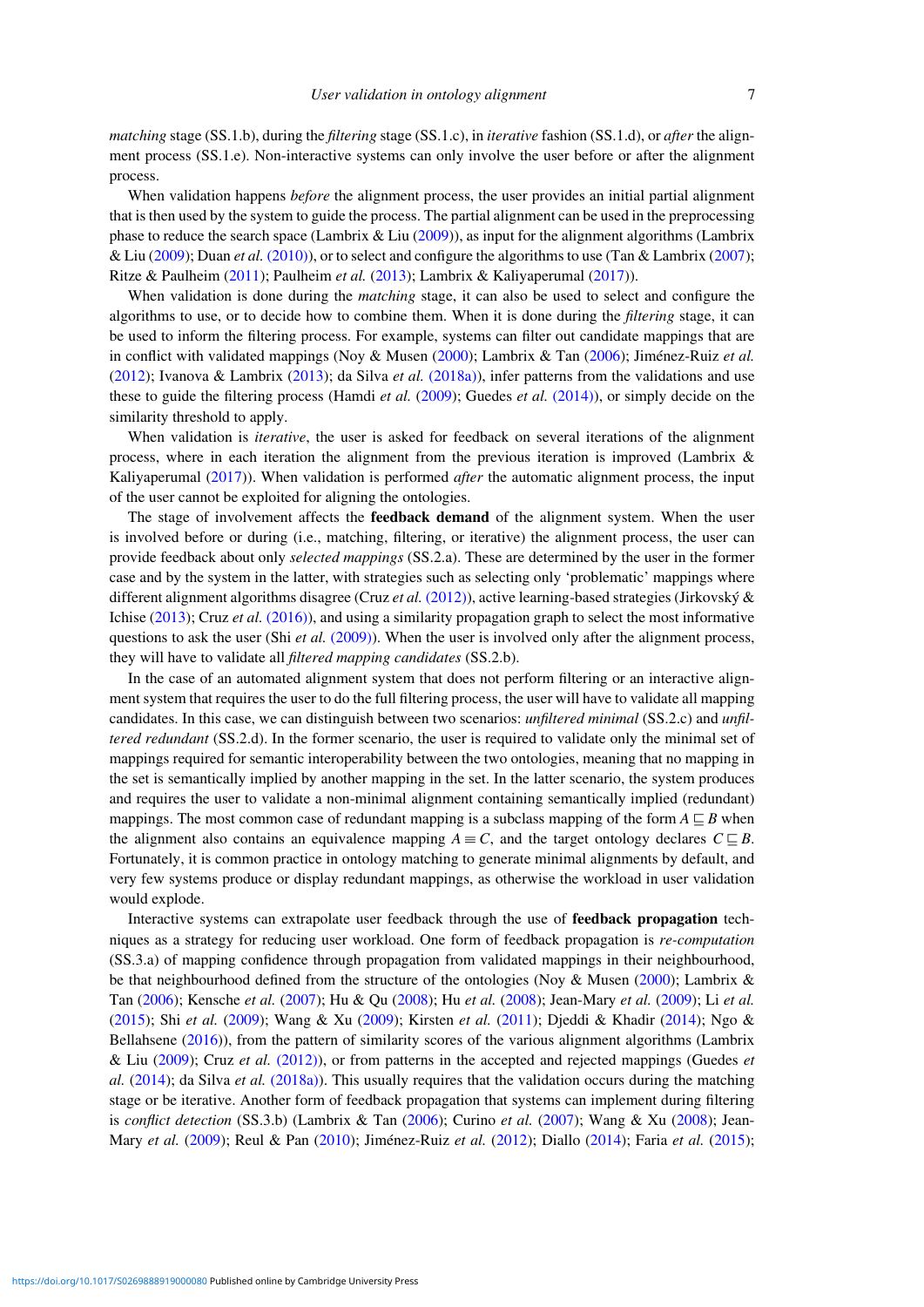Schwichtenberg & Engels [\(2015\)](#page-32-8); Ngo & Bellahsene [\(2016\)](#page-31-13); Kachroudi *et al.* [\(2017\)\)](#page-30-7). This consists of detecting mapping candidates that have conflicts with validated mappings (e.g., cardinality or logical conflicts) and either automatically rejecting them or possibly asking for re-validations to resolve the conflicts. A variation of this strategy is to present the conflicting mappings together to the user, rather than individually, and ask the user to resolve the conflict (Lambrix & Tan [\(2006\)](#page-31-11); Meilicke *et al.* [\(2008\)](#page-31-15); Jiménez-Ruiz *et al.* [\(2009\)\)](#page-30-17).

The demand for user involvement in the matching process can be evaluated by measuring the number of questions (validation requests for candidate mappings) the system asks the user and comparing it to the actual size of the alignment produced by the system. The effectiveness with which systems exploit user involvement can be evaluated by measuring their improvement in performance (in terms of precision and recall) over the fully automated process and relating it to the number of questions asked.

# *3.3 User interface*

A graphical UI is an indispensable part of every interactive system, as the visual system is humans' most powerful perception channel. Validating a mapping requires considering the structure and constraints of two ontologies while also keeping in mind other mappings and their logical consequences and thus is all but impossible without visual support.

There are two categories of aspects pertaining to UIs that are determining to the process of alignment validation: **alignment visualization**, that is, the visual support that the alignment system provides to the user and **alignment interaction**, that is, the functionalities the system implements to allow the user to interact with and validate the alignment.

Given the complexity of ontologies and alignments, a critical aspect of visualizing them is to avoid overwhelming the user. In general, humans apprehend things by using their working memory, which is limited in capacity (it can typically hold  $3 \pm 1$  items) and thus can easily be overwhelmed when too much information is presented (Smith & Kosslyn [\(2013\)](#page-32-9)). However, this limitation can be addressed by grouping similar things, a process called 'chunking', which can be exploited by visualization designers to facilitate cognition and reduce memory load (Patterson *et al.* [\(2014\)\)](#page-31-16). For instance, encoding properties of entities and mappings with different graphical primitives facilitates their identification and enables their chunking.

Another critical aspect of ontology alignment visualization is providing the user with sufficient information to be able to decide on the validity of each mapping, which includes lexical and structural information in the ontologies, and potentially other related mappings. This naturally competes with the need not to overwhelm the user with information, and a balance between the two must be struck. As we discussed in Subsection [3.1,](#page-3-3) different user types are likely to have different information requirements, and alignment systems must cater to all.

The Visual Information-Seeking Mantra (Shneiderman [\(1996\)](#page-32-10)) defines *seven visual informationseeking tasks* (UI.1.a) to be supported by information visualization interfaces in order to enable enhanced data exploration and retrieval: overview, zoom, filter, details-on-demand, relate, history, and extract. The former six of these were further refined for the purpose of ontology visualization (Katifori *et al.* [\(2007\)](#page-30-18); Dudas *et al.* [\(2018\)\)](#page-29-16), and all are relevant in the context of striking a balance between providing information and avoiding memory overload.

Providing enhanced information while addressing the working memory limits is also the goal of the field of *visual analytics* (UI.1.b), which combines data mining and interactive visualization techniques to aid analytic reasoning and obtain insights into (large) data sets. The application of visual analytics to ontology alignments facilitates their exploration and can provide quick answers to questions of interest from the users (Lambrix & Tan [\(2007\)](#page-31-17); Lanzenberger *et al.* [\(2008\)](#page-31-18); Cruz *et al.* [\(2009\)](#page-28-2); Cruz *et al.* [\(2012\)](#page-29-11); Aurisano *et al.* [\(2015\)](#page-28-5); Ivanova *et al.* [\(2017\)\)](#page-30-11).

Another technique at the disposal of alignment systems is that of providing *alternative views* (UI.1.c) (Falconer & Storey [\(2007\)](#page-29-4); Lanzenberger *et al.* [\(2008\)](#page-31-18); Quix *et al.* [\(2008\)](#page-31-19); Cruz *et al.* [\(2009\)](#page-28-2)). Different views may be more suitable for performing different tasks—for instance, graphs are better for information perception, whereas indented lists are better for searching (Fu *et al.* [\(2017\)\)](#page-29-17)—and by providing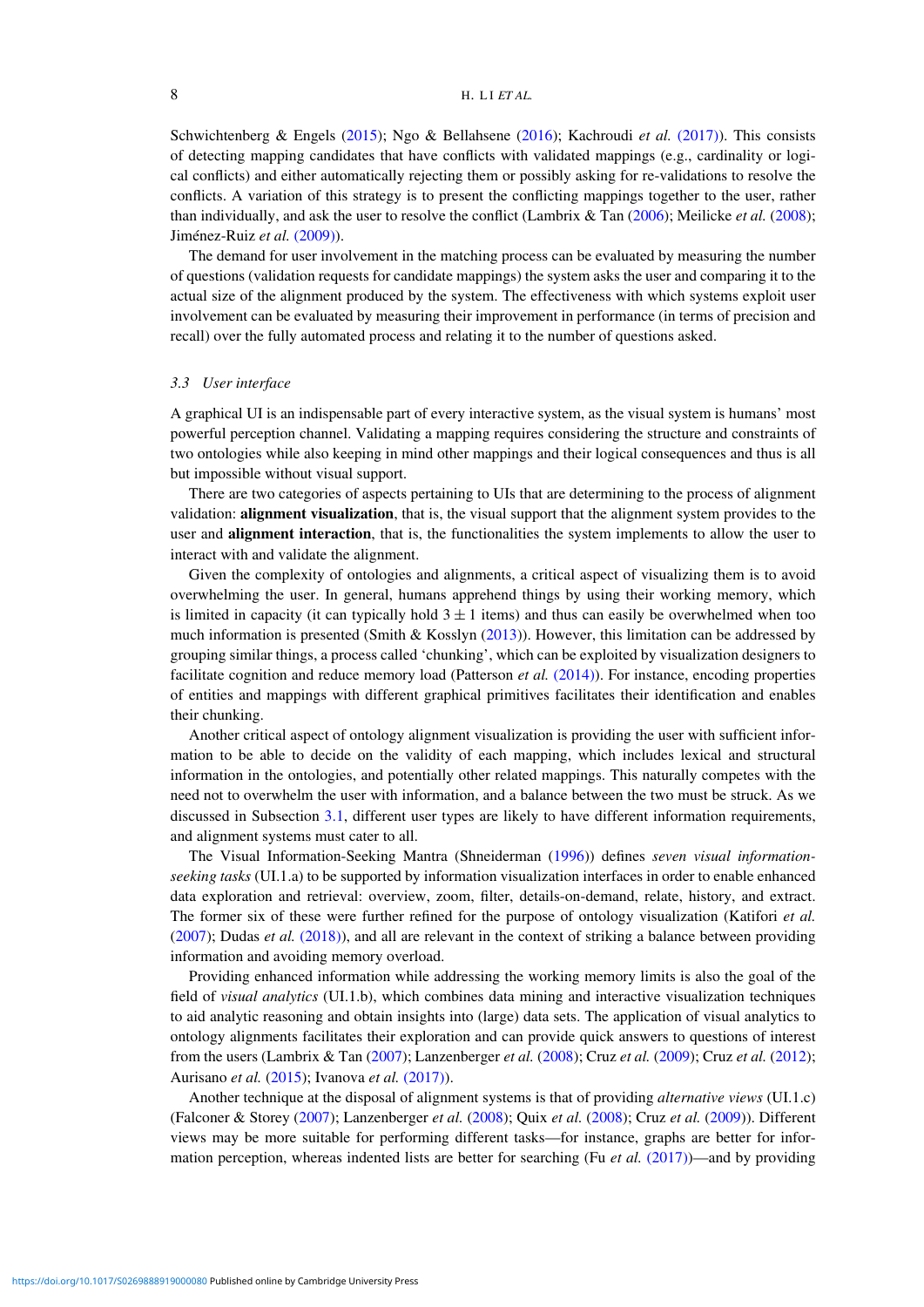alternate views, systems need not condense all relevant information into a single view and thus avoid overwhelming the user. Also relevant in this context are maintaining the user focus in one area of the ontology (Noy & Musen [\(2000\)](#page-31-10)) and preserving the user's mental map (e.g., by ensuring that the layout of the ontology remains constant).

Two strategies that facilitate chunking are *grouping* mappings together by different criteria to help identify patterns (UI.1.d) and identifying *mapping status* (UI.1.e), that is, distinguishing between validated and candidate mappings (Falconer & Storey [\(2007\)](#page-29-4)). Colour-coding is a common and effective technique for implementing both strategies.

With regard to facilitating the decision-making process, showing *metadata and context* such as definitions of terms (UI.1.f) is essential, and providing *ranking/recommendations* (UI.1.g) facilitates the process by allowing the user to focus on a specific set of mappings.

Providing *mapping provenance and justification* is critical to clarify the source of the mapping (UI.1.h) and has been identified as one of the future challenges of ontology alignment, given that many alignment systems merely present confidence values for mappings as a form of justification (Otero-Cerdeira *et al.* [\(2015\)\)](#page-31-8). Justifications require particular attention to the UP: domain experts will require detailed contextual information and a clear explanation of how a candidate mapping was inferred, whereas for knowledge engineers summarized provenance information might suffice. Three distinct justification approaches have been identified by Euzenat & Shvaiko [\(2013\)](#page-29-18): proof presentation, strategic flow, and argumentation. In the proof presentation approach, the explanation for why a candidate mapping was created is given in the form of a proof, which can be a formal proof, a natural language explanation (e.g., Shvaiko *et al.* [\(2005\)](#page-32-11); Falconer & Storey [\(2007\)](#page-29-4)), or a visualization (Ivanova & Lambrix [\(2013\)](#page-30-12)). In the strategic flow approach, the explanation is in the form of a decision flow that describes the provenance of the acquired candidate mapping (e.g., Dhamankar *et al.* [\(2004\)](#page-29-19); Falconer *et al.* [\(2006\)\)](#page-29-7). Finally, in the argumentation approach, the system gives arguments for or against certain candidate mappings, which can be used to achieving consensus in multi-user environments (e.g., Laera *et al.* [\(2006\)](#page-30-19); Laera *et al.* [\(2007\)](#page-31-20); Jiménez-Ruiz *et al.* [\(2016\)](#page-30-20); Euzenat [\(2017\)](#page-29-20)).

Last but not least, alignment systems should provide feedback to the user about the *impact of validation decisions* (UI.1.i) with regard to the alignment and ontologies, possibly through a trial execution (Falconer & Storey [\(2007\)](#page-29-4)).

With respect to alignment interaction functionalities, the most basic level of interaction is to allow the user to *accept/reject mapping* candidates (UI.2.a). Additionally, allowing the user to *create/refine mappings* manually (UI.2.b) is also important, since the system may not have captured a required mapping or may not have correctly identified the mapping relation (Aumüller *et al.* [\(2005\)](#page-28-6); Falconer *et al.* [\(2006\)](#page-29-7); Falconer *et al.* [\(2007\)](#page-29-21); Cruz *et al.* [\(2009\)](#page-28-2); Lambrix & Kaliyaperumal [\(2017\)](#page-31-3)).

The ability to *search* (UI.2.c) and filter information is critical to minimize the user's cognitive load (Aumüller *et al.* [\(2005\)](#page-28-6); Falconer & Storey [\(2007\)](#page-29-4); Lanzenberger *et al.* [\(2008\)](#page-31-18); Cruz *et al.* [\(2009\)](#page-28-2)). It is relevant to enable searching/filtering both of the ontologies (e.g., to analyze the structural context of a candidate mapping, or look for a concept to map manually) (Falconer & Storey [\(2007\)](#page-29-4); Lanzenberger *et al.* [\(2008\)\)](#page-31-18) and of the candidate mappings themselves (Falconer & Storey [\(2007\)](#page-29-4); Cruz *et al.* [\(2009\)](#page-28-2); Lambrix & Kaliyaperumal [\(2017\)](#page-31-3)).

Given the extension of the validation process, allowing the user to add metadata in the form of *user annotations* (UI.2.d) (Falconer & Storey [\(2007\)](#page-29-4); Lambrix & Kaliyaperumal [\(2017\)](#page-31-3)) and accommodating interruptions or *sessions* (UI.2.e) are key functionalities. However, while many systems enable interruptions through saving and loading the ontologies and alignment, this often does not preserve the provenance information.

Finally, allowing users to *create temporary mappings* (UI.2.f) in order to test decisions is a relevant functionality for supporting the decision process (Lanzenberger *et al.* [\(2008\)\)](#page-31-18).

# <span id="page-8-0"></span>**4 Evaluation**

We conducted two different types of evaluation: a functional assessment of state-of-the-art ontology alignment systems (Section [4.](#page-8-0)[1\)](#page-0-1) and an experimental evaluation of the impact of user validation and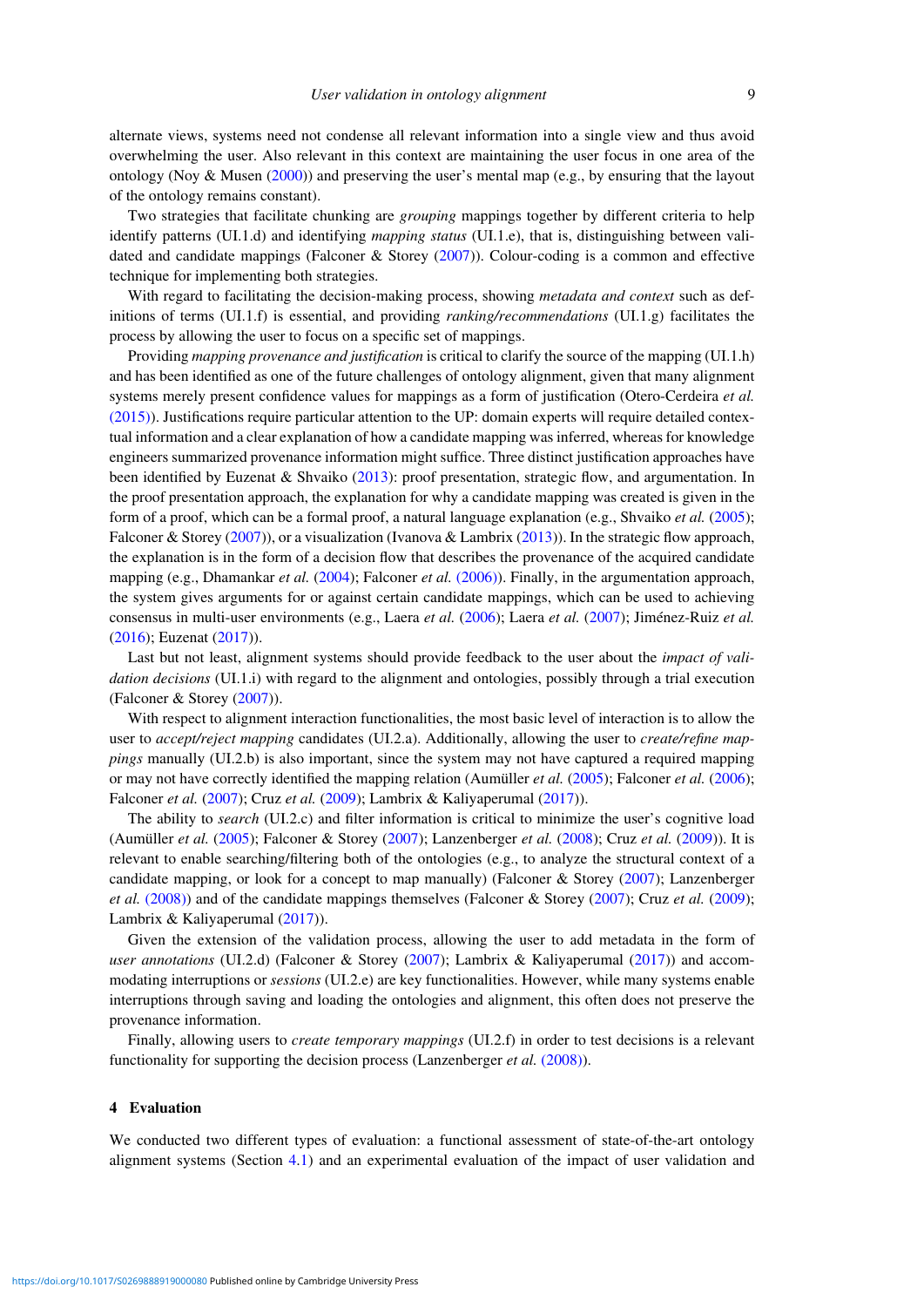user errors in an interactive matching scenario (Section [4](#page-8-0)[.2\)](#page-1-0). In Section [4](#page-8-0)[.1,](#page-0-1) we manually assess how state-of-the-art ontology alignment systems comply with the key aspects we debated in the preceding section with respect to the system services (SS) they implement and the functionalities of their UIs. In Section [4](#page-8-0)[.2,](#page-1-0) we report and elaborate on a series of experiments from the Interactive Matching track of OAEI 2015–2018, where simulated user input with varying error rates enables the assessment of the effectiveness and robustness of different interactive strategies (i.e., how much they gain from the user feedback, and how resilient to user errors they are). This set-up captures the play between the expertise of the user (UP) and the SS.

# <span id="page-9-0"></span>*4.1 Functional assessment of state-of-the-art systems*

To perform our functional assessment of state-of-the-art ontology alignment systems, we first identified systems that meet the basic requirements to be evaluated, that is, both incorporate user validation in the alignment process and have a mature UI. The systems that meet these criteria are the following: AgreementMaker (Cruz *et al.* [\(2007\)](#page-29-22); Cruz *et al.* [\(2009\)](#page-28-2); Cruz *et al.* [\(2012\)\)](#page-29-11), AlViz (Lanzenberger *et al.* [\(2008\)\)](#page-31-18), AML (Pesquita *et al.* [\(2014\)](#page-31-21); Faria *et al.* [\(2015\)\)](#page-29-15), CogZ/Prompt (Falconer *et al.* [\(2007\)](#page-29-21); Falconer & Storey [\(2007\)](#page-29-4)/Noy & Musen [\(2000\)](#page-31-10), COMA (Aumüller *et al.* [\(2005\)](#page-28-6)), LogMap (Jiménez-Ruiz *et al.* [\(2012\)\)](#page-30-0), RepOSE (Ivanova & Lambrix [\(2013\)](#page-30-12)), and SAMBO (Lambrix & Tan [\(2006\)](#page-31-11); Lambrix & Kaliyaperumal [\(2017\)](#page-31-3)). The results of our evaluation are summarized in Table [2.](#page-10-0)

Regarding the *stage of involvement* of the user (SS.1), all systems support interaction after the fully automated alignment process is complete, but most also allow for user interaction at some point of the alignment process. Of these, AgreementMaker and COMA are the most interactive systems, allowing for interaction at any stage as well as in iterative fashion. They are followed by CogZ/Prompt, RepOSE, and SAMBO, all of which allow for iterative user interaction. AML and LogMap can both involve the user during filtering. AlViz does not have ontology alignment functionalities, only alignment validation functionalities, and thus can only support validation of alignments generated by other tools.

With respect to *feedback demand* (SS.2), most systems rely only on some form of similarity threshold to select which mappings to present to the user for validation. AgreementMaker and AML use a more refined strategy for identifying 'problem' mappings to present to the user, which relies on the variance of the similarity scores of their various alignment algorithms. Additionally, AML also identifies and presents as 'problem' mappings those involved in cardinality or logical conflicts, as well as those that involve ontology entities declared as obsolete. Similarly, LogMap presents as candidate mappings those that cause the violation of alignment principles such as consistency, locality, and conservativity.

Concerning *feedback propagation* (SS.3), most systems implement at least a conflict detection mechanism, such as checking if the validated mapping contradicts previously validated mappings or results in an incoherent or inconsistent integrated ontology (AML, CogZ/Prompt, LogMap, SAMBO, RepOSE). AlViz does not implement such mechanisms and accepts user feedback without any additional steps. AgreementMaker employs a blocking propagation strategy where the user can control to how many similar mappings the validation is propagated. Re-validation is supported by AML and RepOSE as a part of the conflict resolution phase. AgreementMaker, CogZ/Prompt, COMA, RepOSE, and SAMBO employ some form of re-computation, where the user's input is used to guide the matching process. For example, AgreementMaker propagates the user's decision to similar mappings thus increasing/decreasing the similarity value.

As for *alignment visualization* aspects of the UI (UI.1), few systems support all of the *seven visual information-seeking tasks* (UI.1.a)—overview is usually supported by systems, whereas filter, history, and relate are rarely supported. Only AgreementMaker implements *Visual Analytics* (UI.1.b).

Systems typically represent ontologies as trees or graphs, with the latter typically serving as an additional representation (AlViz, CogZ) or a visual support role (AML) and rarely being a main representation (RepOSE). Mappings are typically represented as links between corresponding nodes, or sometimes as a list/table of pairs (AML, SAMBO, CogZ, COMA, LogMap) that is used to support different interactions. About half the systems support *alternative views* (UI.1.c) of the alignments and ontologies, often a tree and a graph view that are more suitable for different alignment tasks (Fu *et al.* [\(2017\)\)](#page-29-17), as exemplified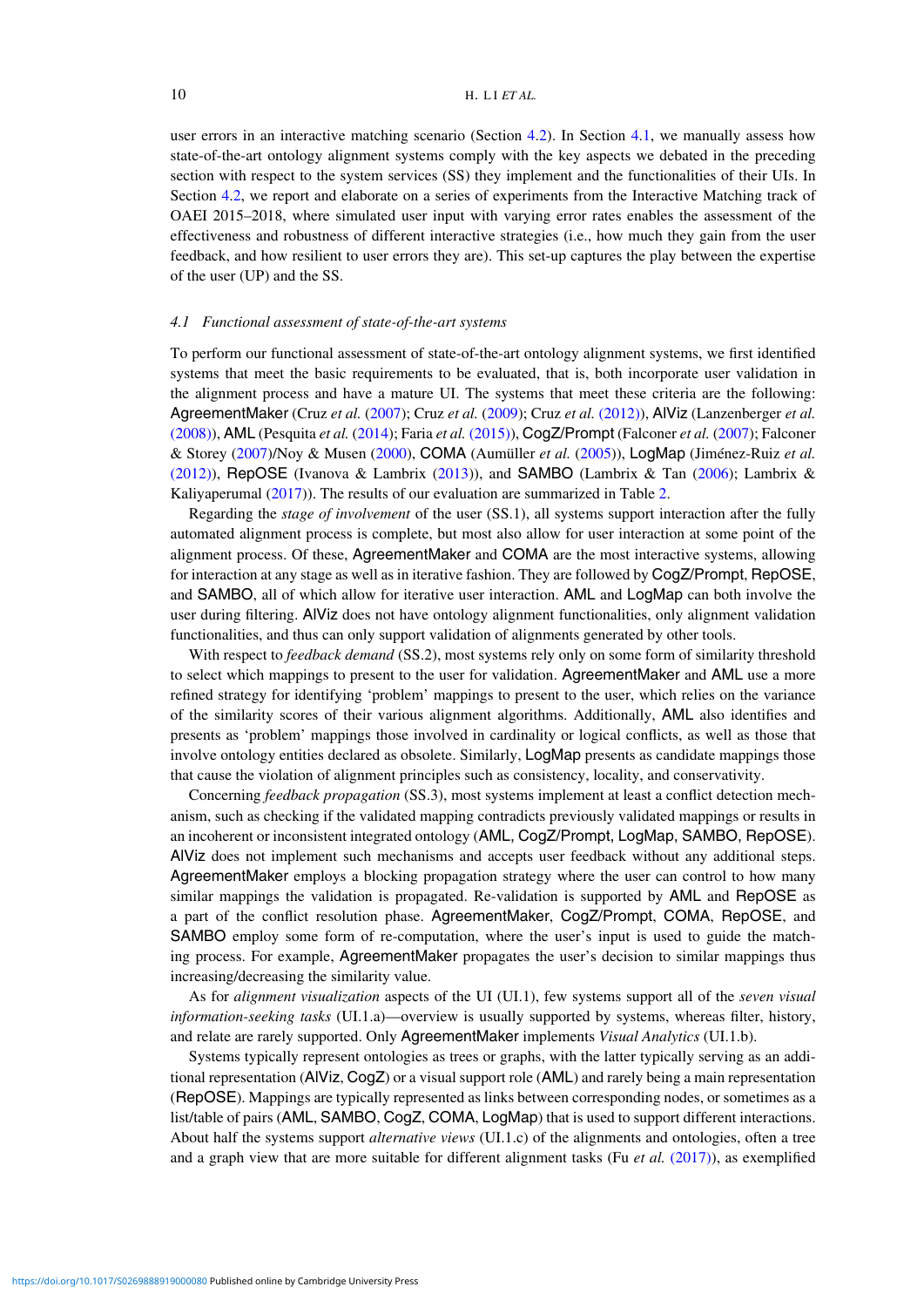| Aspect                           | <b>Agreement</b><br>maker | <b>AlViz</b>    | <b>AML</b> | Cogz<br><b>PROMPT</b>              | <b>COMA</b>      | LogMap       | <b>RepOSE</b> | <b>SAMBO</b>                                               |
|----------------------------------|---------------------------|-----------------|------------|------------------------------------|------------------|--------------|---------------|------------------------------------------------------------|
|                                  |                           |                 |            | <b>System Services (SS)</b>        |                  |              |               |                                                            |
| Stage of involvement (SS.1)      | All                       | After           |            | Filter/after Match/iterative/after | All              |              |               | Filter/after Filter/iterative/after Before/iterative/after |
| Feedback demand (SS.2)           | selected                  | $(*)$           | selected   | filtered                           | filtered         | selected     | filtered      | filtered                                                   |
| Re-computation (SS.3.a)          |                           | $\sqrt{-}$      |            |                                    |                  |              |               |                                                            |
| Re-validation (SS.3.b)           | $\sqrt{-}(**)$            |                 | $\sqrt{-}$ | $\sqrt{-}$                         |                  | $\sqrt{-}$ - | $\sqrt{-}$    | $\sqrt{-}$                                                 |
|                                  |                           |                 |            | User interface (UI)                |                  |              |               |                                                            |
| Visual Information-Seeking Tasks |                           |                 | $\sqrt{2}$ |                                    | $\sqrt{-}$       |              | $\sqrt{-}$    | $\sqrt{-}$                                                 |
| (UI.1.a)                         |                           |                 |            |                                    |                  |              |               |                                                            |
| Visual analytics (UI.1.b)        |                           | $\sqrt{2}$      |            |                                    |                  |              |               |                                                            |
| Alternate views (UI.1.c)         |                           |                 |            |                                    |                  |              |               |                                                            |
| Grouping (UI.1.d)                |                           |                 |            |                                    |                  |              |               |                                                            |
| Mapping status (UI.1.e)          |                           | $\sqrt{-(***)}$ |            |                                    | $\sqrt{--(***)}$ |              | $\sqrt{ }$    |                                                            |
| Metadata and context (UI.1.f)    |                           |                 |            |                                    |                  |              | $\sqrt{-}$    |                                                            |
| Ranking/recommendations          |                           | $\sqrt{-}$      | $\sqrt{-}$ | $\sqrt{-}$                         |                  | $\sqrt{2}$   |               |                                                            |
| (UI.1.g)                         |                           |                 |            |                                    |                  |              |               |                                                            |
| Provenance and justification     | $\sqrt{-}$                | $\sqrt{-}$      | $\sqrt{2}$ | $\sqrt{-}$                         | $\sqrt{-}$       | $\sqrt{-}$   | $\sqrt{ }$ -  |                                                            |
| (UI.1.h)                         |                           |                 |            |                                    |                  |              |               |                                                            |
| Impact of decisions (UI.1.i)     | $\sqrt{2}$                | $\sqrt{-}$      | $\sqrt{2}$ | $\sqrt{-}$                         |                  | $\sqrt{-}$   | $\sqrt{-}$    |                                                            |
| Accept/reject (UI.2.a)           |                           | $\sqrt{2}$      |            |                                    | $\sqrt{2}$       |              |               |                                                            |
| Create/refine (UI.2.b)           |                           |                 |            |                                    |                  |              | $\sqrt{-}$    |                                                            |
| Search (UI.2.c)                  |                           |                 |            |                                    |                  |              |               |                                                            |
| User annotation (UI.2.d)         |                           |                 |            |                                    |                  |              |               |                                                            |
| Session (UI.2.e)                 | $\sqrt{-}$                | $\sqrt{2}$      | $\sqrt{ }$ | $\sqrt{-}$                         |                  |              |               |                                                            |
| Temporary mapping (UI.2.f)       |                           |                 |            |                                    |                  |              |               |                                                            |

**Table 2** Aspects addressed by state-of-the-art systems.

<span id="page-10-0"></span>In the table  $\sqrt{ }$  marks that all of the listed items are supported by the system while - marks that the issue is not covered by the system. Combinations such as  $\sqrt{ }$  - and  $\sqrt{ }$  - - mark that one or two of the listed items are not supported. The issues are as defined in Table 1. (∗) depends on the underlying system; (∗∗) in <sup>a</sup> multi-user environment; (∗∗∗) candidate and validated mappings cannot be distinguished in the user interface.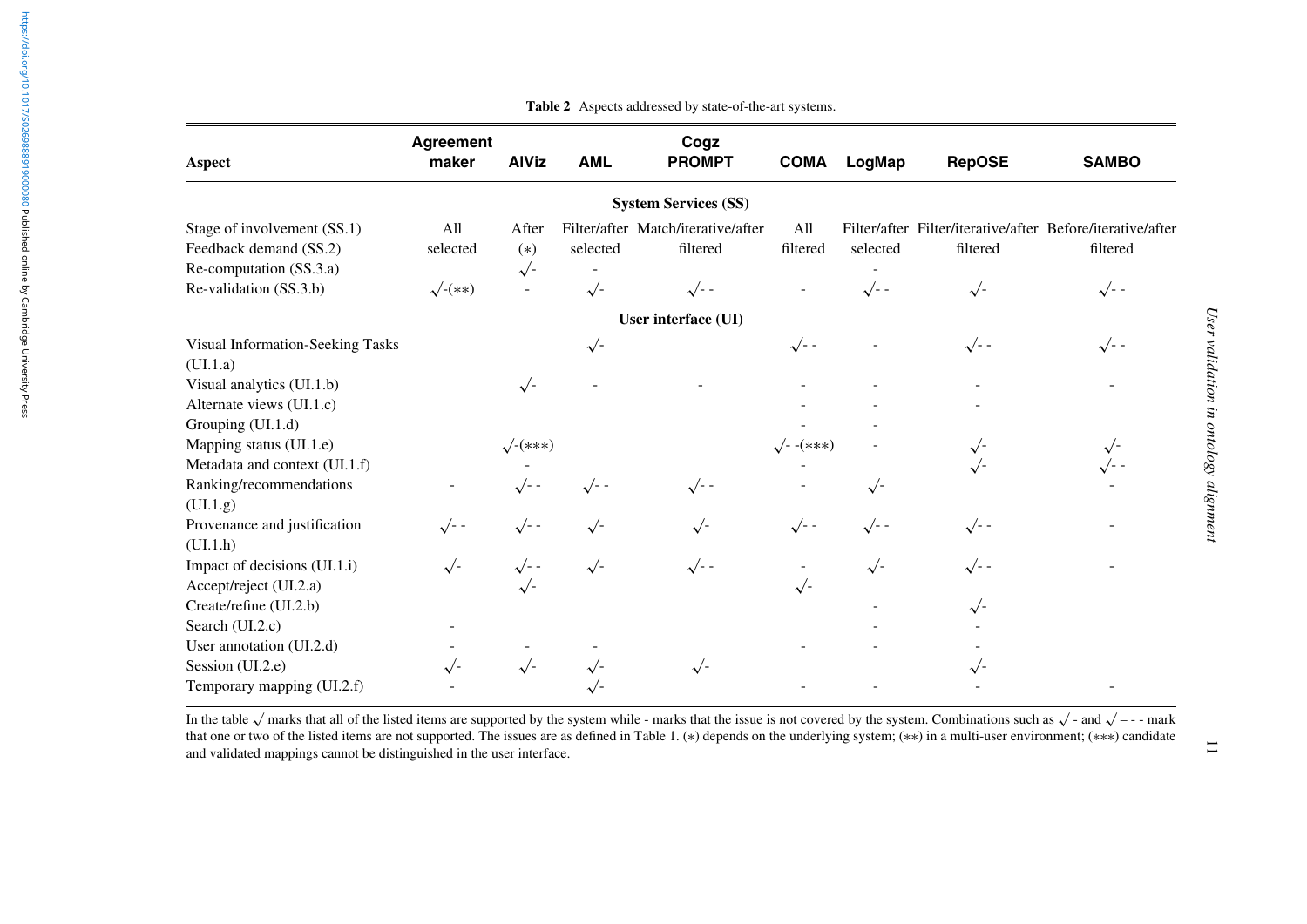<span id="page-11-0"></span>

**Figure 2** Example of alternate views (list view + graph view) annotated with the alignment visualization and interaction functionalities they support (screenshot of AML). The list view displays the full alignment, colour-coded to indicate mapping status (UI.1.e) and provides functionalities to accept/reject mappings (UI.2.a) and search the alignment (UI.2.c). The graph view displays the neighbourhood of a mapping grouping-related mappings (UI.1.d), indicates mapping status through colour (UI.1.e), provides semantic context for the mapping (UI.1.f), and displays ranking information (UI.1.g) in the form of similarity scores. Finally, it provides information on the impact of decisions (UI.1.i) by displaying conflicting mappings (in orange)

in Figure [2.](#page-11-0) Several systems also implement an individual mapping information view, which supports many of the visualization and interaction functionalities, as exemplified in Figure [3.](#page-12-0)

Most of the systems employ strategies for *grouping* (UI.1.d) the mappings together: SAMBO presents all mappings for a particular concept together, CogZ, AML, LogMap, and RepOSE show the local neighbourhood of a mapping up to a certain distance. AgreementMaker and AlViz combine the different views with clustering algorithms and interaction techniques to support the comparison of the similarity values calculated by the different matchers (AgreementMaker) or clustering nodes of the ontologies according to a selected relationship (AlViz).

Most systems provide information about *mapping status* (UI.1.e) and detailed *metadata and context* about the mappings (UI.1.f). However, *ranking/recommendation* (UI.1.g) functionalities are provided only partially by most systems, and the same is true for *provenance and justification* for the mappings (UI.1.h) or the *impact of decisions* during validation (UI.1.i). Most systems provide only a similarity value or employ colour coding as a form of explanation for the mapping, which is insufficient for users to make informed decisions (one exception is CogZ that shows a short natural language explanation for the mapping). Thus, our evaluation survey confirms the findings from (Ivanova *et al.* [\(2015\)\)](#page-30-2) that explanations for candidate mappings are not well supported by the UIs of alignment systems and continue to be a challenge for the alignment community (Shvaiko & Euzenat [\(2013\)](#page-32-0)).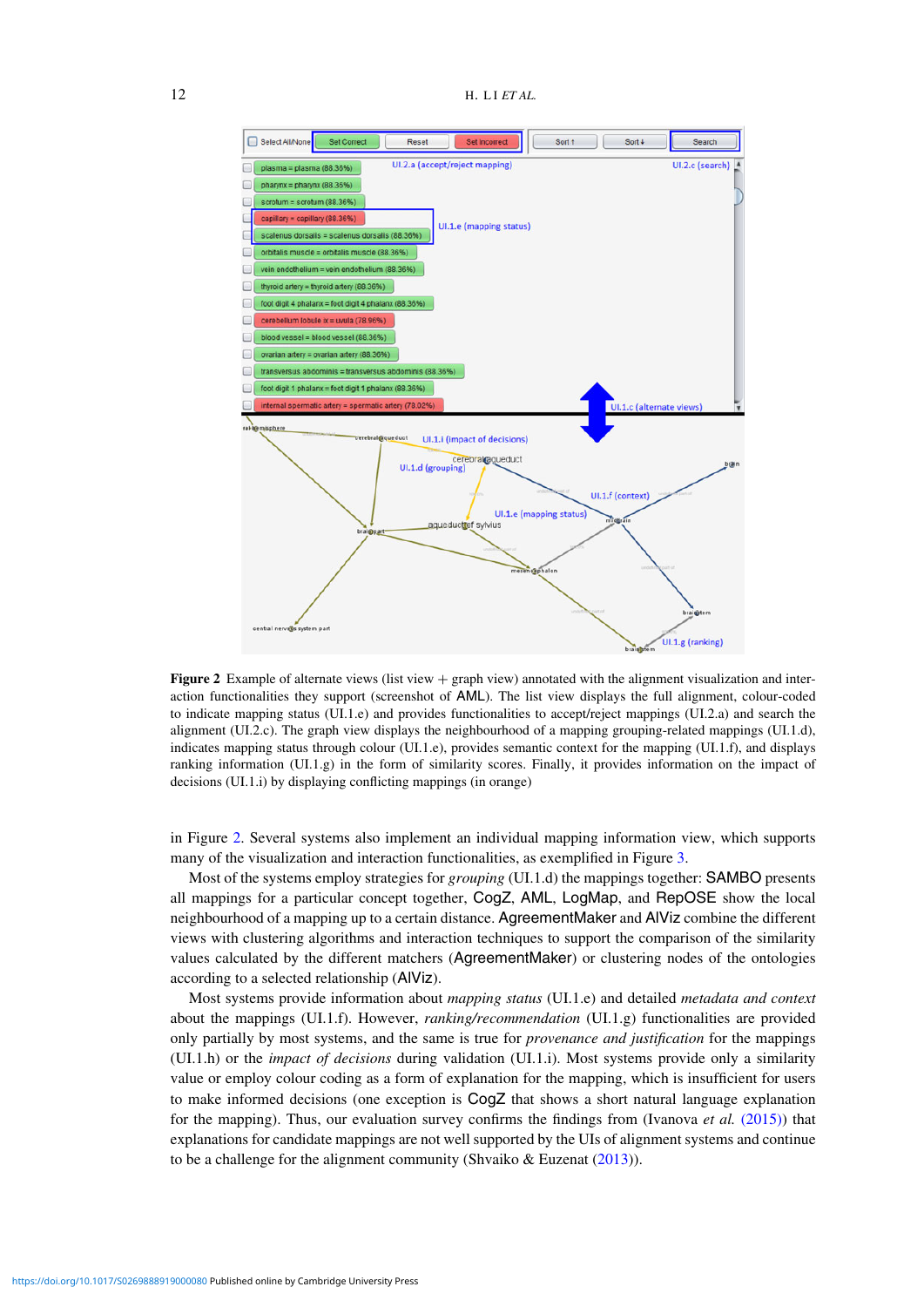# *User validation in ontology alignment* 13

<span id="page-12-0"></span>

**Figure 3** Example of a mapping information view annotated with the alignment visualization and interaction functionalities it supports (screenshot of LogMap). The view is divided into sections that provide justification for the mapping (UI.1.h), lexical metadata, and semantic context about the mapping (UI.1.f), inform the user about conflicting and ambiguous mappings, grouping them (UI.1.d) and showing the impact of validation decisions (UI.1.i). It also supports interaction to accept/reject the mapping (UI.2.a)

With respect to *alignment interaction* functionalities (UI.2), most systems allow user to *accept/reject* mappings (UI.2.a) and *create/refine* mappings (UI.2.b), but this information is not always displayed to the user—rejected mappings, for instance, are rarely shown. AlViz and COMA do not distinguish between the validated and candidate mappings, thus making it difficult for the user to keep track of already visited mappings. *Search* (UI.2.c) is also often supported by systems, but a previous survey of some of these systems found serious limitations in that functionality (Ivanova et al. [\(2015\)\)](#page-30-2).

Only two systems (CogZ and SAMBO) allow *user annotations* of mappings (UI.2.d) during the validation process. By contrast, *sessions* (UI.2.e) are directly (COMA, LogMap, and SAMBO) or indirectly (by saving and loading files) supported by all systems. Finally, only three systems (AlViz, AML, and CogZ) allow the user to *create temporary mappings* (UI.2.f).

#### *4.1.1 AgreementMaker*

AgreementMaker (Cruz *et al.* [\(2007\)](#page-29-22); Cruz *et al.* [\(2009\)](#page-28-2); Cruz *et al.* [\(2012\)\)](#page-29-11) computes an initial alignment that is then iteratively altered according to the user feedback (SS.1.d) (SS.1.e). For every mapping, the system creates a signature vector containing its similarity values calculated by different matchers. The signature vector is then used during the processes of candidate mappings selection and feedback propagation (SS.1.c) (SS.2.a) (SS.3.a). For every mapping, a disagreement metric is calculated—the disagreement is high when the similarity values computed by the different matchers are in a wide interval. The system presents the top-k mappings with the highest disagreement values for user validation. The mappings are clustered based on their vectors, and the user feedback is propagated to those with similar vectors to the vector of the mapping validated by the user applying a linear function for both accepted and rejected mappings; already validated mappings are not updated any longer and the same mapping is not shown again to the user, for example, it is not validated twice. The user can adjust the size of the feedback propagation cluster via a threshold. The approach described in Cruz *et al.* [\(2016\)](#page-28-4) also discusses blocking propagation in the context of multi-user alignment. In this case, the feedback propagation can be controlled via the consensus of users for a given candidate mapping (SS.3.b). Conflict detection is not discussed.

The ontologies are visualized as trees, and their mappings are depicted as colour-coded lines representing the matcher that calculated the similarity value (the value itself is shown as a number without an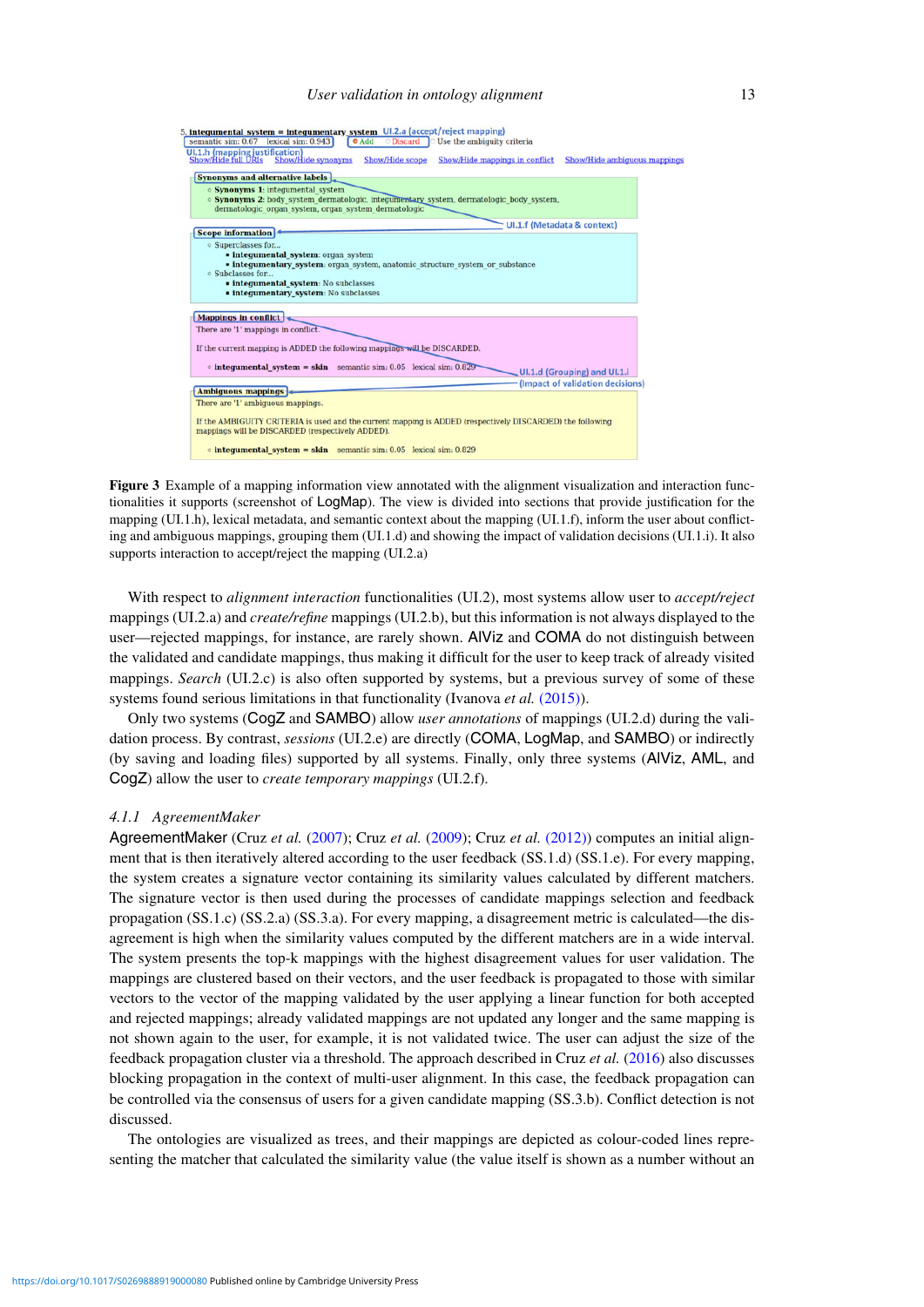explanation (UI.1.h– –)). As described in Cruz *et al.* [\(2007\)](#page-29-22), comments and additional information are shown when a concept is selected (UI.1.f) (UI.1.a). A visual analytics panel (UI.1.b) (UI.1.a) helps in comparing the similarity values calculated by the different matchers, their combination, and 'disagreement'; it also shows the mappings in the same cluster (UI.1.c) (UI.1.d). The user can adjust the size of the cluster and visualize its members thus visualizing the impact of the validations (UI.1.i–). In the visual analytics panel, the mappings are represented with matrices (one per matcher) and are colour-coded to represent accepted, rejected, candidate, and manually created mappings (UI.1.e). The tool supports all (UI.1.a) of the seven information visualization-seeking mantra tasks with a different level of coverage: overview is supported by observing the lines representing the mappings; filtering by different criteria (UI.1.a) can reduce the number of mappings shown to the user (by threshold, by matcher, by number of mappings per concept); undo and redo (UI.1.a) are supported as described in Cruz *et al.* [\(2007\)](#page-29-22), but it is not clear if they are supported in later versions and how undoing an action would affect the propagation algorithm. During the validation process, the user can accept, reject (UI.2.a), and create mappings manually (UI.2.b) (six mappings types are supported). All mappings calculated for a particular concept are shown to the user (Li *et al.* [\(2009\)\)](#page-31-22). Sessions (UI.2.e–) are not directly supported but load and save operations provide indirect support.

## *4.1.2 AlViz*

AlViz (Lanzenberger *et al.* [\(2008,](#page-31-18) [2010\)\)](#page-31-23) is a Protégé plugin that uses multiple views to visualize an alignment produced by the FOAM system (Ehrig & Sure  $(2005)$ ) (UI.1.c). Thus, the user is involved after the computation of the alignment (SS.1.e). During the alignment process, each ontology is represented as a pair of views—a tree and a small world graph—that is, four in total. The views are connected by the linking and brushing paradigm where navigation in one of the views changes the representation in the other. The nodes in the ontology are clustered according to a selected relationship, also called a mutual property, and level of detail, where the sizes of the clusters depend on the number of nodes in them and the colours are determined by one out of three strategies (UI.1.d). Colour-coding shows the degree of similarity and the type of the association but explicit similarity values are not provided (UI.1.h–).

Mappings are edited (indirectly), accepted, and rejected (UI.2.a–) in the tree views by using toolbar buttons for choosing between one out of six types of mappings, called associations (UI.2.b) (UI.1.e–). The six types are equal, syntactical, broader than, narrower than, similar, and different. There is no clear distinction between mappings and candidate mappings (UI.1.e–). Temporary decisions for questionable mappings are supported by a tracking button (UI.1.e–) (UI.2.f). A search field under the tree view is provided for each ontology (UI.2.c).

The tool supports many of the tasks from the information-seeking mantra (UI.1.a)—overview by small-world graphs, zoom in to selected level of detail, filter by mutual property, details-on-demand by tooltips and labels, history by list of activities and undo/redo buttons, and relate by different comparison strategies. Ranking and recommendations at a mapping level are not provided, but the colour-coding of the clusters can help in the identification of interesting regions and starting points (UI.1.g–). Sessions can be considered supported by save and load (UI.2.e– –).

#### *4.1.3 AML*

AML (Pesquita *et al.* [\(2014\)](#page-31-21); Faria *et al.* [\(2015\)\)](#page-29-15) is a lightweight ontology alignment system that focuses primarily on scalability and coherence. While its matching algorithms are fully automated, AML supports user interaction during the filtering procedure, as well as validation of the final alignment. It employs an interactive selection algorithm based on the similarity scores produced by its various matching algorithms (SS.1.c) (SS.2.a) for picking candidates for revision, also taking into account ambiguous mappings. Additionally, it employs an interactive repair algorithm that addresses conflicting mappings (SS.3.b–). AML's UI displays two different views of the alignment (UI.1.c): a local graph view, where the user can visualize an individual mapping and its local context, including related mappings (UI.1.d); and a list view that serves as an overview and enables the user to find further details about each mapping (both structural and lexical) upon clicking (UI.1.f). Additionally, the latter also enables the user to review and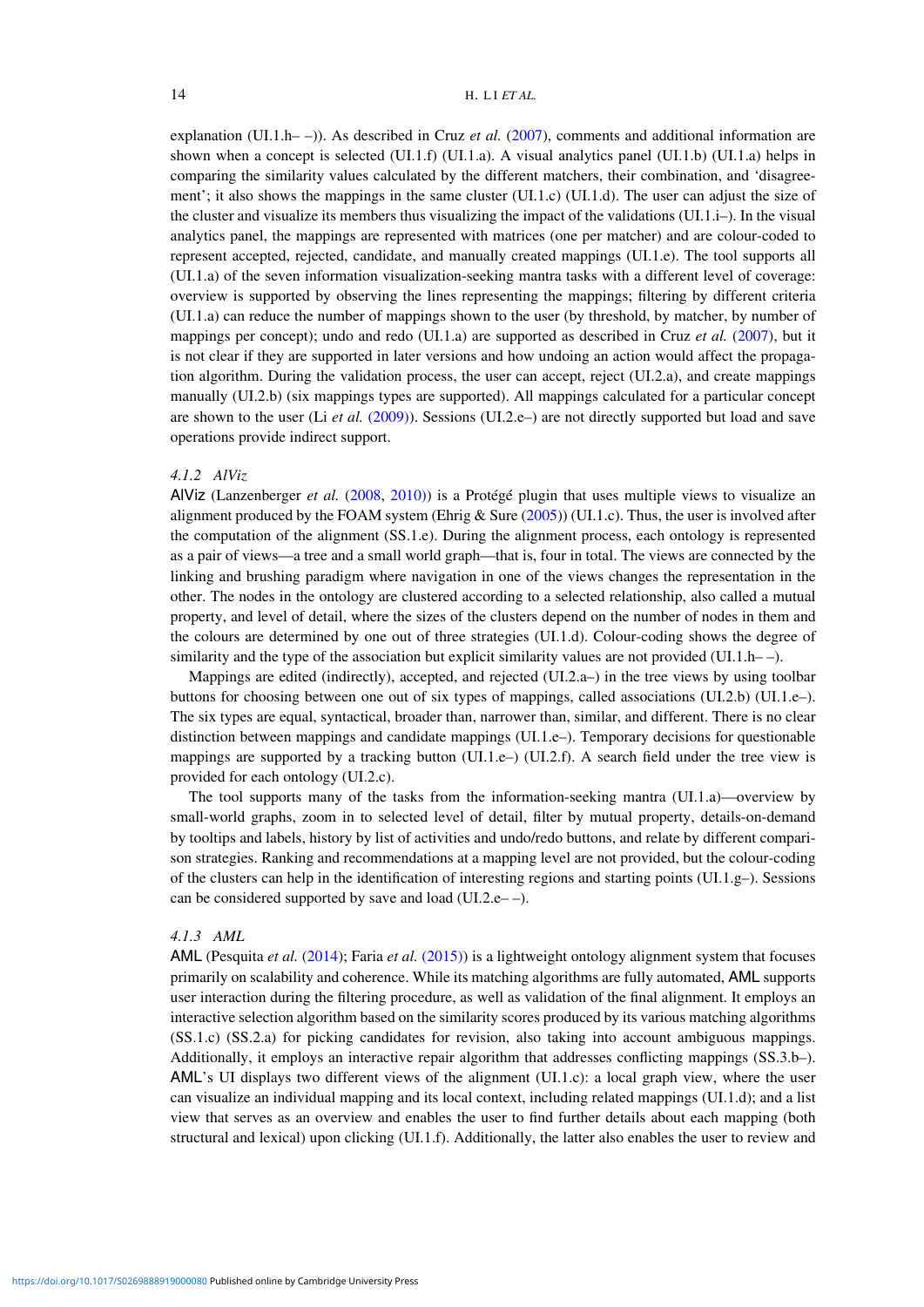reject mapping candidates (UI.2.a–) and displays information about competing and logically conflicting mappings (UI.1.i–).

AML's menu enables the user to customize the graph view and offers the functionalities of searching the alignment for mappings (UI.2.c) and creating new mappings from five types that are equivalence, sub, super, overlap, and unknown (UI.2.b) by searching through the ontologies. While AML does not explicitly implement sessions, it does allow the user to save and load the alignment at any stage, and thus interrupt and resume their revision at will (UI.2.e–).

# *4.1.4 CogZ*

CogZ (Falconer *et al.* [\(2007\)](#page-29-21); Falconer & Storey [\(2007\)](#page-29-4)) builds on PROMPT (Noy & Musen [\(2000\)](#page-31-10)). It is an extension of PROMPT's UI and uses its other components to address cognitive requirements defined in Falconer & Storey [\(2007\)](#page-29-4). The matching process is iterative (SS.1.d). The tool starts by making a list of initial candidate mappings that are then presented to the user. Based on the user's validations, the tool will check for conflicts and proceed in building additional suggestions that are based on the user's previous input (SS.1.b) (SS.2.b) (SS.3.a). The examples of conflicts considered by the tool are name conflicts, dangling references, redundancy in the concept hierarchy, and slot value restrictions that violate concept inheritance (Noy & Musen  $(2000)$ ) (SS.3.b– $-$ ) (only conflict detection, tool automatically deals with the conflicts, possible re-validations are not discussed).

The ontologies in CogZ are represented as trees, and mappings are represented as dashed lines between concepts. Hovering over a mapping shows the explanation for the mapping. The explanations are short natural language texts describing the reasons why a certain mapping was selected (UI.1.h–) (confidence value not shown). Users can also explore the neighbourhoods of the terms in a candidate mapping (UI.1.d) (UI.1.f) (UI.1.i– –). The user can define manually new mappings as well as add annotations (UI.2.b) (UI.2.d). Users can mark a candidate mapping as a temporary mapping (UI.2.f) (UI.1.e). When the user is validating a mapping (UI.2.a), the tool presents mappings related to the parts of the ontology where the user is currently working on (UI.1.d). The candidate-heavy regions in this view can be identified by parts of the ontologies with large concentration of lines between them (UI.1. $g$ ––), but no recommendations are provided at a single mapping level. In addition, the UI provides searching (UI.2.c) and filtering (UI.1.a) for both ontologies and candidate mappings. All of the tasks considered in the visual information-seeking mantra are supported (UI.1.a), and the system keeps track of the user's previous decisions and the user can at any time inspect the candidate mappings as well as already completed validations. In this way, the user can follow his/her progress.

Falconer *et al.* [\(2006\)](#page-29-7) show the alternate tree-map view (UI.1.c) that provides an overview of the ontology and candidate mappings. In this view, ontologies are partitioned into parts and colour-coded depending on the number of candidate mappings. Thus, candidate-heavy regions can be identified through different colour intensities. In addition to this, this view provides a pie-chart for each branch of the ontology that contains numbers of candidate mappings, mapped concepts, and concepts without association.

The mappings can be stored and loaded from a file, thus the whole mapping process does not need to be done in one occasion (UI.2.e–).

#### *4.1.5 COMA*

COMA (Aumüller *et al.* [\(2005\)](#page-28-6); Massmann *et al.* [\(2011\)\)](#page-31-24) is a system for aligning large schemas and ontologies. The system supports the fragment-based matching strategy. In this strategy, the system applies a divide-and-conquer approach where it aims at identifying similar fragments of ontologies that are then matched. The user can validate the output from each phase of this process (matching pairs of fragments), and the user's validation will be used in subsequent computations (SS.1.a) (SS.1.b) (SS.1.c) (SS.1.d) (SS.1.e) (SS.2.b) (SS.3.a). Suggestion selection is controlled via threshold values.

The ontologies are shown as trees, and mappings are shown as lines between them; the similarity values are colour-coded in the lines' colours (UI.1.h– $-$ ) and are shown on hover. Therefore, regions with a large number of lines represent regions with many candidate mappings (candidate-heavy regions). Under each ontology, there is a search box (UI.2.c). The tool has limited support for the informationseeking tasks with filter, history, and relate not supported (UI.1.a– –).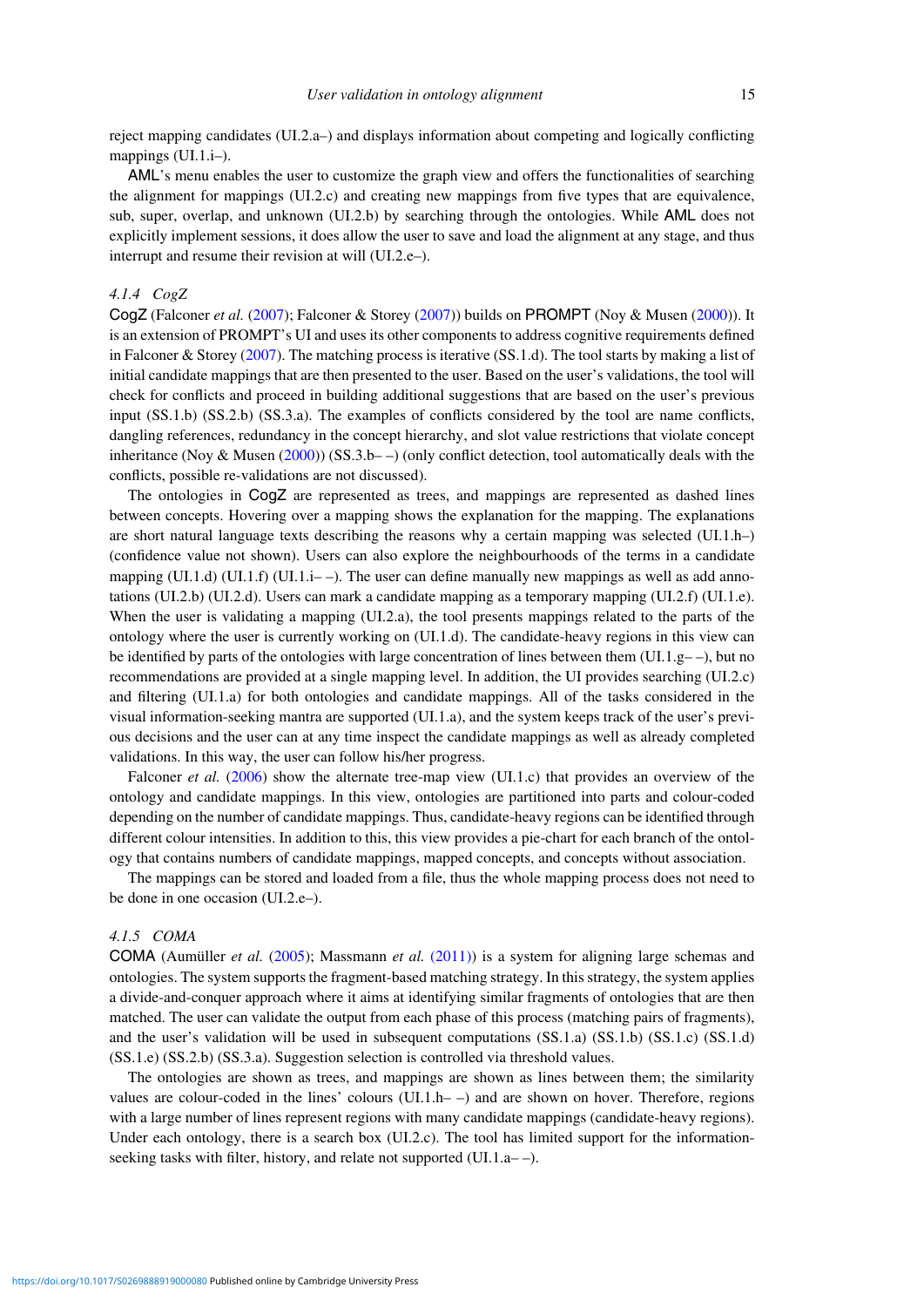The system allows saving and loading generated mappings to the mapping repository (UI.2.e–). Users can reject (UI.2.a–) or manually add new mappings (UI.2.b), it supports complex mappings, not only equivalence mappings. The system does not differentiate in the interface between candidate mappings and validated mappings neither supports temporary mappings (UI.1.e– $-$ ). If a user validates a candidate mapping, it is assigned the highest confidence value.

#### *4.1.6 LogMap*

LogMap (Jiménez-Ruiz *et al.* [\(2011,](#page-30-10) [2012\)](#page-30-0)) is an ontology alignment system that implements scalable reasoning and diagnosis algorithms, which minimize any logical errors introduced by the matching process. It supports user interaction during the matching process, which is essential for use cases requiring accurate mappings, and it is able to generate equivalence and subsumption mappings.

LogMap presents to the user only the mappings that are not 'clear cut' cases (SS.1.e) (SS.2.a), for which user feedback would be highly beneficial. The number of such mappings can still be significant; hence, it is crucial to reduce the number of questions to the human expert by applying automatic decisions based on users' feedback. Automatic decisions based on a particular user decision to accept or reject a mapping (UI.2.a) are made according to two criteria: ambiguity and conflictness. That is, additional mappings will be (automatically) rejected/accepted if they were in conflict (i.e., lead to an unsatisfiable concept) or ambiguous (i.e., share the source or target entity) with the user (SS.3.b– –).

Each candidate mapping is presented to the user with a confidence value (UI.1.h–), information about the context/scope of the matched entities (i.e., superconcepts and sub-concepts), and lexical information such as synonyms (UI.1.f). In addition, the ambiguous mappings and mappings in conflict are also presented in order to help the user understand the consequences of the feedback (UI.1.d–, UI.1.i–). The user can validate the mappings in one or several sessions (UI.2.e) or end the interactive process at any time (the remaining cases are decided heuristically). Finally,  $LogMap$  ranks mappings (UI.1.g–) according to their impact on other mappings (i.e., mappings that have other mappings in conflict are shown first).

# *4.1.7 RepOSE*

RepOSE (Ivanova & Lambrix [\(2013\)](#page-30-12)) is based on an integrated taxonomy<sup>4</sup> alignment and debugging framework. The system can be seen as an ontology alignment system with a debugging component for detecting and repairing modelling defects (missing and wrong subsumption relations/mappings) in taxonomy networks (both in the alignments and ontologies). The alignment process goes through three phases—generation of candidate mappings, validation, and repairing (SS.1.d) (SS.1.e). Selection of mappings suggestions is only controlled by threshold values for different matchers (SS.2.b). During the repairing step for every accepted mapping, the user is given possibility to add a mapping that would make the accepted mapping derivable. A limited form of re-computation as user feedback is used in the repairing process (SS.3.a) (SS.1.d) (SS.1.e). The system checks for contradictions after each group of suggestions is validated and after a repairing action and does not allow the current action to take place if such are found (SS.3.b–).

During the validation phase, the candidate mappings are shown as graphs in groups where the last group in the list contains the most suggestions  $(U1.1.g)$   $(U1.1.d)$ , thus the user can choose the area to start with. The nodes are colour-coded according to their hosting ontology and the edges according to the state of the represented mappings—candidate mappings and added/rejected mappings (UI.1.e–), (temporary mappings are not supported). The justifications of the mappings inferred from the taxonomy network are presented to the user as graphs, for the rest a tooltip that appears when the user hovers on an edge shows the similarity value calculated by the (combination of) matchers (UI.1.f–) (UI.1.h––) (only derivation path, no information on why the mapping was selected). If the current user action contradicts with previous actions, an error message is shown to the user  $(UI.1.i-)$ . Users can accept/reject mappings (UI.2.a). During the validation and repairing processes, recommendations based on external knowledge are provided (UI.1.g) for every mapping. Creating arbitrary mappings is not possible, but some flexibility

<span id="page-15-0"></span>Other versions of RepOSE deal with slightly more expressive ontologies, but focus more on the debugging phase, for example, Lambrix *et al.* [\(2012\)](#page-31-25), Wei-Kleiner *et al.* [\(2014\)](#page-32-12).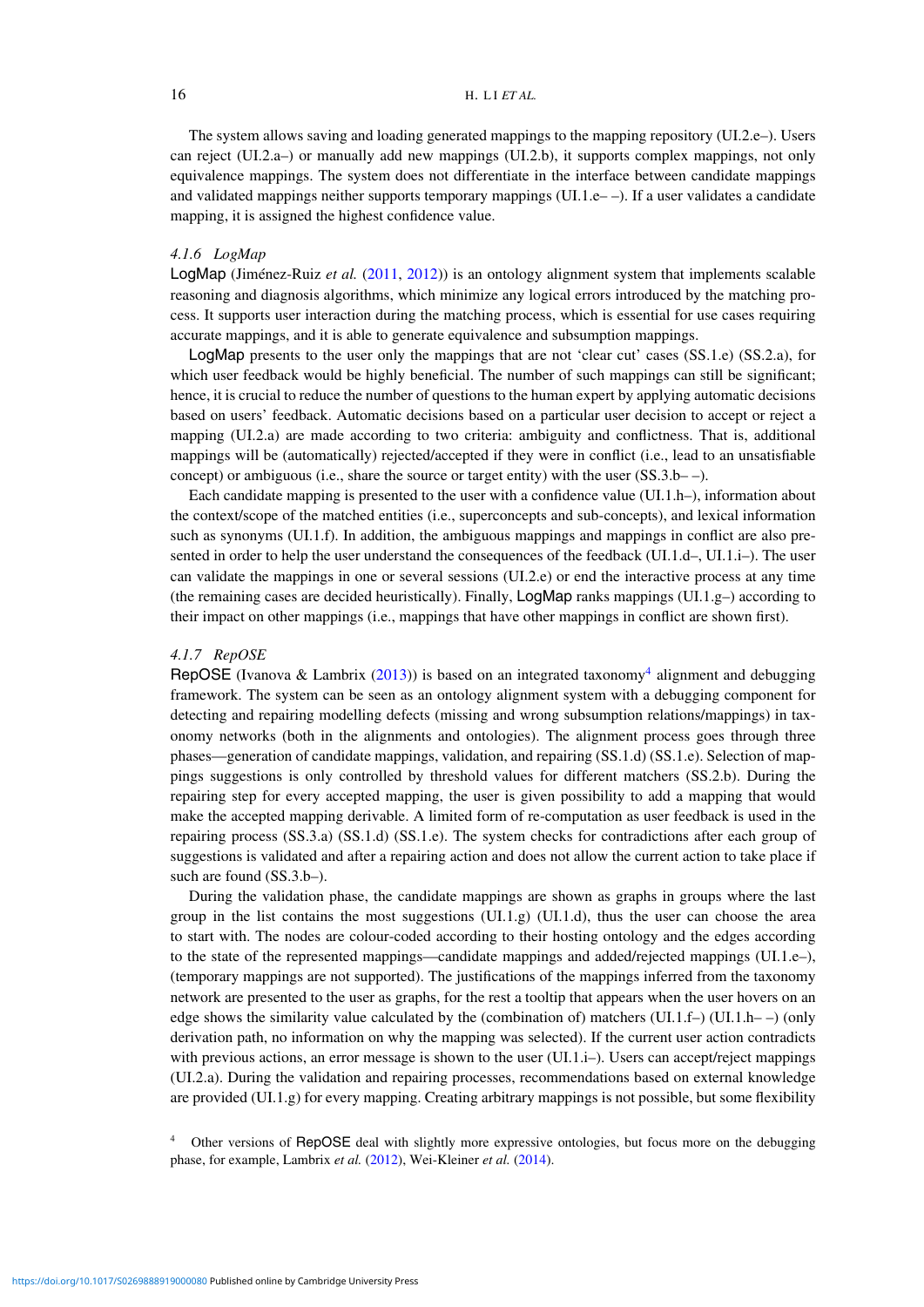is provided during the repairing phase where the user can create a mapping that entails the accepted mapping (mappings can be refined in the repairing phase (UI.2.b–)). The system supports equivalence and subsumption mappings. Sessions are indirectly supported (users can save/load mappings (UI.2.e–)). Some overview and details-on-demand (regarding mappings) tasks are supported (UI.1.a– –).

# *4.1.8 SAMBO*

SAMBO (Lambrix & Tan [\(2006\)](#page-31-11); Lambrix & Kaliyaperumal [\(2017\)](#page-31-3)) is a session-based (UI.2.e) ontology alignment system. The sessions are in the form of interruptible computation sessions. Users can thus begin the validation process even before the completion of the computation. In addition, users can specify points of interruptions, for example, by specifying the number of concept pairs that need to be processed before the interrupt and the validation process. The system is iterative, and computation sessions can reuse the results from previous validations (SS.1.a) (SS.1.d) (SS.1.e) (SS.3.a). The validation decisions are also used in the recommendation of settings for the alignment algorithms (Tan & Lambrix [\(2007\)](#page-32-3)). A partial alignment can be used to reduce the search space (Lambrix & Liu  $(2009)$ ) (SS.1.a) (SS.1.d) (SS.1.e). Selection of mapping suggestions is controlled via different combination and filtering strategies using the similarity values for different matchers (SS.2.b). It is possible to include the reasoner to check the consistency of the validated candidate mappings. If conflicts are found, they will be reported to the user (supports only checks for problems within the logic in ontologies, users are asked to re-validate (SS.3.b– –)).

The UI is implemented in the form of tabs where each tab is related to one part of the alignment process. The system groups together related candidate mappings (UI.1.d). Related mappings are those that share the same terms. For every candidate mapping, the user can select to either reject it or accept it as either a subsumption relation or equivalence relation (UI.2.a). The system also allows manual creation of mappings (UI.2.b) as well as annotation of decisions (UI.2.d), showing the annotation is, however, not easy (UI.1.f– –). In the manual mode (UI.1.c), the user is presented with a tree view of the ontologies and needs to select one concept from each tree and the relation between them in order to create a mapping manually (UI.1.e–), and temporary mappings are not supported. In this view, the user can also search the ontologies (UI.2.c).

From the seven information-seeking tasks, only the history task is well supported  $(UI.1.a-$ )—the system logs all user decisions and enables their review, and it includes an undo button as well. The user can also review remaining candidate mappings that need to be dealt with. Relate and details-on-demand are indirectly supported by grouping mappings for a single concept together in the list view.

# <span id="page-16-0"></span>*4.2 Experiments*

These experiments aim at assessing the impact of user validation and user errors to the performance of ontology alignment systems in an interactive setting. They were conducted in the scope of the Interactive Matching track of the OAEI from 2015 to 2018, and the results we show are a compilation of those results across the years, though we elaborate on the discussion made in the OAEI.

# *4.2.1 Set-up*

The OAEI evaluation relies on the SEALS client, developed in the Semantic Evaluation At Large Scale project<sup>5</sup>. This client was modified in 2013 for the Interactive Matching track to allow systems to pose questions regarding the correctness of a mapping to the Oracle, which simulates a user by checking the reference alignment from that task. This process is fully automated, happening during the runtime of the system, and only systems that implement Oracle calls can be evaluated in this manner. The decision of when to stop the user interactions lies solely with the matching system. The Oracle will reply to any and all questions the system asks, but will also record and tally them all, to use as an evaluation criterion.

In 2015, we modified the Oracle to randomly generate erroneous replies, with a uniform distribution of fixed probability (or error rate), set by the OAEI organizer. In this experiment, the error rates considered were 0% (perfect Oracle, denoted by  $Or^0$ ), 10% ( $Or^{10}$ ), 20% ( $Or^{20}$ ), and 30% ( $Or^{30}$ ). While uniformly

<span id="page-16-1"></span><http://www.seals-project.eu>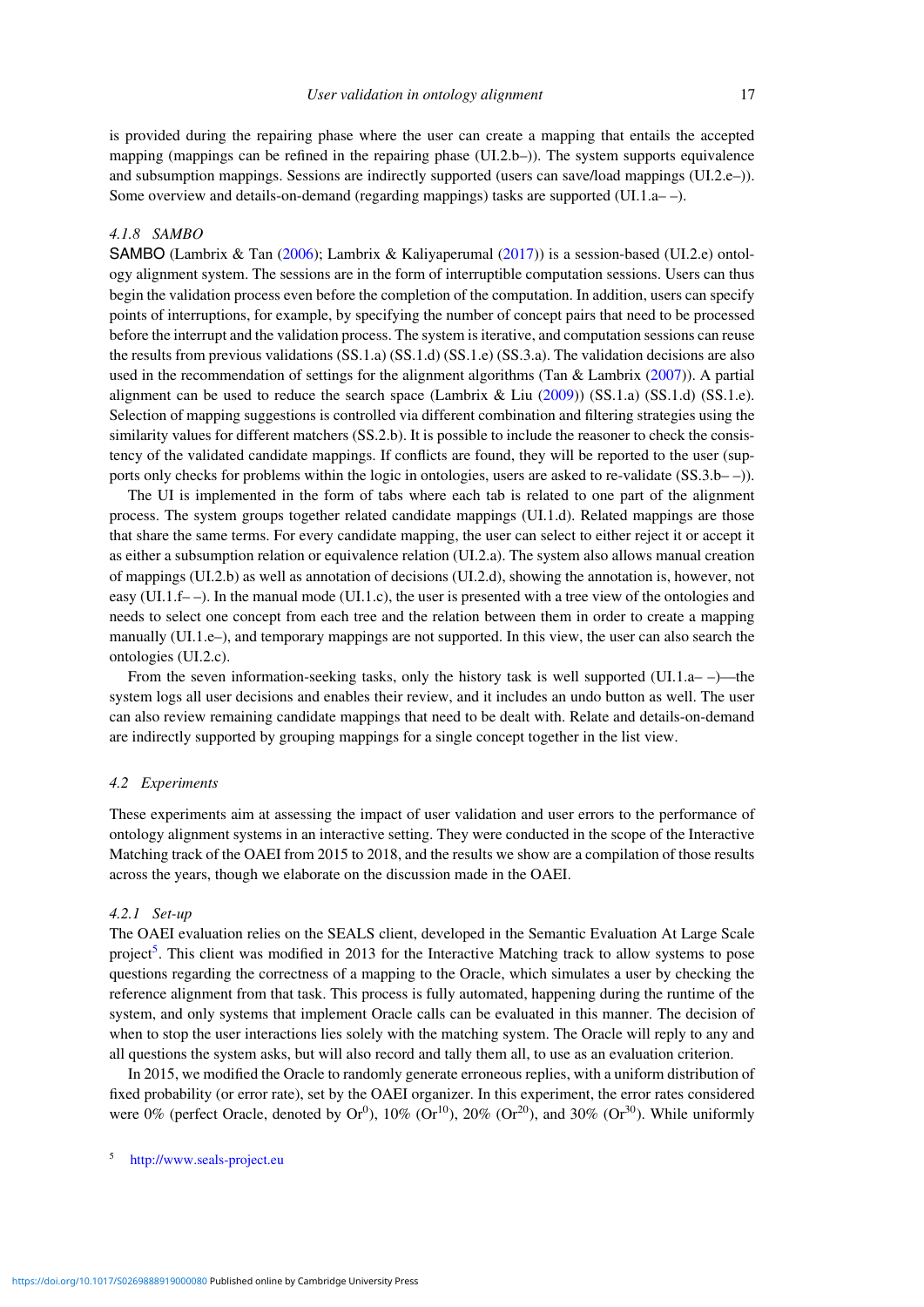distributed random errors are not realistic—some mappings are expected to be more challenging to users than others—they serve our purpose of assessing how errors affect the performance of matching systems in an interactive scenario. Furthermore, the Oracle is implemented with a 'fixed mind', meaning that after it replies to a query from the system, it will always give the same reply for the same query. This prevents systems from asking repeated questions to compensate for the error rate, which, while not an unrealistic premise, would hamper our analysis of the effect of errors on the performance of the systems.

In 2016, we further modified the Oracle to enable it to reply to queries about a set of up to three related mappings rather than to only queries about individual mappings. If a query contains a set of no more than three competing mappings, then the Oracle counts this as a single interaction and returns the subset of correct mappings from the original set (under the given error rate). An example of a set of three competing mappings is: *Muscle* ≡ *Muscle*, *Muscle* ≡ *Muscle Tissue*, *Striated Muscle Tissue* ≡ *Muscle Tissue*. Formally, we can say that a set of mappings is competing if, for each mapping in the set, there exists another mapping that shares either its source or target entities. The rationale behind counting a small set of competing mappings as a single interaction is that it simulates a grouping scenario where the user is able to choose between related mappings with no more effort than it would take to revise an individual mapping (potentially less, since grouping makes more information available to the user which he might otherwise have to search in order to decide on any of the mappings in the group).

#### *4.2.2 Data sets*

The experiments were carried out on data sets from the OAEI. The Conference and Anatomy data sets were used in 2015–2018, the LargeBio (Large Biomedical Ontologies) data set was used in 2015–2016, and the (Disease &) Phenotype data set was used in 2016.

The Conference data set for the Interactive track comprises 7 small ontologies and 21 reference alignments between pairs of ontologies in the domain of conference organization. The Anatomy data set contains two medium-sized ontologies, the Adult Mouse Anatomy (2744 concepts), which is a part of the Gene Expression Database<sup>6</sup> and a small fragment (3304 concepts) of the National Cancer Institute (NCI) Thesaurus<sup>[7](#page-17-1)</sup> describing the human anatomy, and a reference alignment. LargeBio uses three large ontolo-gies, the Foundational Model of Anatomy<sup>8</sup>, SNOMED CT, and NCI, which contain 7[8,](#page-17-2)989, 306,591, and 66,724 concepts, respectively. There are different tasks for aligning the whole ontologies or fragments of the ontologies. The Phenotype data set has two tasks: aligning the Human Phenotype Ontology to the Mammalian Phenotype Ontology, and aligning the Human Disease Ontology to the Orphanet and Rare Diseases Ontology.

#### *4.2.3 Evaluation parameters and configurations*

Due to the several factors to take under consideration in these experiments (e.g., the number of queries, the number and type of erroneous replies), our evaluation includes an unusually high number of evaluation parameters, which are listed in Table [3.](#page-18-0)

Regarding the effectiveness and efficiency of the alignment systems, we compute the *size* (number of mappings) of the alignments produced, the traditional parameters *precision*, *recall,* and *F-measure*, measured against the respective OAEI reference alignment, and finally, the *run time* of the system. These are the standard evaluation parameters in all OAEI tracks, so we can compare the interactive performance of the systems with their non-interactive performance in order to gauge the impact of user validation.

Regarding the user interactions of the system, we measure *total requests* and *distinct mappings*. The former is the number of distinct queries (of up to three conflicting mappings) the system asks the Oracle, representing the expected user workload in the validation process (so more requests means the system requires more work from the user). The latter is the total number of distinct mappings for which the Oracle gave feedback to the user (regardless of whether they were submitted simultaneously, or separately). The latter should be compared with the former to assess whether the system is harnessing a grouping

<sup>6</sup> <http://www.informatics.jax.org/expression.shtml>

<span id="page-17-0"></span> $\frac{7}{8}$  <https://ncit.nci.nih.gov/ncitbrowser/>

<span id="page-17-2"></span><span id="page-17-1"></span><sup>8</sup> <http://sig.biostr.washington.edu/projects/fm/AboutFM.html>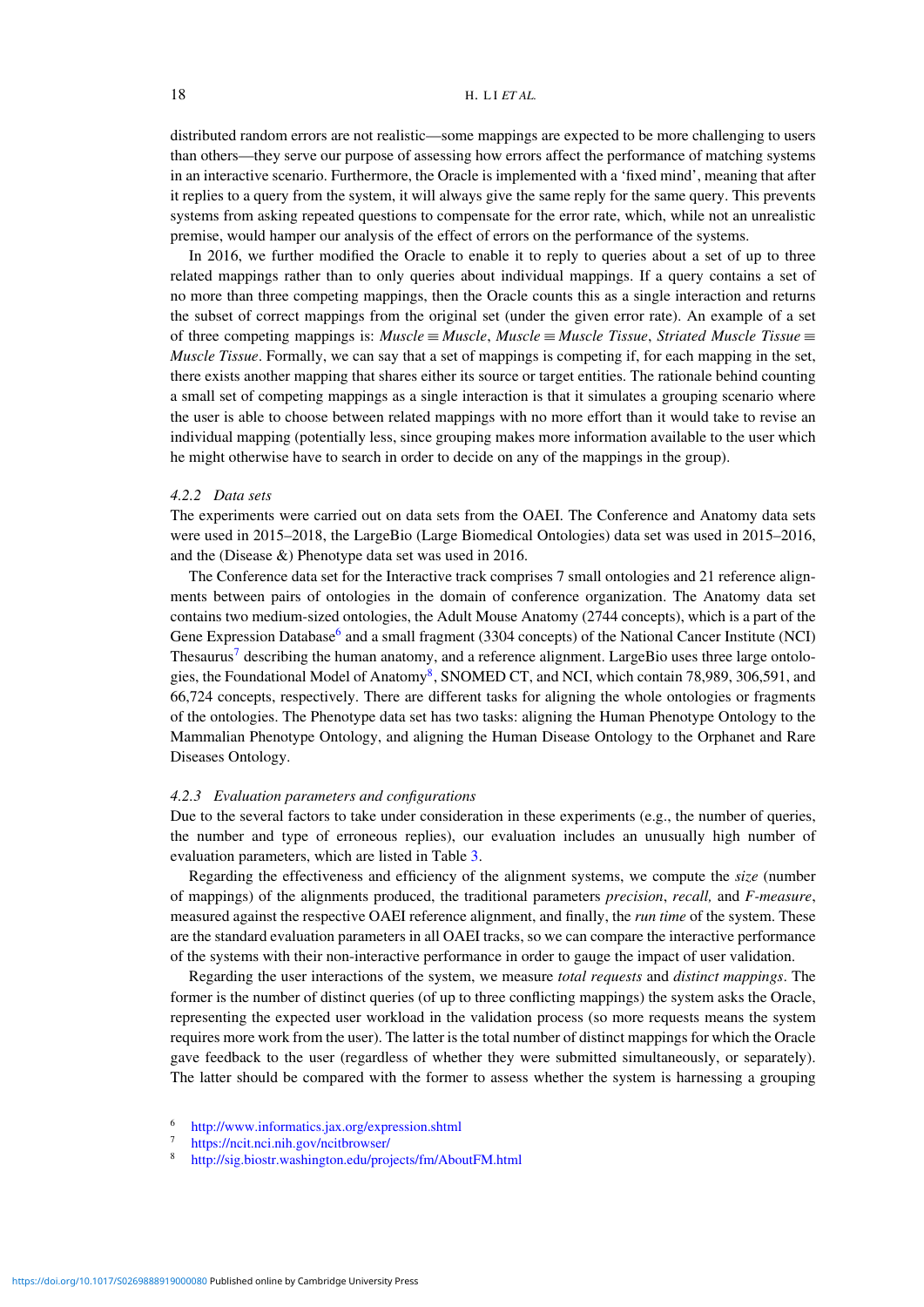<span id="page-18-0"></span>

| <b>Evaluation parameter</b>                | <b>Explanation</b>                                                                                                          |  |  |  |  |  |  |  |
|--------------------------------------------|-----------------------------------------------------------------------------------------------------------------------------|--|--|--|--|--|--|--|
| <b>System effectiveness and efficiency</b> |                                                                                                                             |  |  |  |  |  |  |  |
| Size                                       | Number of mappings in the alignment; should be close to the size of the<br>reference alignment.                             |  |  |  |  |  |  |  |
| Precision,                                 | Standard evaluation parameters for gauging system performance against                                                       |  |  |  |  |  |  |  |
| Recall,                                    | the reference alignment, scaled 0-1.                                                                                        |  |  |  |  |  |  |  |
| F-measure                                  |                                                                                                                             |  |  |  |  |  |  |  |
| Runtime                                    | Total runtime of the system in seconds.                                                                                     |  |  |  |  |  |  |  |
|                                            | <b>User interactions</b>                                                                                                    |  |  |  |  |  |  |  |
| Total requests                             | Measures the number of queries to the Oracle (with sets of up to three<br>conflicting mappings counting as a single query). |  |  |  |  |  |  |  |
| Distinct mappings                          | Measure the total number of distinct mappings validated by the Oracle.                                                      |  |  |  |  |  |  |  |
| True positives,                            | Measure the number of mappings the system asked the Oracle to                                                               |  |  |  |  |  |  |  |
| True negatives,                            | validate which are, respectively, true positive, true negative, false                                                       |  |  |  |  |  |  |  |
| False positives,                           | positive, and false negative; these give us a detailed picture of the nature                                                |  |  |  |  |  |  |  |
| False negatives                            | of the system's queries and the replies of the Oracle.                                                                      |  |  |  |  |  |  |  |
| Time between requests                      | Time intervals in seconds between Oracle queries, which reflects the<br>expected waiting times for users.                   |  |  |  |  |  |  |  |
|                                            | <b>User expertise</b>                                                                                                       |  |  |  |  |  |  |  |
| Oracle positive precision                  | Measure the fraction of positive and negative answers given by the                                                          |  |  |  |  |  |  |  |
| Oracle negative precision                  | oracle which are correct, thus reflecting user expertise.                                                                   |  |  |  |  |  |  |  |
|                                            | <b>System robustness/Impact of errors</b>                                                                                   |  |  |  |  |  |  |  |
| Precision for Oracle,                      | Standard evaluation parameters but measured against the reference                                                           |  |  |  |  |  |  |  |
| Recall for Oracle,                         | alignment modified by the Oracle's errors; should be constant across                                                        |  |  |  |  |  |  |  |
| F-measure for Oracle                       | different error rates; if they decrease with the error, it means there is<br>error propagation.                             |  |  |  |  |  |  |  |

**Table 3** Interactive matching evaluation parameters.

strategy to reduce user workload (*total requests < distinct mappings*), or if on the contrary it is asking redundant questions (*total requests > distinct mappings*). Furthermore, we also measure the numbers of *true positives*, *true negatives*, *false positives*, and *false negatives* in the queried mappings, to get a more detailed picture about the status of the mappings the system tends to ask about (mostly correct, mostly incorrect, or a balanced mix) and whether the distribution of errors from the Oracle was balanced as well. With regard to these four parameters, it is their relative distribution rather than their absolute number that is of relevance. Although these are not used as evaluation parameters, we use the terms 'question with negative answer' and 'question with positive answer' to refer to validation requests for which the Oracle answers that the candidate mapping is false or true, respectively. Also pertaining to user interaction, we compute the *time between requests*, reflecting the expected user waiting times, and display the distribution of such times during the system run.

Regarding user expertise, we compute the *Oracle positive precision* and *Oracle negative precision*, which measure, respectively, the fraction of positive and negative answers given by the Oracle that are correct. They are computed directly from the counts of true and false positives, and true and false negatives, respectively. These two parameters give us a deeper insight into how the lack of user expertise (given by the error rate) affects the system depending on the bias of the system's interactive algorithm towards negative or positive mappings.

Regarding the robustness of the systems, or how they are impacted by user errors, we compute the parameters *precision for Oracle*, *recall for Oracle*, and *F-measure for Oracle*, which are the same as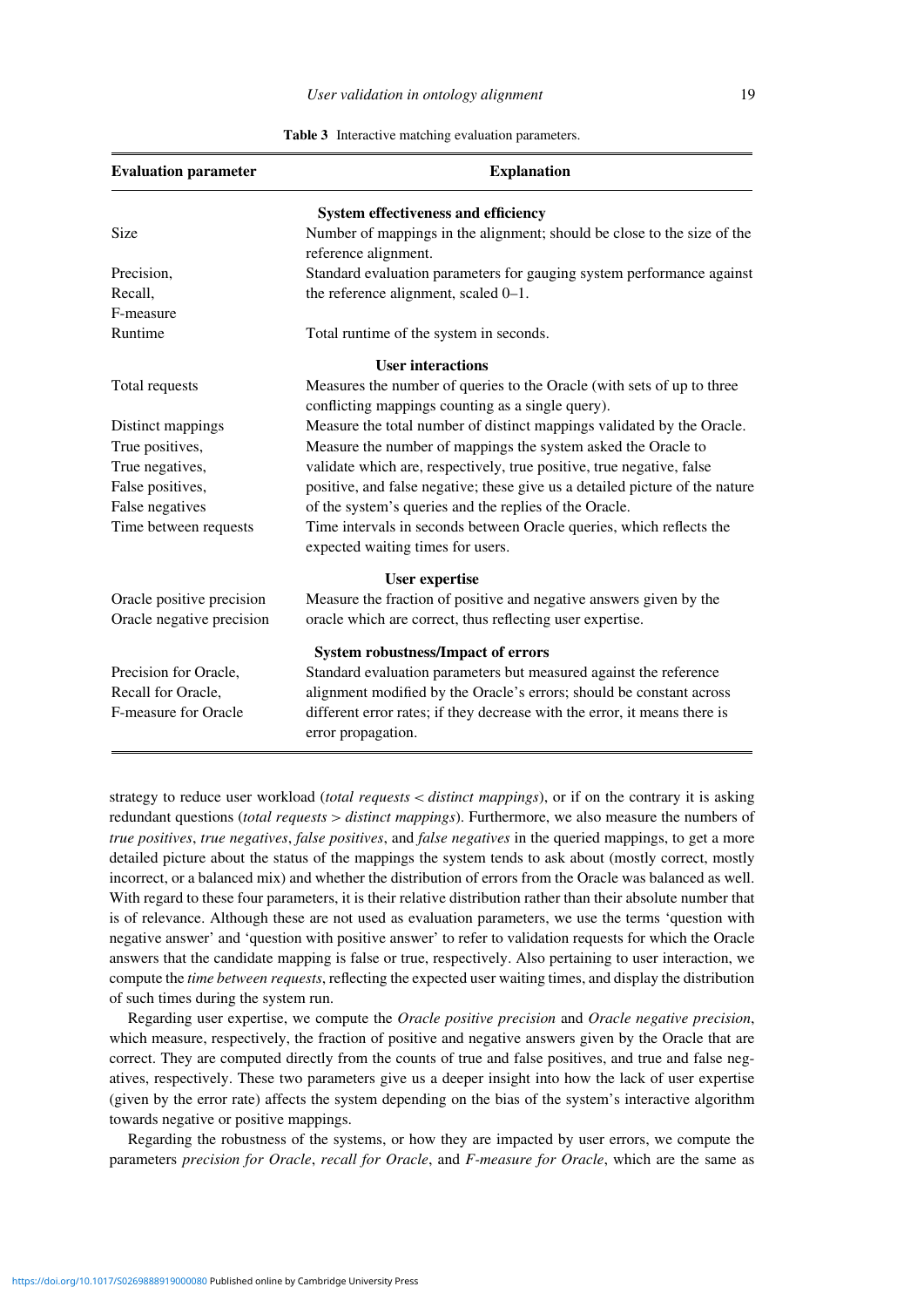the traditional parameters, but computed against the OAEI reference alignment modified by the Oracle's errors. These parameters are expected to be constant across error rates if the system is linearly affected by the errors (i.e., only the errors produced by the Oracle change), or to decrease with the error rate if the system is affected supralinearly (i.e., there is error propagation). They can instead increase with the error if the system is able to detect and compensate for the higher error rate somehow and also when the errors cause the system to make more validation requests (even if the answer is erroneous, it will be correct according to the Oracle).

The evaluations of the Conference and Anatomy data sets were run on a server with 3.46 GHz (6 cores) and 8GB RAM allocated to the alignment systems. In 2015, each system was run three times. From 2016 to 2018, each system was run 10 times. The final result for a measure for a system and an error rate represents the average of the multiples runs. For the Conference data set with the ra1 alignment, the relative parameters (*precision*, *recall*, etc.) were macro-averaged across the various ontology pairs, whereas the absolute parameters (*size*, *total requests*, etc.) were summed across all pairs. Then, the parameters were averaged over the multiple runs.

The Phenotype (2016) and LargeBio (2015–2016) evaluations were run only once (due to their larger size) on a Ubuntu Laptop with an Intel Core i7-4600U CPU @ 2.10GHz x 4 and allocating 15GB of RAM.

# *4.2.4 Systems and techniques*

This evaluation comprises only systems that participated in the OAEI 2015–2018 Interactive track, as it can only be carried out on systems configured to use the SEALS client and make use of the Oracle, which is not true of most of the systems we assessed functionally in Section [4](#page-8-0)[.1.](#page-0-1) Furthermore, OAEI rules do not require systems to have a UI, and many do not, and thus could not be covered in Section [4](#page-8-0)[.1.](#page-0-1) Thus, the overlap between the two sections is small, with only AML (Faria *et al.* [\(2015\)\)](#page-29-15) and LogMap (Jiménez-Ruiz *et al.* [\(2012\)\)](#page-30-0) being included in both. Note also that the versions of these two systems evaluated in this section are the SEALS version they submitted to the OAEI, which may differ from the stand-alone UI versions we assessed in Section [4](#page-8-0)[.1.](#page-0-1)

AML (Faria *et al.* [\(2015\)\)](#page-29-15) and LogMap (Jiménez-Ruiz *et al.* [\(2012\)\)](#page-30-0) have participated continuously in the Interactive track since 2015, JarvisOM<sup>[9](#page-19-0)</sup> and ServOMBI (Kheder & Diallo [\(2015\)](#page-30-21)) participated in 2015, and ALIN (da Silva *et al.* [\(2018a\)\)](#page-29-10) and XMap (Djeddi *et al.* [\(2018\)\)](#page-29-24) participated in 2016–2018.

Not all systems produced results for all data sets: ServOMBI and ALIN delivered partial results for the full LargeBio data set in 2015 and 2016, respectively, while JarvisOM did not deliver any results for the full LargeBio data set in 2015. Furthermore, XMap and ALIN did not complete all tasks in the Phenotype data set in 2016.

Apart from JarvisOM, which involves the user during the matching stage, the systems all make use of user interactions exclusively in the filtering stage. Both LogMap and AML request feedback on selected candidate mappings and filter candidate mappings based on the user validations. LogMap interacts with the user to decide on candidate mappings that are not clear-cut cases. AML uses patterns in the similarity values produced by its various matching algorithms to detect suspicious mappings and employs a query limit and other strategies to minimize user interactions. ServOMBI asks the user to validate all of its candidate mappings and uses the validations and a stable marriage algorithm to decide on the final alignment. ALIN uses the feedback from the user regarding accepted candidate mappings to add new candidate mappings and to remove candidate mappings that are covered by an anti-pattern related to the accepted candidate mappings. XMap uses various similarity measures to generate candidate mappings and applies two thresholds to filter the candidate mappings: one for the mappings that are directly added to the final alignment and another for those that are presented to the user for validation. The validation requests are mainly about incorrect mappings. JarvisOM is based on an active learning strategy known as query-by-committee: at every iteration JarvisOM asks the user for pairs of entities that have the highest disagreement between committee members and lower average euclidean distance, and at the last iteration, the classifiers committee is used to generate the alignment.

<span id="page-19-0"></span><sup>9</sup> <https://sourceforge.net/projects/jarvis-om/>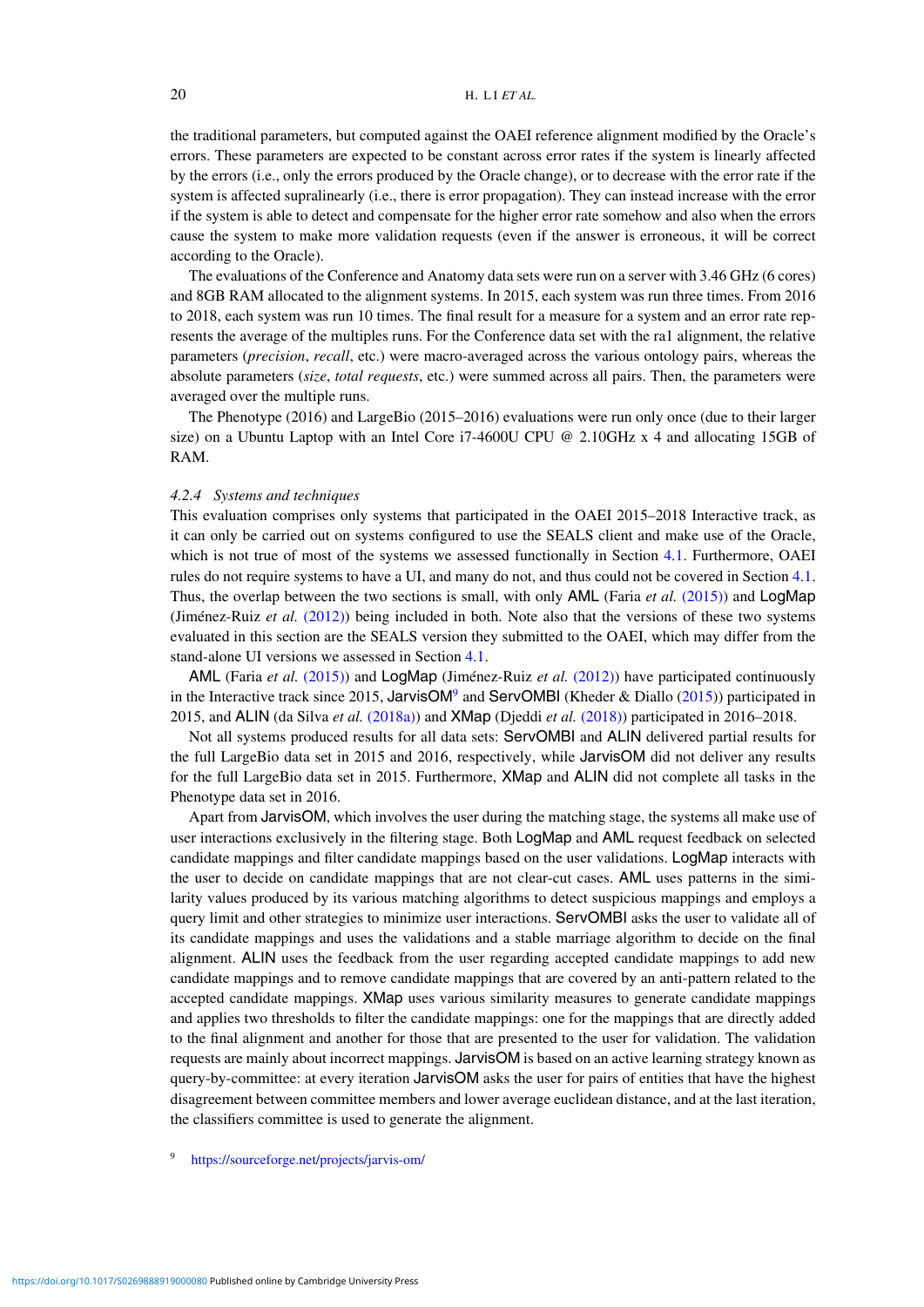# *4.2.5 Results*

The lessons learned from the OAEI Interactive Matching track are shared across the different data sets and different years, so for the sake of clarity and brevity we only present the results for the Anatomy data set for 2015 and 2018. These cover all participating systems from the 2015–2018 interval and are usually representative of the overall performance of the systems. Where there are notable differences between data sets, we discuss them in the text. The full results can be found at the OAEI Interactive track results web pages. $10$ 

The evaluation results for the Interactive Anatomy data set from 2015 and 2018 are shown across Tables [4,](#page-21-0) [5,](#page-22-0) and [6](#page-23-0) and in Figure [4.](#page-24-0) Table [4](#page-21-0) shows the standard evaluation parameters of the systems in the non-interactive setting and in the interactive setting with varying error rates (perfect Oracle –  $\text{Or}^0$ , 10% error –  $Or^{10}$ , 20% error –  $Or^{20}$ , and 30% error –  $Or^{30}$ ). Table [5](#page-22-0) shows the evaluation parameters pertaining to user interactions and user expertise across all error rates, except for the time between queries, which is shown in the boxplot form in Figure [4.](#page-21-0) Table [6](#page-23-0) shows the evaluation parameters for assessing the system robustness/impact of errors.

AML improves more in terms of recall than precision with user interactions. It exploits them in part to test mappings with lower similarity scores than the ones it accepts in the non-interactive mode, which is why it asks more questions with negative answers from the Oracle than questions with positive answers. As a result, when the error rate increases, AML's precision drops below the non-interactive precision (at 20% in 2018), but its recall remains higher than the non-interactive recall. However, for the Conference LargeBio and Phenotype data sets, the improvement in precision and recall is similar, and for LargeBio and one of the Phenotype data sets, the number of questions with negative answers is about the same as the number of questions with positive answers. These differences to Anatomy may be partially explained by the fact that in the non-interactive mode, the precision of AML in Anatomy is already quite high. AML is affected linearly by the errors, as evidenced by the fact that its performance as measured against the Oracle (Table [6\)](#page-23-0) remains almost constant at all error rates. This means that AML does not extrapolate from the user feedback about a mapping to decide on the classification of multiple mapping candidates. While extrapolation (be it through active learning, feedback propagation, or other techniques) is an effective strategy for reducing user demand, it also implies that the system will be more heavily impacted by user errors (e.g., Cruz *et al.* [\(2016\)\)](#page-28-4).

LogMap improves only with regard to precision with user interactions. In 2015–2016, it was the most balanced system regarding positive versus negative Oracle answers. This means that, in this particular task during 2015–2016, the questions with positive answers that LogMap asked the Oracle all correspond to mappings it would also accept in its non-interactive setting, whereas the ones with negative answers allow it to exclude some mappings that it would also (erroneously) accept. Due to the balance between its questions in 2015–2016, when presented with user errors, LogMap was affected with regard to both precision and recall in approximately equal measure. However, since its precision increased substantially with user interactions, it remains higher than the non-interactive precision at all error rates, unlike the recall. In 2017–2018, LogMap asks a similar amount of questions with positive answers, but circa 3 times as many questions with negative answers than earlier, which leads to a slightly lower precision. For the Conference data set and one of the Phenotype data sets, the system asks more questions with negative answers, while for LargeBio it asks more questions with positive answers and also obtains a small improvement in recall.

Another interesting observation about LogMap is that in 2015–2016, the number of requests it made increased slightly but steadily with the error rate, whereas other systems show stable rates or a lower amount of requests. This is also true, but to a lower extent for AML. Both systems employ logical repair techniques, and this increase can be tied to the fact that user errors can lead to more complex decisions when interaction is used in filtering steps and inferences are drawn from the user feedback. For instance, during alignment repair, if the user indicates that a mapping that would be removed by the system to solve a conflict is correct, the system may have to ask the user about one or more alternative mappings to solve that conflict, thus increasing the number of requests. In this context, the query-based evaluation of 2015

<span id="page-20-0"></span><sup>10</sup> <http://sws.ifi.uio.no/oaei/interactive/>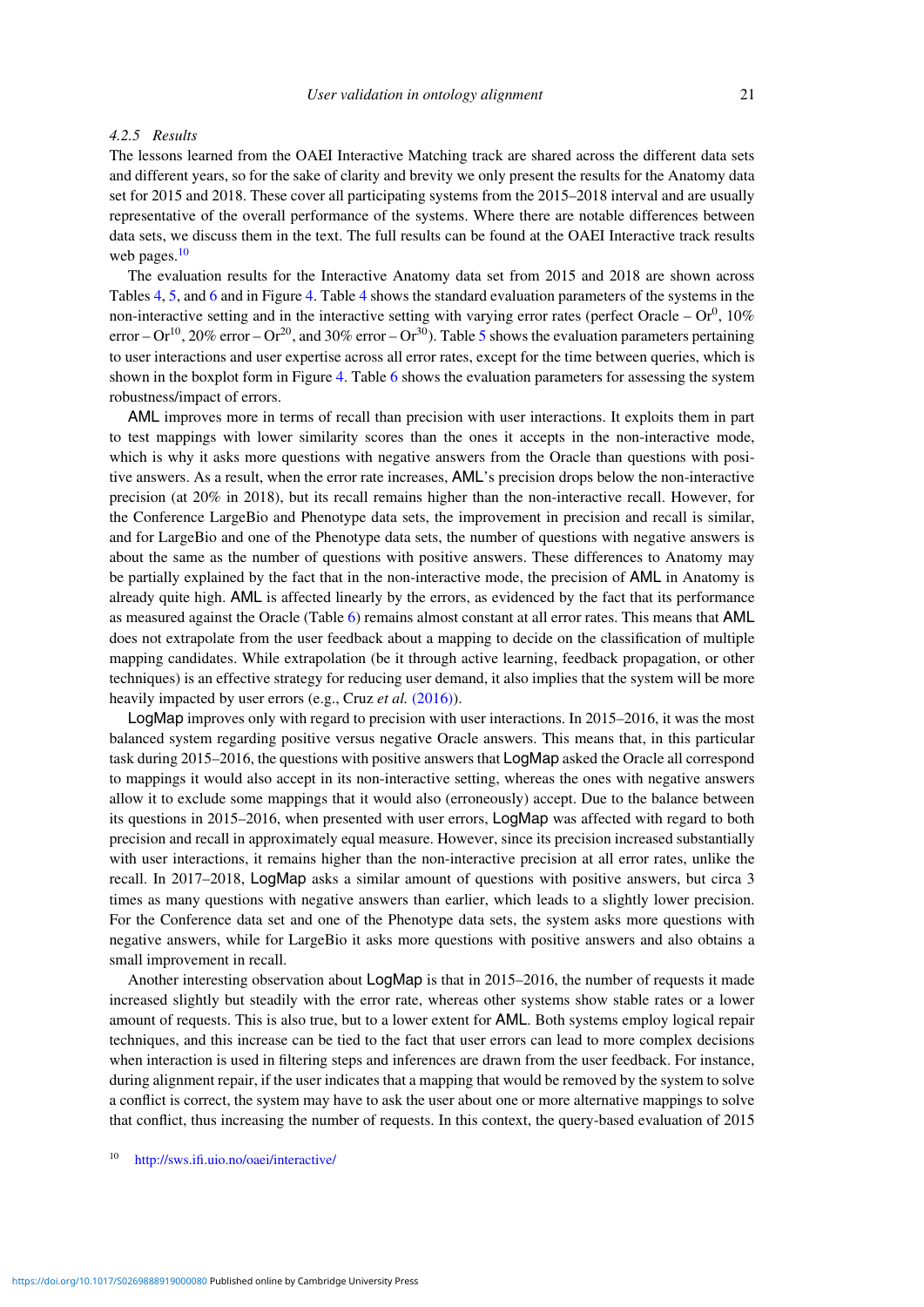| Parameter | <b>AML</b><br>2015 | <b>AML</b><br>2018 | LogMap<br>2015 | LogMap<br>2018                      | <b>JarvisOM</b><br>2015 | <b>ServOMBI</b><br>2015 | <b>ALIN</b><br>2018 | <b>XMap</b><br>2018 |
|-----------|--------------------|--------------------|----------------|-------------------------------------|-------------------------|-------------------------|---------------------|---------------------|
|           |                    |                    |                | Non-interactive                     |                         |                         |                     |                     |
| Size      | 1477               | 1493               | 1397           | 1397                                | 458                     | 971                     | 928                 | 1413                |
| Precision | 0.956              | 0.947              | 0.918          | 0.911                               | 0.365                   | 0.963                   | 0.991               | 0.928               |
| Recall    | 0.931              | 0.936              | 0.846          | 0.846                               | 0.110                   | 0.617                   | 0.611               | 0.865               |
| F-measure | 0.944              | 0.941              | 0.880          | 0.877                               | 0.169                   | 0.752                   | 0.756               | 0.895               |
| Runtime   | 40                 | 42                 | 24             | 23                                  | 217                     | 792                     | 271                 | 37                  |
|           |                    |                    |                | Interactive with $\mathbf{Or}^0$    |                         |                         |                     |                     |
| Size      | 1491               | 1490               | 1298           | 1306                                | 1168                    | 935                     | 1260                | 1416                |
| Precision | 0.970              | 0.964              | 0.988          | 0.982                               | 0.867                   | $\mathbf{1}$            | 0.994               | 0.929               |
| Recall    | 0.954              | 0.948              | 0.846          | 0.846                               | 0.668                   | 0.617                   | 0.826               | 0.867               |
| F-measure | 0.962              | 0.956              | 0.912          | 0.909                               | 0.755                   | 0.763                   | 0.902               | 0.897               |
| Runtime   | 49                 | 48                 | 24             | 23                                  | 213                     | 711                     | 317                 | 41                  |
|           |                    |                    |                | Interactive with $\mathbf{Or}^{10}$ |                         |                         |                     |                     |
| Size      | 1502               | 1506.2             | 1306           | 1311.2                              | 1467.7                  | 842.7                   | 1330.8              | 1416                |
| Precision | 0.955              | 0.952              | 0.966          | 0.961                               | 0.764                   | 0.996                   | 0.914               | 0.929               |
| Recall    | 0.946              | 0.946              | 0.832          | 0.832                               | 0.666                   | 0.553                   | 0.802               | 0.867               |
| F-measure | 0.950              | 0.948              | 0.894          | 0.892                               | 0.684                   | 0.659                   | 0.854               | 0.897               |
| Runtime   | 45                 | 49                 | 25             | 23                                  | 214                     | 563                     | 317                 | 42                  |
|           |                    |                    |                | Interactive with $\mathbf{Or}^{20}$ |                         |                         |                     |                     |
| Size      | 1525               | 1521.7             | 1311.7         | 1319.7                              | 2045.3                  | 757                     | 1401.8              | 1416.2              |
| Precision | 0.936              | 0.938              | 0.953          | 0.945                               | 0.529                   | 0.989                   | 0.848               | 0.929               |
| Recall    | 0.942              | 0.941              | 0.824          | 0.823                               | 0.710                   | 0.494                   | 0.784               | 0.867               |
| F-measure | 0.939              | 0.939              | 0.884          | 0.88                                | 0.601                   | 0.659                   | 0.815               | 0.897               |
| Runtime   | 47                 | 49                 | 24             | 23                                  | 214                     | 571                     | 315                 | 42                  |
|           |                    |                    |                | Interactive with $Or^{30}$          |                         |                         |                     |                     |
| Size      | 1526               | 1546               | 1317           | 1331.2                              | 1501.7                  | 658.3                   | 1462.8              | 1416.4              |
| Precision | 0.931              | 0.92               | 0.941          | 0.932                               | 0.511                   | 0.986                   | 0.784               | 0.929               |
| Recall    | 0.936              | 0.938              | 0.818          | 0.819                               | 0.530                   | 0.428                   | 0.757               | 0.867               |
| F-measure | 0.934              | 0.929              | 0.875          | 0.872                               | 0.493                   | 0.597                   | 0.77                | 0.897               |
| Runtime   | 48                 | 49                 | 24             | 23                                  | 214                     | 447                     | 313                 | 42                  |

<span id="page-21-0"></span>**Table 4** Impact of user validation and user errors on the effectiveness and efficiency of alignment systems, assessed in the Interactive Anatomy data set.

*Note:* The best values among systems in each setting are highlighted in bold, blue is used to indicate cases where interactive performance was better than non-interactive performance and red is used for the opposite case.

did not accurately reflect an interface-based alignment validation, where the user could be shown all the mappings that cause a conflict simultaneously. In 2016–2018, systems could present sets of competing mappings to the Oracle for a concerted decision, and in 2017–2018, LogMap took advantage of this evolution. It now makes a constant number of requests (388) that cover more than 1000 mappings.

JarvisOM is the system that most depends on user interactions, as evidenced by the poor quality of its non-interactive alignment. Thus, it is the system that most improves with user interactions, and the only one that improves substantially in both precision and recall. It is also the one that makes the least requests to the Oracle—only seven to eight requests per alignment—as it uses these requests in an active learning approach rather than to validate a final alignment. This means it is the system that extrapolates the most from the user feedback, which, as expected, makes it the one that is most affected by user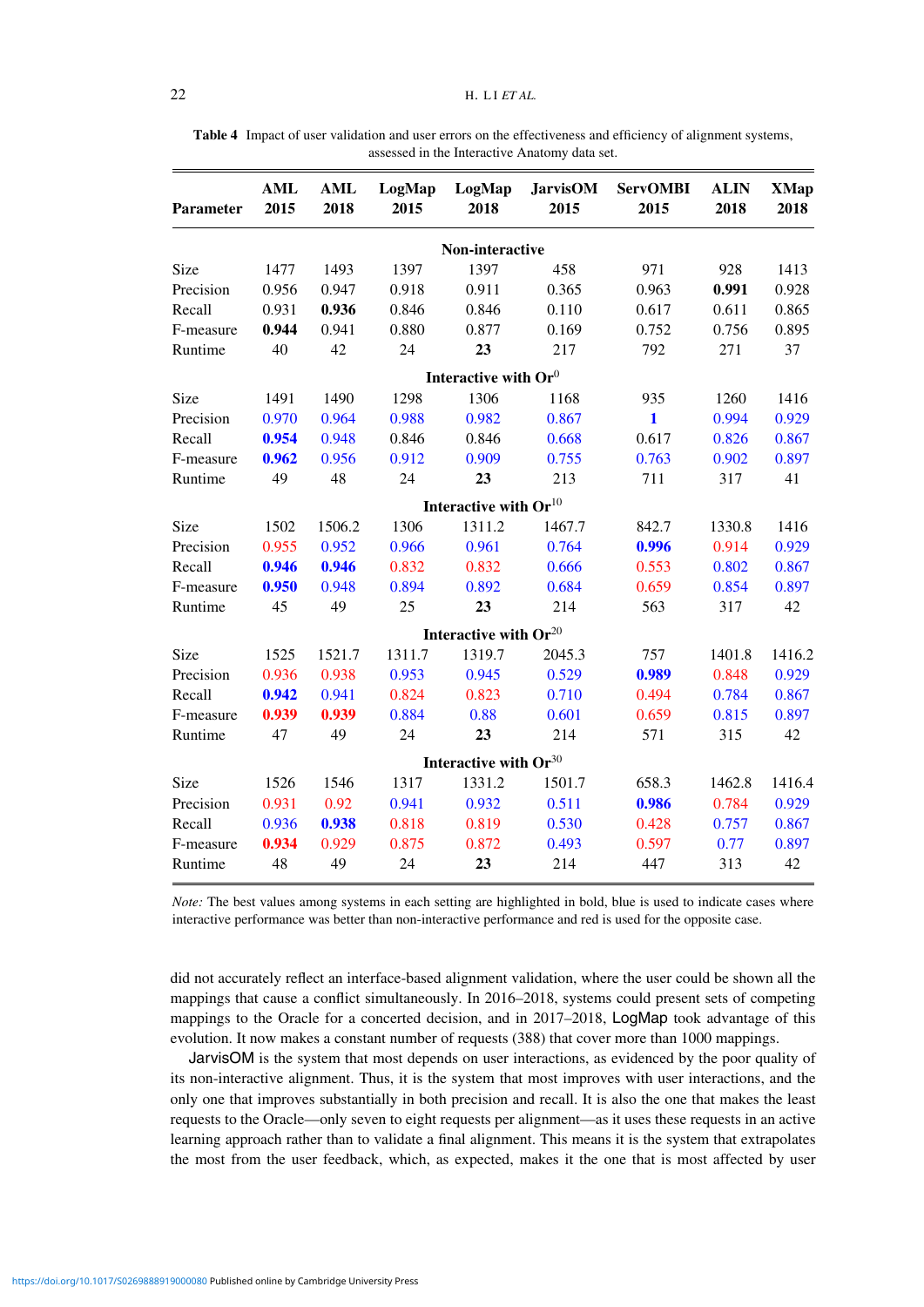| <b>Parameter</b>             | AML<br>2015      | <b>AML</b><br>2018 | LogMap<br>2015   | LogMap<br>2018     | <b>JarvisOM</b><br>2015 | <b>ServOMBI</b><br>2015 | <b>ALIN</b><br>2018 | <b>XMap</b><br>2018 |
|------------------------------|------------------|--------------------|------------------|--------------------|-------------------------|-------------------------|---------------------|---------------------|
|                              |                  |                    |                  | $\mathbf{Or}^0$    |                         |                         |                     |                     |
| Total requests               | 312              | 240                | 590              | 388                | $\tau$                  | 2136                    | 602                 | 35                  |
| Distinct mappings            | 312              | 240                | 590              | 1164               | 7                       | 1128                    | 1448                | 35                  |
| True positives               | 73               | 51                 | 287              | 287                | $\overline{4}$          | 955                     | 326                 | 5                   |
| True negatives               | 239              | 189                | 303              | 877                | 3                       | 173                     | 1122.9              | 30                  |
| False positives              | $\boldsymbol{0}$ | $\boldsymbol{0}$   | $\boldsymbol{0}$ | $\boldsymbol{0}$   | $\boldsymbol{0}$        | $\boldsymbol{0}$        | $\boldsymbol{0}$    | $\boldsymbol{0}$    |
| False negatives              | $\theta$         | $\boldsymbol{0}$   | $\boldsymbol{0}$ | $\boldsymbol{0}$   | $\theta$                | $\boldsymbol{0}$        | $\boldsymbol{0}$    | $\boldsymbol{0}$    |
| Oracle positive<br>precision | 1                | 1                  | 1                | 1                  | $\mathbf{1}$            | 1                       | 1                   | 1                   |
| Oracle negative<br>precision | 1                | 1                  | $\mathbf{1}$     | $\mathbf{1}$       | $\mathbf{1}$            | 1                       | $\mathbf{1}$        | 1                   |
|                              |                  |                    |                  | $\mathbf{Or}^{10}$ |                         |                         |                     |                     |
| Total requests               | 317.3            | 268                | 609              | 388                | $\tau$                  | 2198.7                  | 578                 | 35                  |
| Distinct mappings            | 317.3            | 268                | 609              | 1164               | $\overline{7}$          | 1128                    | 1373                | 35                  |
| True positives               | 66.3             | 51.4               | 261.3            | 258.8              | 3.3                     | 857.3                   | 289.9               | 4.4                 |
| True negatives               | 218              | 191                | 288.3            | 787.0              | 3                       | 156.3                   | 942.7               | 27.3                |
| False positives              | 23               | 20.2               | 33.7             | 90                 | 0.3                     | 16.7                    | 106.9               | 3                   |
| False negatives              | 10               | 5.9                | 25.7             | 28.2               | 0.3                     | 97.7                    | 34.3                | 0.6                 |
| Oracle positive              | 0.742            | 0.719              | 0.885            | 0.742              | 0.916                   | 0.98                    | 0.731               | 0.601               |
| precision                    |                  |                    |                  |                    |                         |                         |                     |                     |
| Oracle negative              | 0.956            | 0.97               | 0.918            | 0.966              | 0.9                     | 0.615                   | 0.965               | 0.978               |
| precision                    |                  |                    |                  |                    |                         |                         |                     |                     |
|                              |                  |                    |                  | $\mathbf{Or}^{20}$ |                         |                         |                     |                     |
| Total requests               | 321.7            | 272                | 630              | 388                | 8                       | 2257                    | 564                 | 35                  |
| Distinct mappings            | 321.7            | 272                | 630              | 1164               | 8                       | 1128                    | 1343                | 35                  |
| True positives               | 66.3             | 44.9               | 233              | 231.7              | 4.7                     | 767.3                   | 262.6               | 4.1                 |
| True negatives               | 186.7            | 174.1              | 274              | 699.8              | $\mathbf{1}$            | 131.3                   | 815.6               | 24.5                |
| False positives              | 52.3             | 42                 | 69               | 177.2              | 1.3                     | 41.7                    | 205.2               | 6.2                 |
| False negatives              | 16.3             | 42                 | 54               | 55.3               | 1                       | 187.7                   | 60                  | 0.9                 |
| Oracle positive<br>precision | 0.559            | 0.52               | 0.771            | 0.567              | 0.783                   | 0.948                   | 0.561               | 0.4                 |
| Oracle negative<br>precision | 0.919            | 0.935              | 0.835            | 0.927              | 0.5                     | 0.411                   | 0.931               | 0.965               |
|                              |                  |                    |                  | $Or^{30}$          |                         |                         |                     |                     |
| <b>Total Requests</b>        | 306              | 299                | 663              | 388                | 7.3                     | 2329.7                  | 552                 | 35                  |
| <b>Distinct Mappings</b>     | 306              | 299                | 663              | 1164               | 7.3                     | 1128.3                  | 1307                | 35                  |
| <b>True Positives</b>        | 54               | 43                 | 200.7            | 201.4              | $\overline{4}$          | 663.3                   | 221.1               | 3.7                 |
| <b>True Negatives</b>        | 168.7            | 168                | 270.7            | 614                | 1.7                     | 129                     | 681.7               | 21.7                |
| <b>False Positives</b>       | 61.3             | 70.9               | 105.3            | 263                | $\mathbf{1}$            | 44.3                    | 307.7               | 9                   |
| <b>False Negatives</b>       | 22               | 17.4               | 86.3             | 85.6               | 0.7                     | 291.7                   | 97.1                | 1.3                 |
| Or. Pos. Precision           | 0.468            | 70.9               | 0.655            | 0.434              | $0.8\,$                 | 0.937                   | 0.419               | 0.298               |
| Or. Neg. Precision           | 0.884            | 0.905              | 0.758            | 0.878              | 0.708                   | 0.306                   | 0.875               | 0.946               |

<span id="page-22-0"></span>**Table 5** User interactions of the matching systems and user expertise, assessed in the Interactive Anatomy data set, with varying error rates.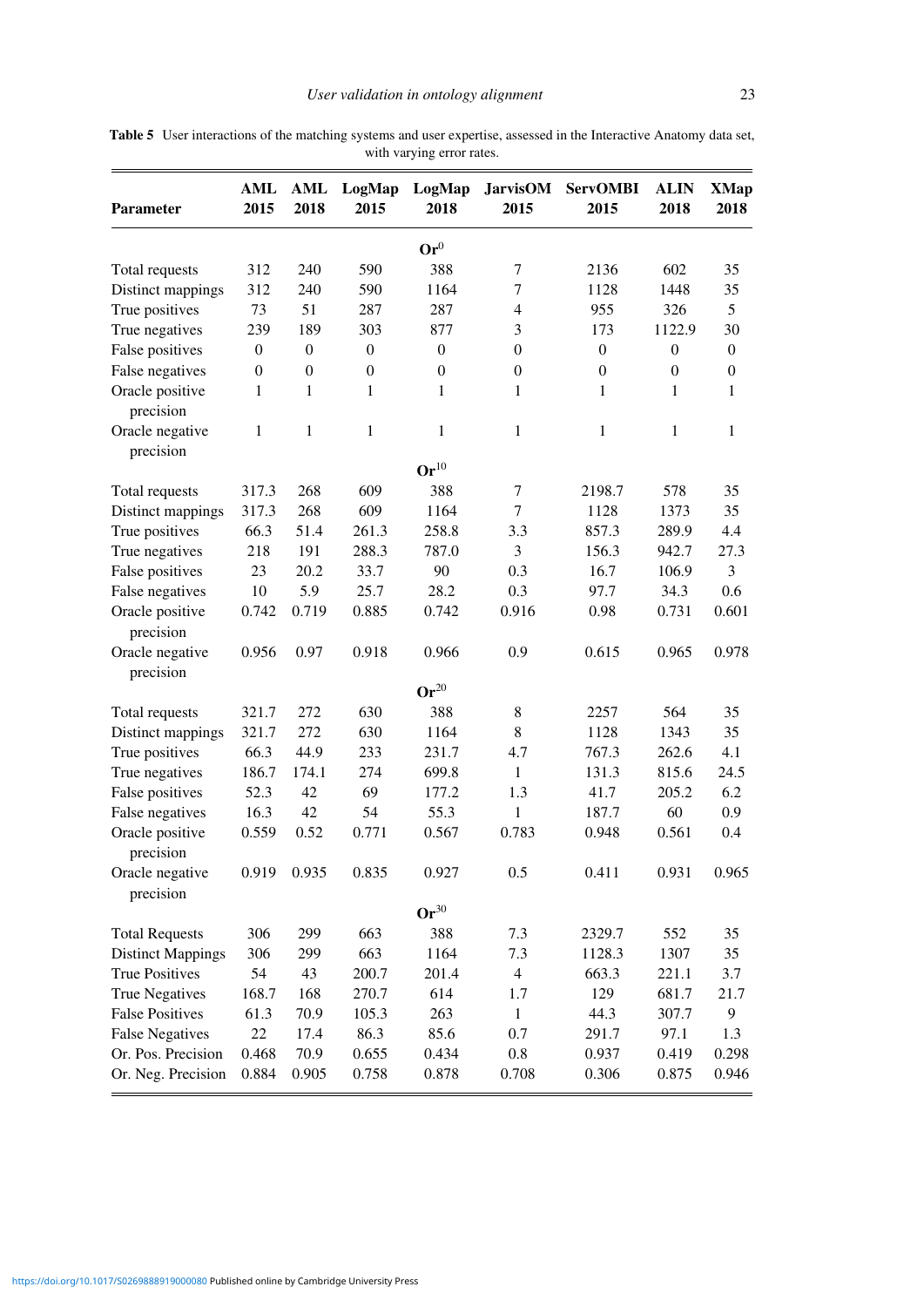<span id="page-23-0"></span>

| <b>Parameter</b>         | AML<br>2015 | AML<br>2018 | LogMap<br>2015 | LogMap<br>2018     | <b>JarvisOM</b><br>2015 | <b>ServOMBI</b><br>2015 | <b>ALIN</b><br>2018 | XMap<br>2018 |
|--------------------------|-------------|-------------|----------------|--------------------|-------------------------|-------------------------|---------------------|--------------|
|                          |             |             |                | $\mathbf{Or}^0$    |                         |                         |                     |              |
| Precision for Oracle     | 0.970       | 0.964       | 0.988          | 0.982              | 0.867                   | 1                       | 0.994               | 0.929        |
| <b>Recall for Oracle</b> | 0.954       | 0.948       | 0.846          | 0.846              | 0.668                   | 0.617                   | 0.826               | 0.867        |
| F-measure for Oracle     | 0.962       | 0.956       | 0.912          | 0.909              | 0.755                   | 0.763                   | 0.902               | 0.897        |
|                          |             |             |                | $\mathbf{Or}^{10}$ |                         |                         |                     |              |
| Precision for Oracle     | 0.970       | 0.965       | 0.964          | 0.964              | 0.760                   | 1                       | 0.994               | 0.929        |
| <b>Recall for Oracle</b> | 0.953       | 0.95        | 0.831          | 0.801              | 0.667                   | 0.587                   | 0.833               | 0.866        |
| F-measure for Oracle     | 0.961       | 0.957       | 0.893          | 0.875              | 0.682                   | 0.740                   | 0.906               | 0.896        |
|                          |             |             |                | $\mathbf{Or}^{20}$ |                         |                         |                     |              |
| Precision for Oracle     | 0.971       | 0.965       | 0.945          | 0.944              | 0.527                   | 1                       | 0.994               | 0.929        |
| <b>Recall for Oracle</b> | 0.954       | 0.95        | 0.814          | 0.761              | 0.711                   | 0.553                   | 0.839               | 0.865        |
| F-measure for Oracle     | 0.962       | 0.957       | 0.875          | 0.842              | 0.6                     | 0.712                   | 0.91                | 0.896        |
|                          |             |             |                | $Or^{30}$          |                         |                         |                     |              |
| Precision for Oracle     | 0.971       | 0.966       | 0.924          | 0.922              | 0.509                   | 1                       | 0.995               | 0.929        |
| <b>Recall for Oracle</b> | 0.953       | 0.951       | 0.797          | 0.725              | 0.531                   | 0.519                   | 0.843               | 0.863        |
| F-measure for Oracle     | 0.961       | 0.958       | 0.856          | 0.812              | 0.493                   | 0.683                   | 0.912               | 0.895        |

**Table 6** Assessment of the robustness to errors of matching systems in the Interactive Anatomy.

*Note:* Blue is used to indicate cases where the performance of the system is substantially better with error than without (difference  $> 0.002$ ), and red is used for the case where it is substantially worse.

errors—its F-measure drops by 26 percentage points from the perfect Oracle to the one with a 30% error rate. However, it depends so heavily on user interaction that even at 30% errors, its results are still better than the non-interactive ones. JarvisOM is also the system where the impact of the errors most deviates from linearity, precisely because it extrapolates from so few mappings. Another curious consequence of this is that its alignment size fluctuates considerably, increasing to almost double between the perfect Oracle and the one with a 20% Oracle error rate, but then decreasing again at 30% Oracle error rate. JarvisOM behaves very differently in the Conference track, showing a linear impact of the errors, as in that case less inferences are drawn from its 7–8 Oracle requests because they represent circa 50% of the Conference alignments (whereas in Anatomy they represent 0.5%).

ServOMBI is the system that improves the least with user interaction in the Anatomy track, showing an increase of only 1 percentage point in F-measure, and improves only with regard to precision. In the Conference data set, there is a large improvement of 44 percentage points in precision and a 6 percentage points improvement in recall. It is also the system that makes the most Oracle requests, as it asks the Oracle about every candidate mapping it finds, and the only system that makes redundant questions (its total number of requests is almost double that of the distinct ones). Interestingly, it is also the only system that produces alignments that do not contain all the mappings identified as correct by the Oracle, as some are apparently discarded by its stable marriage algorithm. Because it makes so many Oracle requests, ServOMBI is strongly affected by Oracle errors, so much so that at only 10% Oracle error rate, the interaction is no longer beneficial in terms of F-measure. In fact, since 85% of the questions ServOMBI asks the Oracle have positive answers, the system would have a better performance (72% F-measure) by simply accepting all its mapping candidates than it does at 10% error rate. Because of its strong bias towards questions with positive answers, ServOMBI feels the impact of the errors mostly in terms of recall and alignment size, whereas precision is hardly affected. However, given the number of false positives returned by the Oracle at 30% error rate, we would expect a drop in precision as well, but it remains almost constant as the errors increase. This attests to the ability of this system's stable marriage algorithm to filter out user errors. (For the Conference data set, the interaction is no longer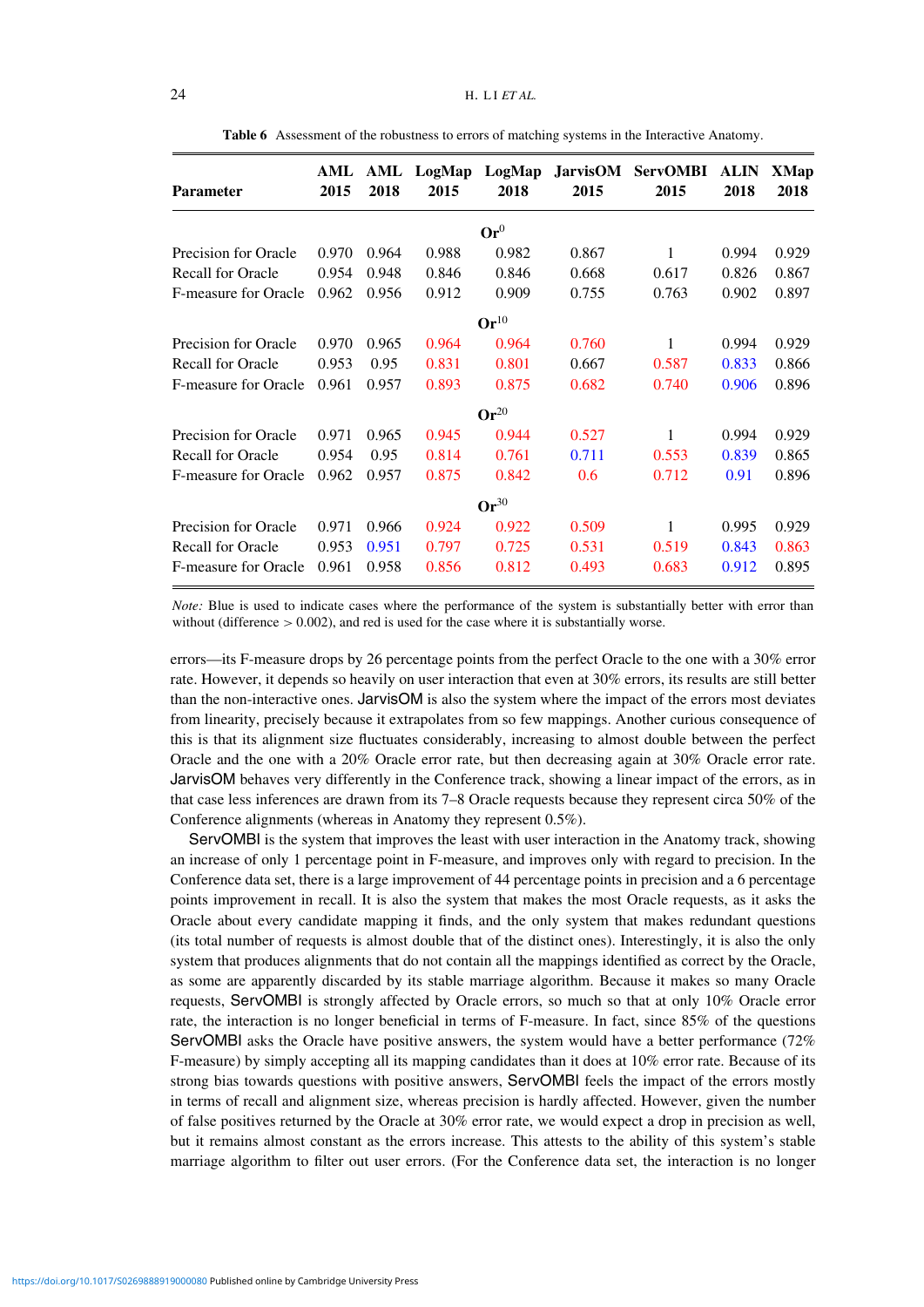<span id="page-24-0"></span>

**Figure 4** Time intervals between requests to the user/Oracle for the Anatomy data set in 2015 (top 4 plots) and in 2018 (bottom 4 plots). Whiskers: Q1-1,5IQR, Q3+1,5IQR, IQR=Q3-Q1. The labels under the system names show the average number of requests and the mean time between the requests

beneficial in terms of F-measure at a 30% Oracle error rate, and the number of questions with positive answers is similar to the number of questions with negative answers.) Interestingly, the number of total Oracle requests made by ServOMBI increased with the Oracle error rate, even though the number of distinct requests remains constant—as it should, considering the system already asks the Oracle about all candidate mappings it identifies. This means that ServOMBI is making more redundant questions, which, given our experimental setting where the Oracle always gives the same answer to questions it replied previously, serves no purpose.

ALIN has in two of its three participations a higher precision for the non-interactive version of the system than for the interactive version. The recall and F-measure, however, are highly improved by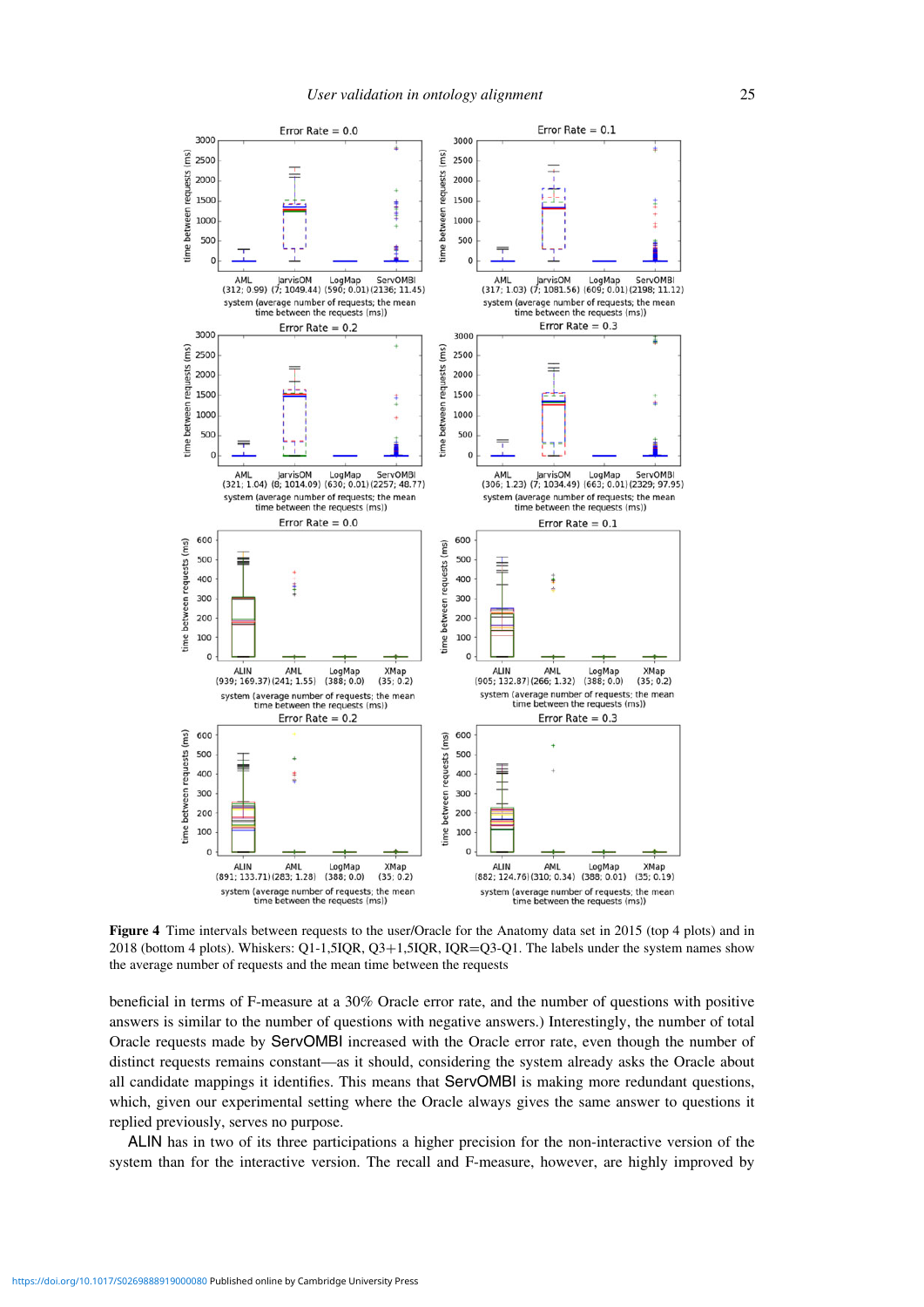using the interactive version of the system. For the Conference data set, the precision for the interactive version is higher than for the non-interactive version. Both precision and recall decrease with growing Oracle error rates. When comparing with the reference alignment modified by the Oracle, the precision remains constant with growing error rates. In contrast to other systems, for ALIN, the number of requests to the Oracle decreases when the error rate grows higher. Furthermore, ALIN was the first system to take advantage of the 'multiple competing mappings' feature in 2016, which allows it to use a single interaction to cover more than two mappings on average.

XMap did not improve (2016) or improved very slightly the quality of its suggested alignment compared with the non-interactive version of the system. The Oracle's error rates do not influence precision and recall (and thus F-measure), although they do influence very slightly the recall and F-measure with respect to the reference alignment modified by the Oracle. For LargeBio, there is also a slight influence on precision. This may be because XMap asks few questions (35 in each OAEI participation), and these questions have mainly negative answers for which the Oracle has high precision.

# *4.2.6 Discussion*

The effect of user interactions on the performance of alignment systems is clear, as the F-measure of all evaluated systems improves when they have access to a perfect Oracle  $(Or^0)$  in comparison with their non-interactive performance. The precision and recall of all systems are also at least as high with a perfect Oracle as with no Oracle, as some systems improve mainly in precision and others improve mainly in recall. When we increase the Oracle's error rate, we observe that the F-measure of all systems deteriorates, as expected. However, in many cases, even at relatively high Oracle error rates, some systems still have higher F-measures than in the non-interactive mode, which corroborates the observations in Jiménez-Ruiz *et al.* [\(2012\)](#page-30-0). The rate at which user errors become net negative for an alignment system naturally depends on how much the system relies on user input but also on how good the non-interactive performance of the system is. Errors become net negative for AML at a lower error rate than other systems (20%) because it has a very high non-interactive F-measure, so even a few errors are very detrimental. They become net negative for LogMap at a rate of 30%, while they are still positive for XMap, despite the similar F-measure of the two systems, due to the huge differences in number of queries between them. They are also still positive for ALIN and JarvisOM at 30% because the non-interactive performance of these systems was relatively low. As ServOMBI employs the user to validate all its candidate mappings, there are much more user requests than for the other systems, and in being the system most dependent on the user, is also the one most affected by user errors.

The way in which the systems exploit user interactions, how they benefit from them, and how they are affected by errors are very different. In some cases, erroneous answers from the Oracle had the highest impact on the recall, in other cases on the precision, and in others still both measures were significantly affected. The impact of the errors was linear in some systems and supralinear in others. A supralinear impact of the errors indicates that the system is making inferences from the user and thus deciding on the classification of multiple candidate mappings based on user feedback about only one. This is an effective strategy for reducing the workload of the user but leaves the alignment system more susceptible to user errors.

Regarding the number of user requests, for system versions not using the mapping grouping functionality in their Oracle queries, we note that ServOMBI, LogMap, and AML generally increase the number of requests they make as the error rate increases, whereas XMap and JarvisOM keep their number approximately constant. For system versions using the mapping grouping functionality, ALIN decreases the number of requests when the error rate grows higher, while the number of LogMap requests remains constant. An increase can occur when interaction is used in filtering steps, and inferences are drawn from the user feedback (such as during alignment repair) as it may lead to an increased number of subsequent requests. JarvisOM is not affected by this because it uses interaction during matching and makes a fixed seven to eight requests per matching task. In each OAEI participation, XMap asked 35 questions. AML prevents raising the number of requests too much by employing a maximum query limit and stringent stopping criteria. When the Oracle has given a positive answer to a request in ALIN, the system asks questions about related concepts. Therefore, when the Oracle error rate grows and more correct candidate mappings are answered wrongly by the Oracle, fewer questions will be asked.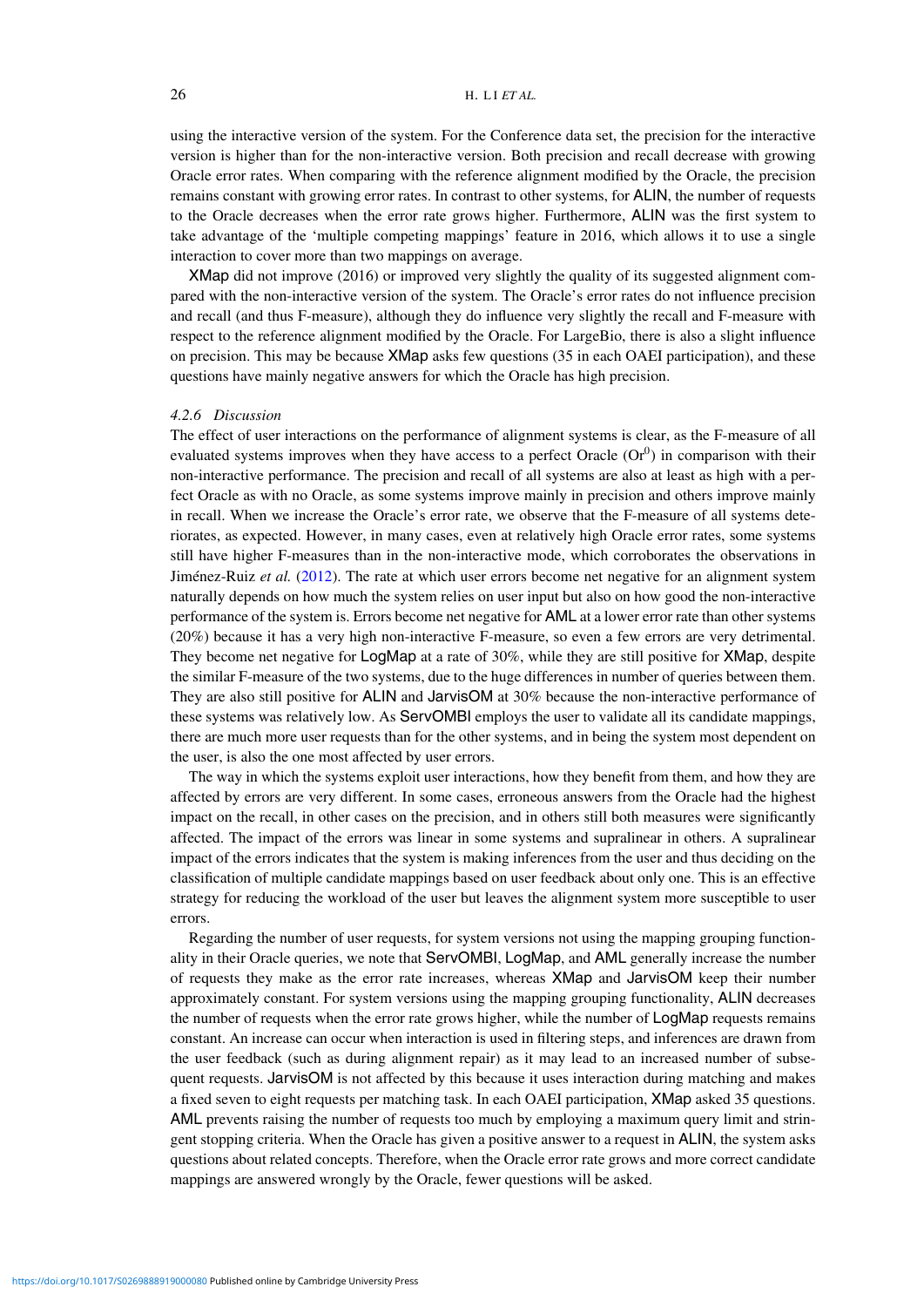Most systems ask more questions with negative answers than questions with positive answers, which leads to a typically higher Oracle negative precision than positive precision (as, given a fixed error rate, there will be more false positives than false negatives). LogMap from 2015 and JarvisOM are more balanced in their questions, whereas ServOMBI is the only system that asks more questions with positive answers and as a result has a higher Oracle positive precision than negative precision.

Regarding system response times, two models are frequently used in the literature (Dabrowski & Munson [\(2011\)](#page-29-25)). The Shneiderman model takes a task-centred view and uses four categories according to task complexity: typing, mouse movement (50–150 ms), simple frequent tasks (1 s), common tasks (2–4 s), and complex tasks (8–12 s). It is suggested that the user is more tolerable to delays with the growing complexity of the task at hand. Unfortunately, no clear definition is given for how to define the task complexity. The Seow model looks at the problem from a user-centred perspective by considering the user expectations towards the execution of a task. The categories are instantaneous (100–200 ms), immediate  $(0.5-1 \text{ s})$ , continuous  $(2-5 \text{ s})$ , and captive  $(7-10 \text{ s})$ . Ontology alignment is a cognitively demanding task and can fall into the third or fourth categories in both models. In this regard, the response times (in our paper, the time between requests) observed with the Anatomy data set (with the exception of several measurements for ServOMBI) fall into the tolerable and acceptable response times in both models. The same applies for the average times between requests for the tasks in the LargeBio data set. For the Conference data set, these are lower (with the exception of ServOMBI) than those discussed for the Anatomy data set. However, very low system response times may not always be needed as the user needs sufficient time for the validation of candidate mappings.

#### **5 Conclusions**

In this broad study of user validation in ontology alignment, we encompassed three distinct but interrelated aspects: the profile of the user, the ontology alignment systems' services, and their UIs. We functionally assessed the services and UIs of state-of-the-art systems and carried out experiments to investigate the impact of errors in alignment validation within the scope of the OAEI.

Despite the advances in automated ontology alignment techniques, it is clear that user validation remains critical to ensure alignment quality, due to the complexity and diversity of ontologies and their domains. This is evidenced by the fact that over 90% of the users of ontology matching systems we surveyed stated that their use cases required manual validation, and also by the development effort of ontology alignment systems towards supporting user validations through services and UIs.

While there have been significant advances on the part of alignment systems in this regard, there are still key challenges to overcome in user validation of ontology alignments and aspects that merit further improvement:

- *Reducing user workload* is key in such a time-consuming and laborious process. As our experiments demonstrate, systems tend to make an inordinate number of validation requests in relation to their improvement in performance with user interaction, and there are several strategies systems could adopt to reduce these requests:
	- *Prioritizing* mapping candidates that are non-trivial and/or those which cause conflicts, and presenting mainly these to the user is something systems can clearly improve at.
	- *Grouping* competing mappings and asking the user to choose between them is an effective strategy that several systems already employ (both in the experiments and in our functional assessment) but which should be balanced with the previous strategy, rather than exploited to ask the user to validate almost the whole alignment (as systems do in the experiments).
	- Exploiting *feedback propagation techniques* in order to extrapolate user validations to mappings with similar features than those they revised is an effective strategy for reducing user workload, as demonstrated by JarvisOM in our experiments, but it is currently underexploited by alignment systems.
	- Supporting *manual annotations* of mappings and validation over multiple *sessions* are both essential to enable users to interrupt and resume the validation task according to their availability. However, they are aspects where most alignment systems have room for improvement.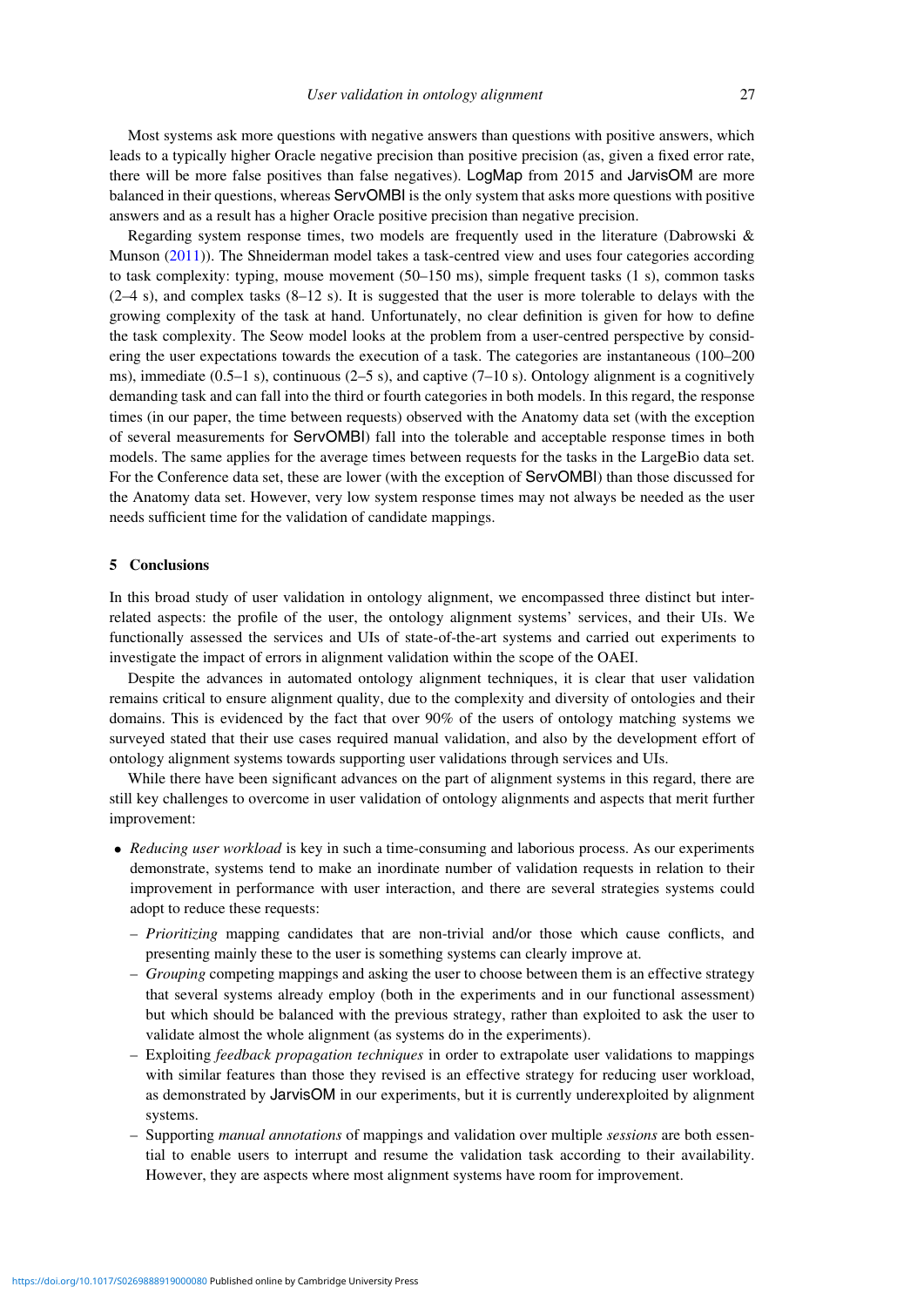- *Balancing informativeness with cognitive load* is extremely challenging, as systems have to provide rich contextual information to enable the user to decide on each mapping, while avoiding overwhelming the users with too much information, as humans have limited working memory. Some systems already do a reasonable job at this, by implementing some of the following strategies, but there is still room for improvement:
	- *Compartmentalizing* information such that it is accessible to the user on-click but not all shown simultaneously is a strategy that many systems have adopted, in particular by providing *alternate views* of the alignment and/or each mapping that complement each other in the type of information they convey.
	- *Grouping* competing mappings and displaying them together is also a relevant strategy in this regard, as it gives more information for the user to decide without significantly increasing the cognitive load.
	- Providing detailed explanations about the *provenance and justification* for each mapping (ideally on-click) is important to support user decisions, but also something systems can improve at.
	- Predicting and displaying the *impact of validation decisions* with respect to the logical entailments to the ontologies of the resulting alignment is also essential, as it is virtually impossible for users to grasp this information, yet it is critical to ensure alignment coherence. It is something that only a few systems do reasonably—mainly those that also implement logical repair algorithms.
- *Balancing user workload with user errors* is also extremely challenging, as the most effective strategies for reducing validation errors—to have several users revise each mapping, or ask a single user for reassessment—all increase user workload substantially. Furthermore, the most effective strategy for reducing user workload—feedback propagation—is the most impacted by user errors. There are a few strategies that systems can adopt to compensate for or reduce the impact of user errors without increasing user workload, but few of them are adopted by the ontology matching community:
	- *Grouping* competing mappings and asking the user to choose between them is yet again a relevant strategy in this regard, as it decreases the likelihood of error due to the user having more information available to make a single decision rather than two or more independent decisions with less information (this is only true with real users, not in our experiment with simulated user interactions).
	- *Asking about related mappings* is a strategy that systems can adopt to try and gauge the level of expertise of the users, and determine how much to trust them. It may increase the user workload on its own, but if paired with a feedback propagation technique or in a strategy where untrusted users are asked less questions, the overall workload can be kept in check. Of the systems we overviewed and evaluated in our study, the only one that implements such a strategy is ALIN, so there is clearly potential for systems to explore it further.
	- Asking users directly to gauge their *confidence* about the validation decision is another strategy to determine how much to value their feedback, information which can then be harnessed as in the strategy above. The main limitation of this approach is that it relies on the users being aware of the limitations to their knowledge, which may not be entirely accurate in cases that are more complex than they appear. But in general, this is likely the most reliable approach to preclude and handle user errors, and one that is severely underexplored by matching systems.

While our study can provide some help for users to decide which alignment system to use, that is beyond its scope. Our goal was to assess the state of the art as a whole, rather than to highlight individual systems. There are too many aspects to consider, and there is no clear-cut set of criteria that would enable us to choose the best system(s), given that all have aspects in which they are better or worse. An aspect of systems that is also relevant for this decision but was outside the scope of our study is the automatic performance of the system, as systems that produce better results automatically demand less user workload for validation. A recent study highlighted AML as one of the academic solutions meeting most of the functional requirements for an ontology mapping service (Harrow *et al.* [\(2019\)\)](#page-30-22), and our survey of alignment system users revealed that AML and LogMap are the most popular systems among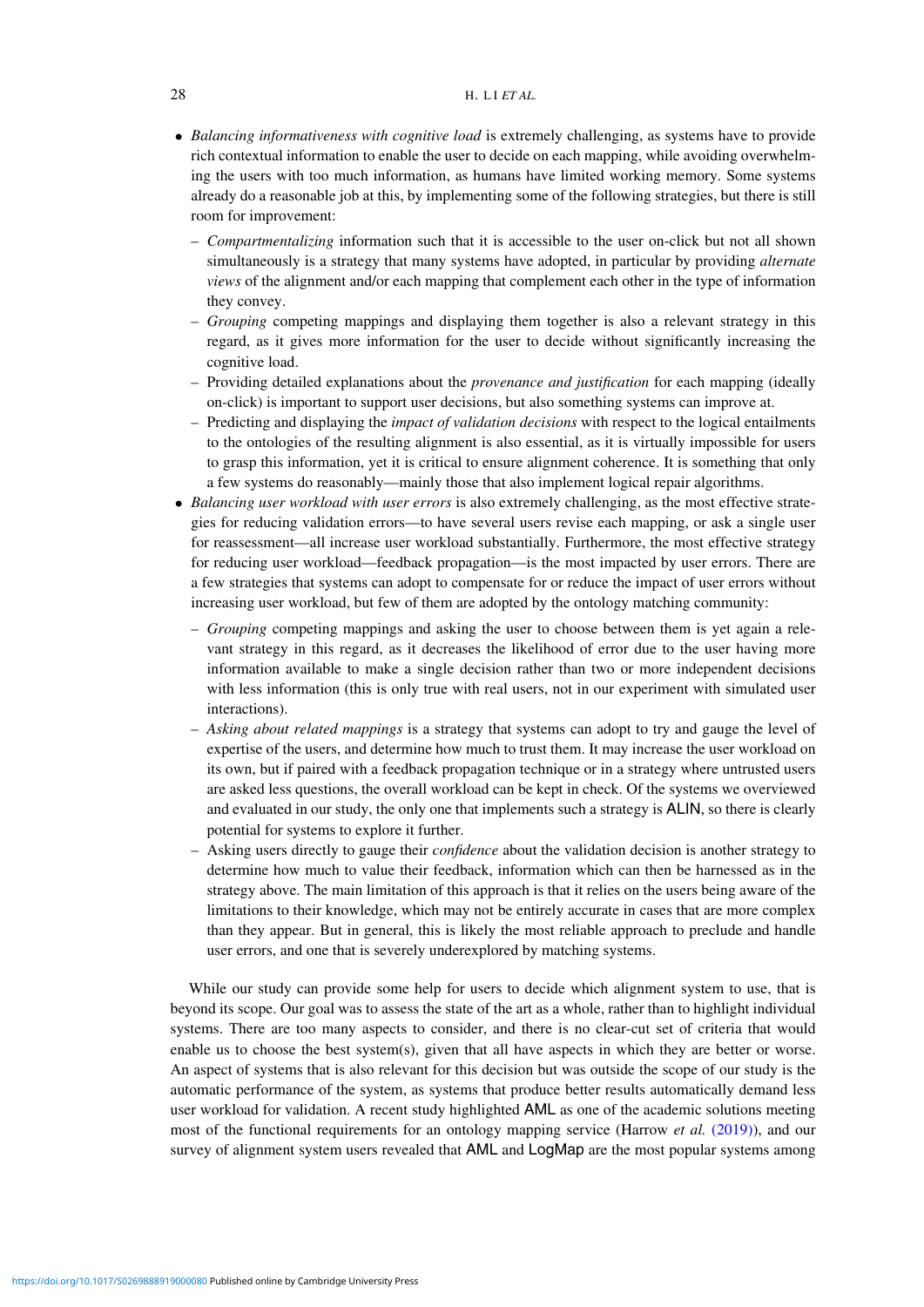the community, likely because both have a long history of versatility and quality in the OAEI, but this does not mean that they are necessarily the best systems for alignment validation.

Our functional assessment of state-of-the-art ontology alignment systems has shown that there is clear room for improvement with respect to the support for user validation of their UIs. We expect our assessment to serve as a starting point towards establishing guidelines and best practices for good UI design in the context of ontology alignment and aim to leverage it in that direction. That said, it is clear that the way forward for assessing the interfaces of ontology matching systems and promoting their development is through usability assays with real users having varying degrees of expertise (Pesquita *et al.* [\(2018\)\)](#page-31-26) in a semi-competitive setting such as the OAEI. The logistical challenges to organizing such an evaluation cannot be overstated, but it is clear that doing so should be our goal.

Our experiments from the OAEI have shown that there is also room for improvement with regard to the workload demand of interactive alignment systems and their ability to handle errors. In the short term, we aim to refine our experimental set-up to better simulate the manual validation process. Concretely, we will limit the number of queries systems are allowed to make, to force systems to make the most of the available workload. We will also have the simulated user provide a confidence value rather than a binary classification of each mapping, to enable systems to explore strategies relying on user confidence. In the long term, the way forward is to move the OAEI interactive evaluation towards user validation experiments with real users, relying on the UIs of the systems. Such an evaluation could even be combined with usability assays. Again, there are several logistical challenges to overcome, but the most feasible scenario for this evaluation would be a crowdsourcing scenario where some reward (monetary or otherwise) could be given to participants based on their workload (e.g., through a sponsorship).

# **Acknowledgements**

This work has been financially supported by the Fundação para a Ciência e Tecnologia through the funding of the LaSIGE research unit (ref.UID/CEC/00408/2013) and project PTDC/EEI-ESS/4633/2014, the Swedish e-Science Research Centre (SeRC), the Swedish Research Council (Vetenskapsrådet, dnr 2018-04147), the Swedish National Graduate School in Computer Science (CUGS), the AIDA project (UK Government's Defence & Security Programme in support of the Alan Turing Institute), The Alan Turing Institute under the EPSRC grant EP/N510129/1, the SIRIUS Centre for Scalable Data Access (Research Council of Norway, project 237889), the BIGMED project (IKT 259055), the ELIXIR-EXCELERATE project (INFRADEV-3-2015), and EUs Horizon 2020 research and innovation program (grant no.786993).

#### **References**

- <span id="page-28-3"></span>Abu Helou, M. & Palmonari, M. 2017. Multi-user feedback for large-scale cross-lingual ontology matching. In 9th *International Joint Conference on Knowledge Discovery, Knowledge Engineering and Knowledge Management*, 57–66.
- <span id="page-28-6"></span>Aumüller, D., Do, H. H., Maßmann, S. & Rahm, E. 2005. Schema and ontology matching with COMA++. In *ACM SIGMOD International Conference on Management of Data*, 906–908.
- <span id="page-28-5"></span>Aurisano, J., Nanavaty, A. & Cruz, I. F. 2015. Visual Analytics for Ontology Matching Using Multi-linked Views. In *International Workshop on Visualizations and User Interfaces for Ontologies and Linked Data*, CEUR 1456, 25–36.
- <span id="page-28-0"></span>Beisswanger, E. & Hahn, U. 2012. Towards valid and reusable reference alignments-ten basic quality checks for ontology alignments and their application to three different reference data sets. *Journal of Biomedical Semantics* **3**(S-1), S4:1–S4:14.
- <span id="page-28-1"></span>Conroy, C., Brennan, R., O'Sullivan, D. & Lewis, D. 2009. User evaluation study of a tagging approach to semantic mapping. In *The Semantic Web: Research and Applications – 6th European Semantic Web Conference, ESWC 2009,* Heraklion, Crete, Greece, May 31–June 4, 2009, Proceedings, LNCS 5554, 623–637.
- <span id="page-28-2"></span>Cruz, I. F., Antonelli, F. & Stroe, C. 2009. AgreementMaker: efficient matching for large real-world schemas and ontologies. Proceedings of the VLDB Endowment **2**(2), 1586–1589.
- <span id="page-28-4"></span>Cruz, I. F., Palmonari, M., Loprete, F., Stroe, C. & Taheri, A. 2016. Quality-based model for effective and robust multi-user pay-as-you-go ontology matching. *Semantic Web* **7**(4), 463–479.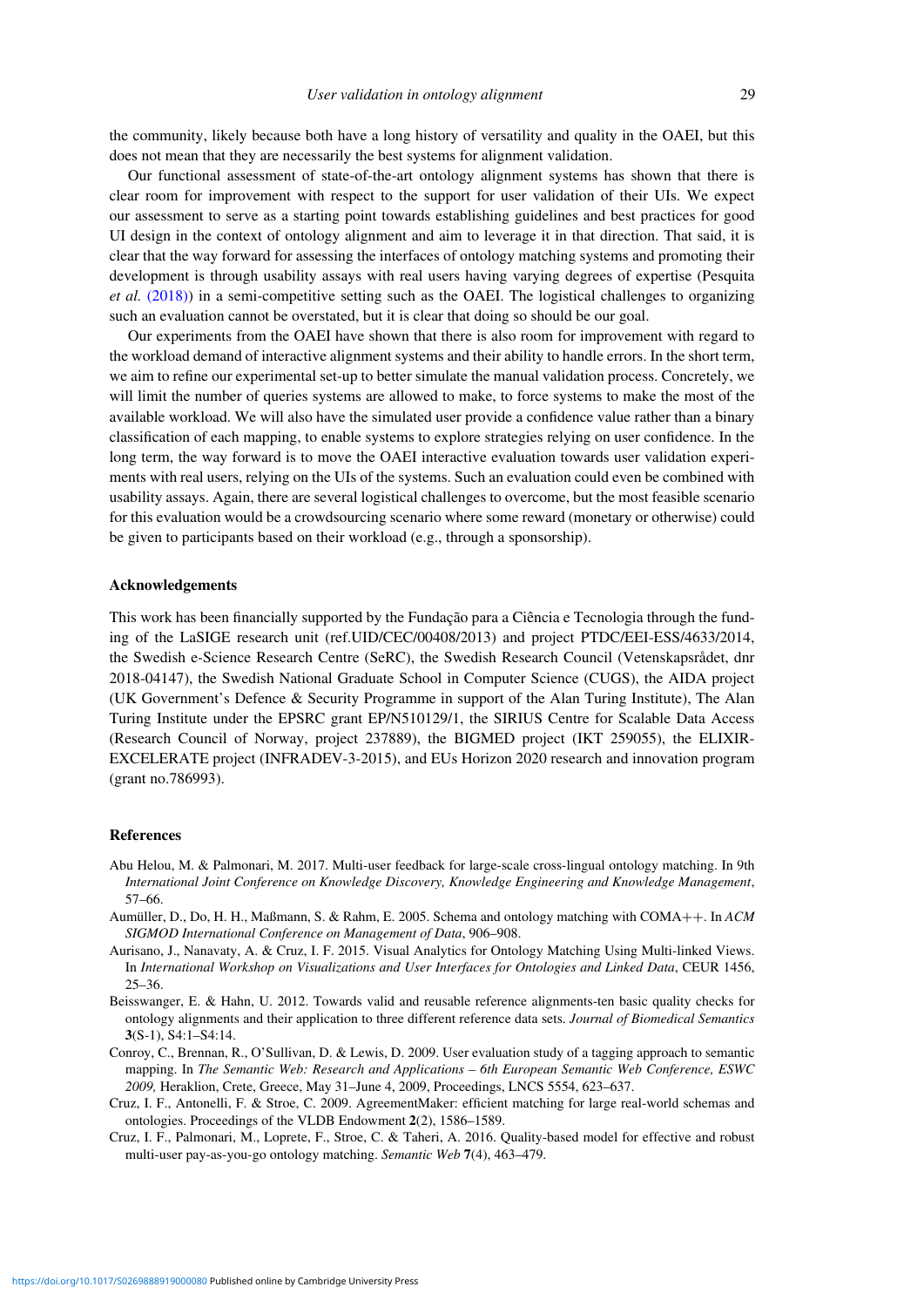- <span id="page-29-11"></span>Cruz, I. F., Stroe, C. & Palmonari, M. 2012. Interactive user feedback in ontology matching using signature vectors. In *28th IEEE International Conference on Data Engineering*, 1321–1324.
- <span id="page-29-22"></span>Cruz, I. F., Sunna, W., Makar, N. & Bathala, S. 2007. A visual tool for ontology alignment to enable geospatial interoperability. *Journal of Visual Languages & Computing* **18**(3), 230–254.
- <span id="page-29-13"></span>Curino, C., Orsi, G. & Tanca, L. 2007. X-SOM: A flexible ontology mapper. In *18th International Workshop on Database and Expert Systems Applications*, 424–428.
- <span id="page-29-25"></span>Dabrowski, J. & Munson, E. 2011. 40 years of searching for the best computer system response time. *Interacting with Computers* **23**(5), 555–564.
- <span id="page-29-10"></span>da Silva, J., Revoredo, K. & Baiao, F. 2018a. ALIN results for OAEI 2018. In *13th International Workshop on Ontology Matching*, CEUR 2288, 117–124.
- da Silva, J., Revoredo, K., Baiao, F. & Euzenat, J. 2018b. Interactive ontology matching: using expert feedback to select attribute mappings. In *13th International Workshop on Ontology Matching*, CEUR 2288, 25–36.
- <span id="page-29-19"></span>Dhamankar, R., Lee, Y., Doan, A., Halevy, A. & Domingos, P. 2004. iMAP: discovering complex semantic matches between database schemas. In *ACM SIGMOD International Conference on Management of Data*, 383–394.
- <span id="page-29-14"></span>Diallo, G. 2014. An effective method of large scale ontology matching. *Journal of Biomedical Semantics* 5, 44:1–44:19.
- <span id="page-29-24"></span>Djeddi, W. E., Ben Yahia, S. & Khadir, M. T. 2018. XMap: Results for OAEI 2018. In *13th International Workshop on Ontology Matching*, CEUR 2288, 210–215.
- <span id="page-29-12"></span>Djeddi, W. E. & Khadir, M. T. 2014. A novel approach using context-based measure for matching large scale ontologies. In *16th International Conference on Data Warehousing and Knowledge Discovery*, LNCS 8646, 320–331.
- <span id="page-29-1"></span>Dragisic, Z., Ivanova, V., Lambrix, P., Faria, D., Jiménez-Ruiz, E. & Pesquita, C. 2016. User validation in ontology alignment, *The Semantic Web – ISWC 2016 – 15th International Semantic Web Conference, Kobe, Japan*, October 17–21, 2016, *Proceedings, Part I*, LNCS 9981, 200–217.
- <span id="page-29-3"></span>Dragisic, Z., Ivanova, V., Li, H. & Lambrix, P. 2017. Experiences from the anatomy track in the ontology alignment evaluation initiative. *Journal of Biomedical Semantics* **8**(1), 56:1–56:28.
- <span id="page-29-9"></span>Duan, S., Fokoue, A. & Srinivas, K. 2010. One size does not fit all: Customizing ontology alignment using user feedback. In *The Semantic Web – ISWC 2010 – 9th International Semantic Web Conference, ISWC 2010, Shanghai, China, November 7-11, 2010, Revised Selected Papers, Part I,* LNCS 6496, 177–192.
- <span id="page-29-16"></span>Dudas, M., Lohmann, S., Svatek, V. & Pavlov, D. 2018. Ontology visualization methods and tools: a survey of the state of the art. *The Knowledge Engineering Review* 33, e10:1–e10:39.
- <span id="page-29-23"></span>Ehrig, M. & Sure, Y. 2005. Foam – framework for ontology alignment and mapping – results of the ontology alignment evaluation initiative. In *Proceedings of the K-CAP 2005 Workshop on Integrating Ontologies*, CEUR 156, 72–76.
- <span id="page-29-2"></span>Euzenat, J., Meilicke, C., Shvaiko, P., Stuckenschmidt, H. & Trojahn, C. 2011. Ontology alignment evaluation initiative: six years of experience. *Journal on Data Semantics* XV, 158–192.
- <span id="page-29-18"></span>Euzenat, J. & Shvaiko, P. 2013. User Involvement. *Ontology Matching*, 353–375.
- <span id="page-29-20"></span>Euzenat, J. 2017. Interaction-based ontology alignment repair with expansion and relaxation. In *Proceedings of the Twenty-Sixth International Joint Conference on Artificial Intelligence (IJCAI),* 185–191.
- <span id="page-29-5"></span>Falconer, S. & Noy, N. 2011. Interactive techniques to support ontology matching. *Schema Matching and Mapping*, 29–51.
- <span id="page-29-7"></span>Falconer, S., Noy, N. & Storey, M.-A. 2006. Towards understanding the needs of cognitive support for ontology mapping. In *First International Workshop on Ontology Matching*, CEUR 225.
- <span id="page-29-21"></span>Falconer, S., Noy, N. & Storey, M.-A. 2007. Ontology mapping – a user survey. In *2nd International Workshop on Ontology Matching*, CEUR 304, 49–60.
- <span id="page-29-4"></span>Falconer, S. & Storey, M.-A. 2007. A cognitive support framework for ontology mapping. In *The Semantic Web. 6th International Semantic Web Conference – 2nd Asian Semantic Web Conference, ISWC 2007* + *ASWC 2007, Busan, Korea, November 11–15, 2007. Proceedings*, LNCS 4825, 114–127.
- <span id="page-29-6"></span>Faria, D., Pesquita, C., Santos, E., Palmonari, M., Cruz, I. F. & Couto, F. M. 2013. The AgreementMakerLight ontology matching system. In *OTM 2013 Conferences*, LNCS 8185, 527–541.
- <span id="page-29-15"></span>Faria, D., Martins, C., Nanavaty, A., Oliveira, D., Sowkarthiga, B., Taheri, A., Pesquita, C., Couto, F. M. & Cruz, I. F. 2015. AML results for OAEI 2015. In *10th International Workshop on Ontology Matching*, CEUR 1545, 116–123.
- <span id="page-29-17"></span>Fu, B., Noy, N. & Storey, M.-A. 2017. Eye tracking the user experience – an evaluation of ontology visualization techniques. *Semantic Web* **8**(1), 23–41.
- <span id="page-29-8"></span>Gennari, J. H., Musen, M. A., Fergerson, R. W., Grosso, W. E., Crubézy, M., Eriksson, H., Noy, N. & Tu, S. W. 2003. The evolution of Protégé: an environment for knowledge-based systems development. *International Journal on Human-Computer Studies* **58**(1), 89–123.
- <span id="page-29-0"></span>Granitzer, M., Sabol, V., Onn, K. W., Luckose, D. & Tochtermann, K. 2010. Ontology alignment – a survey with focus on visually supported semi-automatic techniques. *Future Internet* **2**(3), 238–258.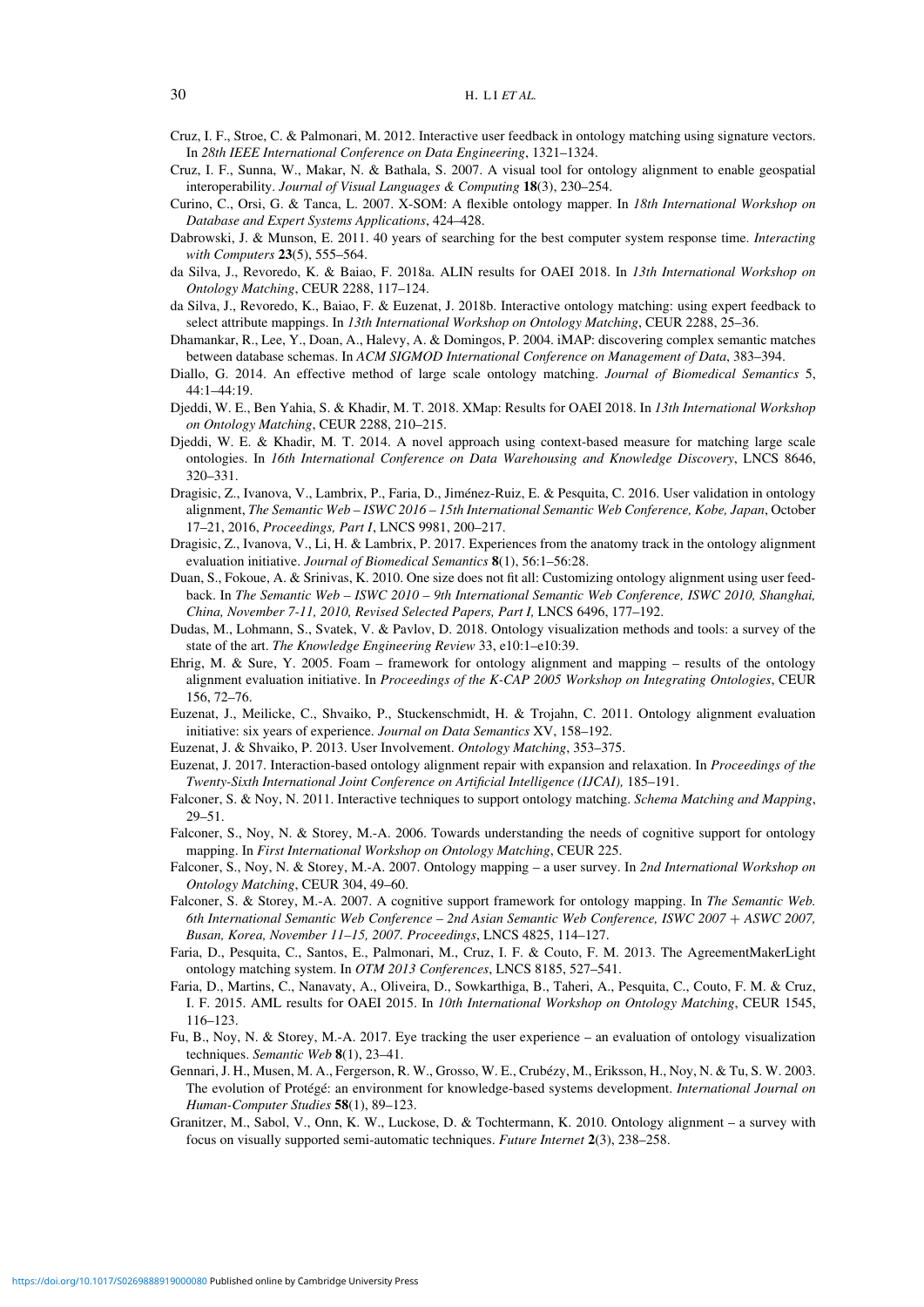- <span id="page-30-13"></span>Guedes, A., Baiao, F. A. & Revoredo, K. 2014. On the identification and representation of ontology correspondence antipatterns. In *8th International Workshop on Modular Ontologies,* CEUR 1248.
- <span id="page-30-5"></span>Hamdi, F., Safar, B., Niraula, N. & Reynaud, C. 2009. TaxoMap in the OAEI 2009 alignment contest. In *4th International Workshop on Ontology Matching*, CEUR 551, 230–237.
- Hamdi, F., Reynaud, C. & Safar, B. 2010. Pattern-based mapping refinement. In *17th International Conference on Knowledge Engineering and Management,* LNCS 6317, 1–15.
- <span id="page-30-22"></span>Harrow, I., Balakrishnan, R., Jimenez-Ruiz, E., Jupp, S., Lomax, J., Reed, J., Romacker, M., Senger, C., Splendiani, A., Wilson, J. & Woollard, P. 2019. Ontology mapping for semantically enabled applications. *Drug Discovery Today*.
- <span id="page-30-3"></span>Hu, W. & Qu, Y. 2008. Falcon-AO: A practical ontology matching system. *Journal of Web Semantics* **6**(3), 237–239.
- <span id="page-30-4"></span>Hu, W., Qu, Y. & Cheng, G. 2008. Matching large ontologies: a divide-and-conquer approach. *Data & Knowledge Engineering* **67**, 140–160.
- <span id="page-30-11"></span>Ivanova, V., Bach, B., Pietriga, E. & Lambrix, P. 2017. Alignment cubes: towards interactive visual exploration and evaluation of multiple ontology alignments. *The Semantic Web – ISWC 2017 – 16th International Semantic Web Conference, Vienna, Austria*, *October 21–25, 2017, Proceedings, Part I,* LNCS 10587, 400–417.
- Ivanova, V., Bergman, J. L., Hammerling, U. & Lambrix, P. 2012. Debugging taxonomies and their alignments: the ToxOntology-MeSH use case. In *First International Workshop on Debugging Ontologies and Ontology Mappings*, 25–36.
- <span id="page-30-12"></span>Ivanova, V. & Lambrix, P. 2013. A unified approach for aligning taxonomies and debugging taxonomies and their alignments. In *The Semantic Web: Semantics and Big Data – 10th International Conference, ESWC 2013, Montpellier, France, May 26-30, 2013. Proceedings*, LNCS 7882, 1–15.
- <span id="page-30-2"></span>Ivanova, V., Lambrix, P. & Åberg, J. 2015. Requirements for and evaluation of user support for large-scale ontology alignment. In *The Semantic Web. Latest Advances and New Domains – 12th European Semantic Web Conference, ESWC 2015, Portoroz, Slovenia, May 31–June 4, 2015. Proceedings*, LNCS 9088, 3–20.
- <span id="page-30-1"></span>Ivanova, V., Lambrix, P., Lohmann, S. & Pesquita, C. 2019. Visualization and interaction for ontologies and linked data – editorial. *Journal of Web Semantics* **55**, 145–149.
- <span id="page-30-16"></span>Jean-Mary, Y. R., Shironoshita, E. P. & Kabuka, M. R. 2009. Ontology matching with semantic verification. *Journal of Web Semantics* **7**(3), 235–251.
- <span id="page-30-17"></span>Jiménez-Ruiz, E., Cuenca Grau, B., Horrocks, I. & Berlanga, R. 2009. Ontology integration using mappings: towards getting the right logical consequences. *The Semantic Web: Research and Applications. ESWC 2009*, LNCS 5554, 173–187.
- <span id="page-30-10"></span>Jiménez-Ruiz, E., Cuenca Grau, B., Horrocks, I. & Berlanga, R. 2011. Logic-based assessment of the compatibility of UMLS ontology sources. *Journal of Biomedical Semantics* **2**(S-1), S2:1–S2:16.
- Jiménez-Ruiz, E. & Cuenca Grau, B. 2011. LogMap: Logic-based and scalable ontology matching. *The Semantic Web – ISWC 2011 - 10th International Semantic Web Conference.* LNCS 7031 pp 273-288.
- <span id="page-30-0"></span>Jiménez-Ruiz, E., Cuenca Grau, B., Zhou, Y. & Horrocks, I. 2012. Large-scale interactive ontology matching: algorithms and implementation. In *20th European Conference on Artificial Intelligence (ECAI),* 444–449.
- <span id="page-30-20"></span>Jiménez-Ruiz, E., Payne, T. R., Solimando, A. & Tamma, V. 2016. Limiting logical violations in ontology alignnment through negotiation. In *Principles of Knowledge Representation and Reasoning (KR)*, 217–226.
- <span id="page-30-9"></span>Jiménez-Ruiz, E., Agibetov, A., Samwald, M. & Cross, V. 2018. Breaking-down the ontology alignment task with a lexical index and neural Embeddings. [arXiv1805.12402.](https://arxiv.org/abs/arXiv1805.12402.)
- <span id="page-30-14"></span>Jirkovský, V. & Ichise, R. 2013. MAPSOM: user involvement in ontology matching. In *Semantic Technology. Third Joint International Conference, JIST 2013*, Seoul, South Korea, November 28–30, 2013, Revised Selected Papers, LNCS 8388, 348–363.
- <span id="page-30-7"></span>Kachroudi, M., Diallo, G. & Ben Yahia, S. 2017. OAEI 2017 results of KEPLER. In *12th International Workshop on Ontology Matching*, CEUR 2032, 138–145.
- <span id="page-30-18"></span>Katifori, A., Halatsis, C., Lepouras, G., Vassilakis, C. & Giannopoulou, E. G. 2007. Ontology visualization methods – a survey. *ACM Computing Surveys* **39**(4), 10:1–10:43.
- <span id="page-30-15"></span>Kensche, D., Quix, C., Li, X. & Li, Y. 2007. Geromesuite: A system for holistic generic model management. In *33rd International Conference on Very Large Data Bases*, 1322–1325.
- <span id="page-30-21"></span>Kheder, N. & Diallo, G. 2015. ServOMBI at OAEI 2015. In *10th International Workshop on Ontology Matching*, CEUR 1545, 200–207.
- <span id="page-30-6"></span>Kirsten, T., Groß, A., Hartung, M. & Rahm, E. 2011. GOMMA: a component-based infrastructure for managing and analyzing life science ontologies and their evolution. *Journal of Biomedical Semantics* **2**, 6:1–6:24.
- <span id="page-30-8"></span>Laadhar, A., Ghozzi, F., Megdiche, I., Ravat, F., Teste, O. & Gargouri, F. 2018. OAEI 2018 results of POMap++. In *13th International Workshop on Ontology Matching,* CEUR 2288, 192–196.
- <span id="page-30-19"></span>Laera, L., Tamma, V., Euzenat, J., Bench-Capon, T. & Payne, T. 2006. Reaching Agreement over Ontology Alignments. In *The Semantic Web - ISWC 2006, 5th International Semantic Web Conference, ISWC 2006, Athens, GA, USA, November 5–9, 2006, Proceedings*, LNCS 4273, 371–384.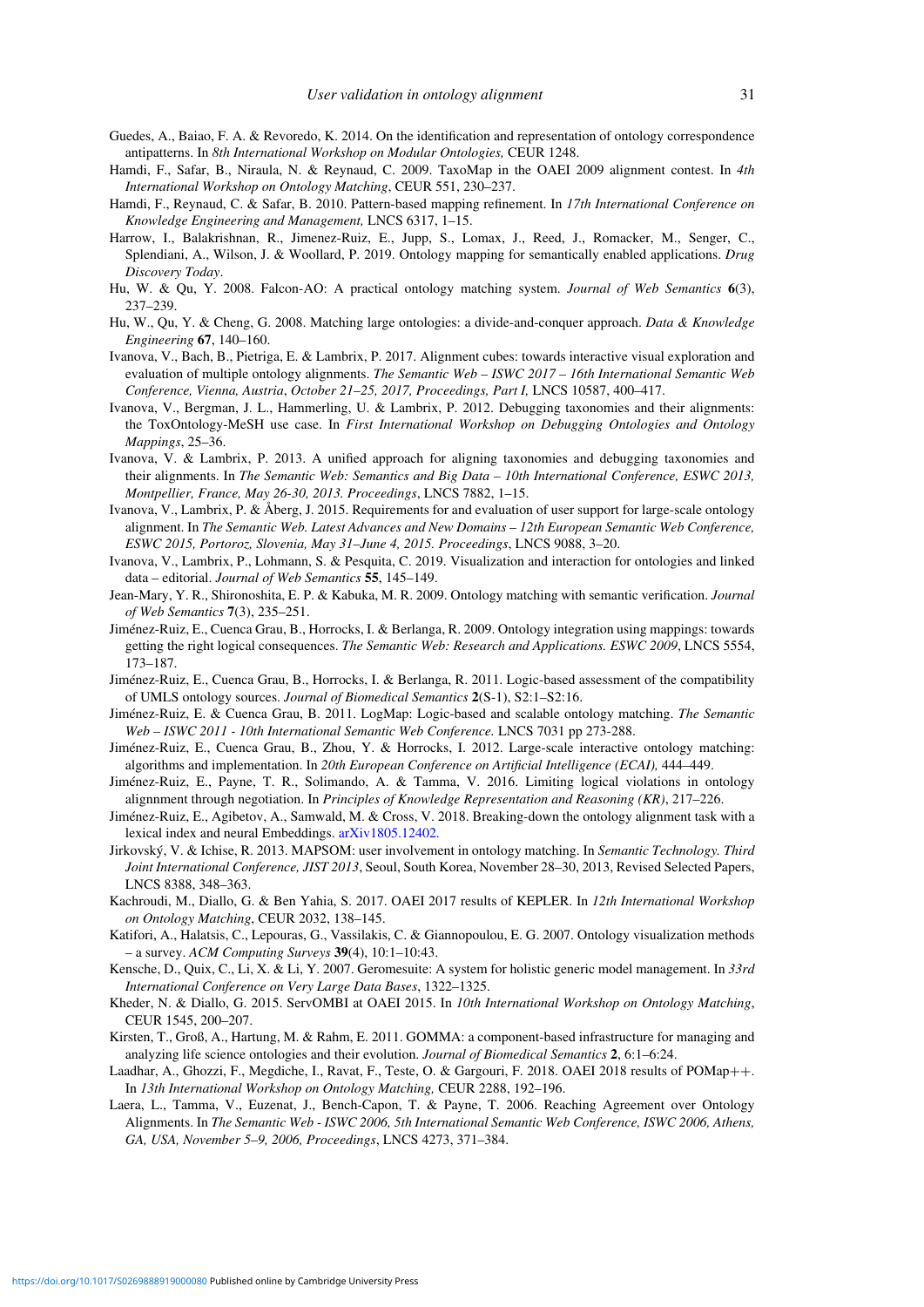- <span id="page-31-20"></span>Laera, L., Blacoe, I., Tamma, V., Payne, T., Euzenat, J. & Bench-Capon, T. 2007. Argumentation over Ontology Correspondences in MAS. In *6th International Joint Conference on Autonomous Agents and Multiagent Systems*,  $228.1 - 228.8$
- <span id="page-31-25"></span>Lambrix, P., Dragisic, Z. & Ivanova, V. 2012. Get my pizza right: Repairing missing is-a relations in ALC ontologies. *Semantic Technology. Second Joint International Conference, JIST 2012, Nara, Japan, December 2–4, 2012. Proceedings*, LNCS 7774, 17–32.
- <span id="page-31-1"></span>Lambrix, P. & Edberg, A. 2003. Evaluation of ontology merging tools in bioinformatics. In *Pacific Symposium on Biocomputing*, 589–600.
- <span id="page-31-3"></span>Lambrix, P. & Kaliyaperumal, R. 2017. A session-based ontology alignment approach enabling user involvement. *Semantic Web* **8**(2), 225–251.
- <span id="page-31-9"></span>Lambrix, P. & Liu, Q. 2009. Using partial reference alignments to align ontologies. In *The Semantic Web: Research and Applications, 6th European Semantic Web Conference, ESWC 2009, Heraklion, Crete, Greece, May 31–June 4, 2009, Proceedings*, LNCS 5554, 188–202.
- <span id="page-31-11"></span>Lambrix, P. & Tan, H. 2006. SAMBO - a system for aligning and merging biomedical ontologies. *Journal of Web Semantics* **4**(3), 196–206
- <span id="page-31-17"></span>Lambrix, P. & Tan, H. 2007. A tool for evaluating ontology alignment strategies. *Journal Data Semantics* VIII, 182–202.
- <span id="page-31-23"></span>Lanzenberger, M., Sampson, J. & Rester, M. 2010. Ontology visualization: tools and techniques for visual representation of semi-structured meta-data. *Journal of Universal Computer Science* **16**(7), 1036–1054.
- <span id="page-31-18"></span>Lanzenberger, M., Sampson, J., Rester, M., Naudet, Y. & Latour, T. 2008. Visual ontology alignment for knowledge sharing and reuse. *Journal of Knowledge Management* **12**(6), 102–120.
- <span id="page-31-22"></span>Li, J., Tang, J., Li, Y. & Luo, Q. 2009. Rimom: A dynamic multistrategy ontology alignment framework. *IEEE Transactions on Knowledge and Data Engineering* **21**(8), 1218–1232.
- <span id="page-31-12"></span>Li, Y., Stroe, C. & Cruz, I. F. 2015. Interactive visualization of large ontology matching results. In *International Workshop on Visualizations and User Interfaces for Ontologies and Linked Data,* CEUR 1456, 37–48.
- <span id="page-31-24"></span>Massmann, S., Raunich, S., Aumüller, D., Arnold, P. & Rahm, E. 2011. Evolution of the COMA match system. In *6th International Workshop on Ontology Matching*, CEUR 814, 49–60.
- <span id="page-31-7"></span>McCann, R., Shen, W. & Doan, A. 2008. Matching schemas in online communities: a web 2.0 approach. In *2008 IEEE 24th International Conference on Data Engineering,* 110–119.
- <span id="page-31-15"></span>Meilicke, C., Stuckenschmidt, H. & Tamilin, A. 2008. Supporting manual mapping revision using logical reasoning. In *23rd AAAI Conference on Artificial Intelligence*, 1213–1218.
- <span id="page-31-4"></span>Melnik, S., Garcia-Molina, H., & Rahm, E. 2002. Similarity flooding: a versatile graph matching algorithm and its application to schema matching. In *Proceedings 18th IEEE International Conference on Data* Engineering, 117–128.
- <span id="page-31-2"></span>Nagy, M., Vargas-Vera, M. & Stolarski, P. 2009. DSSim results for OAEI 2009. In *4th International Workshop on Ontology Matching,* CEUR 551, 160–169.
- <span id="page-31-13"></span>Ngo, D. & Bellahsene, Z. 2016. Overview of YAM++ - (not) Yet Another Matcher for ontology alignment task. *Journal of Web Semantics* **41**, 30–49.
- <span id="page-31-6"></span>Nielsen, J. 1993. *Usability Engineering*, Morgan Kaufmann.
- <span id="page-31-5"></span>Noy, N. F., Mortensen, J., Alexander, P. & Musen, M. 2013. Mechanical Turk as an ontology engineer? *ACM Web Science*, 262–271.
- <span id="page-31-10"></span>Noy, N. & Musen, M. 2000. Algorithm & tool for automated ontology merging and alignment. In *17th AAAI Conference on Artificial Intelligence*, 450–455.
- <span id="page-31-8"></span>Otero-Cerdeira, L., Rodríguez-Martínez, F. J. & Gómez-Rodríguez, A. 2015. Ontology matching: a literature review. *Expert Systems with Applications* **42**(2), 949–971.
- <span id="page-31-16"></span>Patterson, R. E., Blaha, L. M., Grinstein, G. G., Liggett, K. K., Kaveney, D. E., Sheldon, K. C., Havig, P. R. & Moore, J. A. 2014. A human cognition framework for information visualization. *Computers & Graphics* **42**, 42–58.
- <span id="page-31-0"></span>Paulheim, H., Hertling, S. & Ritze, D. 2013. Towards evaluating interactive ontology matching tools. In *The Semantic Web: Semantics and Big Data, 10th International Conference, ESWC 2013, Montpellier, France, May 26–30, 2013. Proceedings*, LNCS 7882, 31–45.
- <span id="page-31-26"></span>Pesquita, C., Ivanova, V., Lohmann, S. & Lambrix, P. 2018. A framework to conduct and report on empirical user studies in semantic web contexts. In *Knowledge Engineering and Knowledge Management. 21st International Conference, EKAW 2018, Nancy, France, November 12–16, 2018, Proceedings*, LNCS 11313, 567–583.
- <span id="page-31-21"></span>Pesquita, C., Faria, D., Santos, E., Neefs, J. & Couto, F. M. 2014. Towards visualizing the alignment of large biomedical ontologies. In *Data Integration in the Life Sciences. 10th International Conference, DILS 2014, Lisbon, Portugal, July 17–18, 2014. Proceedings*, LNBI 8574, 104–111.
- <span id="page-31-19"></span>Quix, C., Geisler, S., Kensche, D. & Li, X. 2008. Results of GeRoMeSuite for OAEI 2008. *3rd International Workshop on Ontology Matching*, CEUR 431, 160–166.
- <span id="page-31-14"></span>Reul, Q. & Pan, J. Z. 2010. KOSIMap: Use of description logic reasoning to align heterogeneous ontologies. In *23rd International Workshop on Description Logics*, CEUR 573, 497–508.